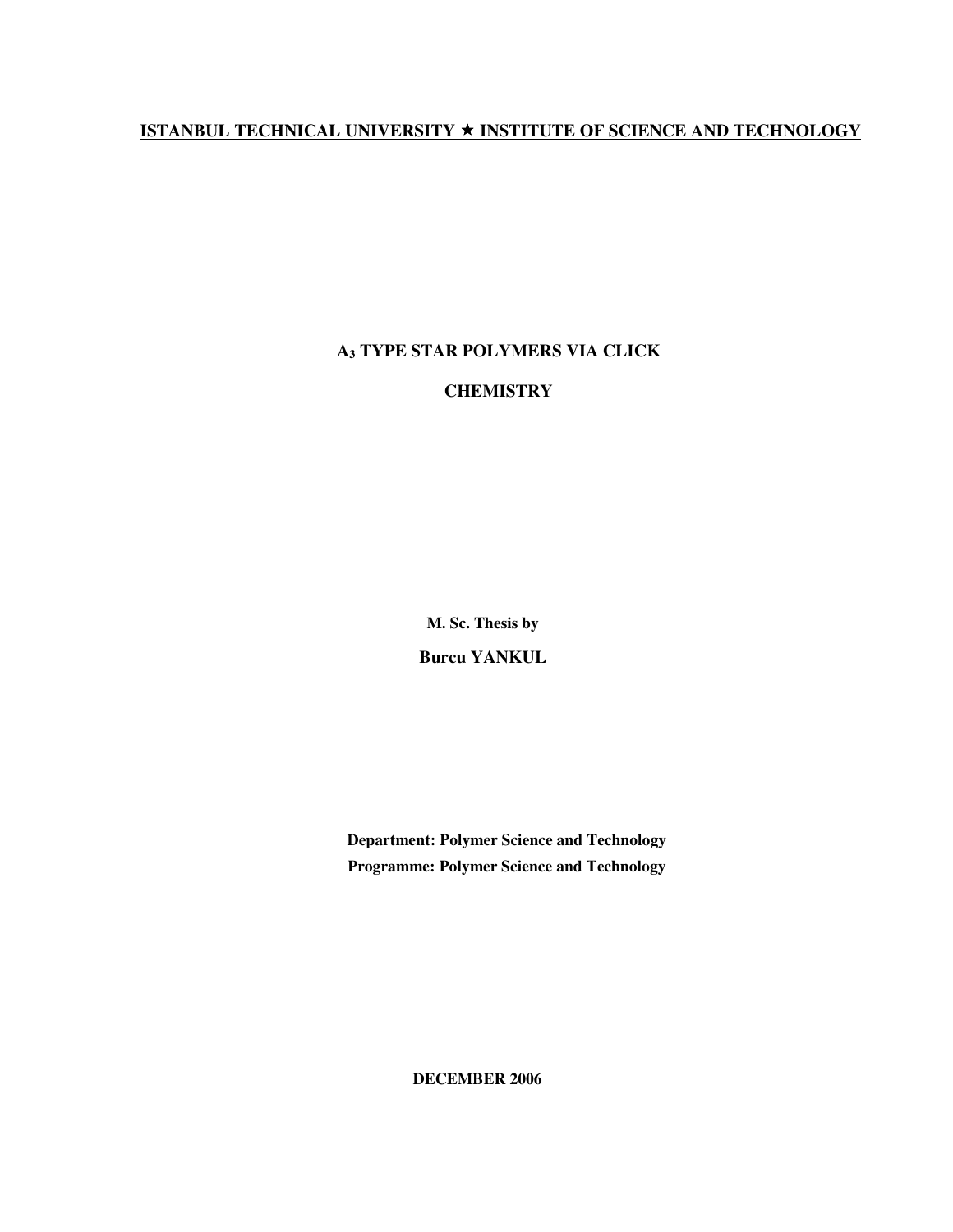## **ISTANBUL TECHNICAL UNIVERSITY INSTITUTE OF SCIENCE AND TECHNOLOGY**

## **A3 TYPE STAR POLYMERS VIA CLICK**

## **CHEMISTRY**

**M. Sc. Thesis by** 

**Burcu YANKUL** 

**515051003** 

 **Department: Polymer Science and Technology Programme: Polymer Science and Technology**

**Supervisor: Prof.Dr. Ümit TUNCA** 

**DECEMBER 2006**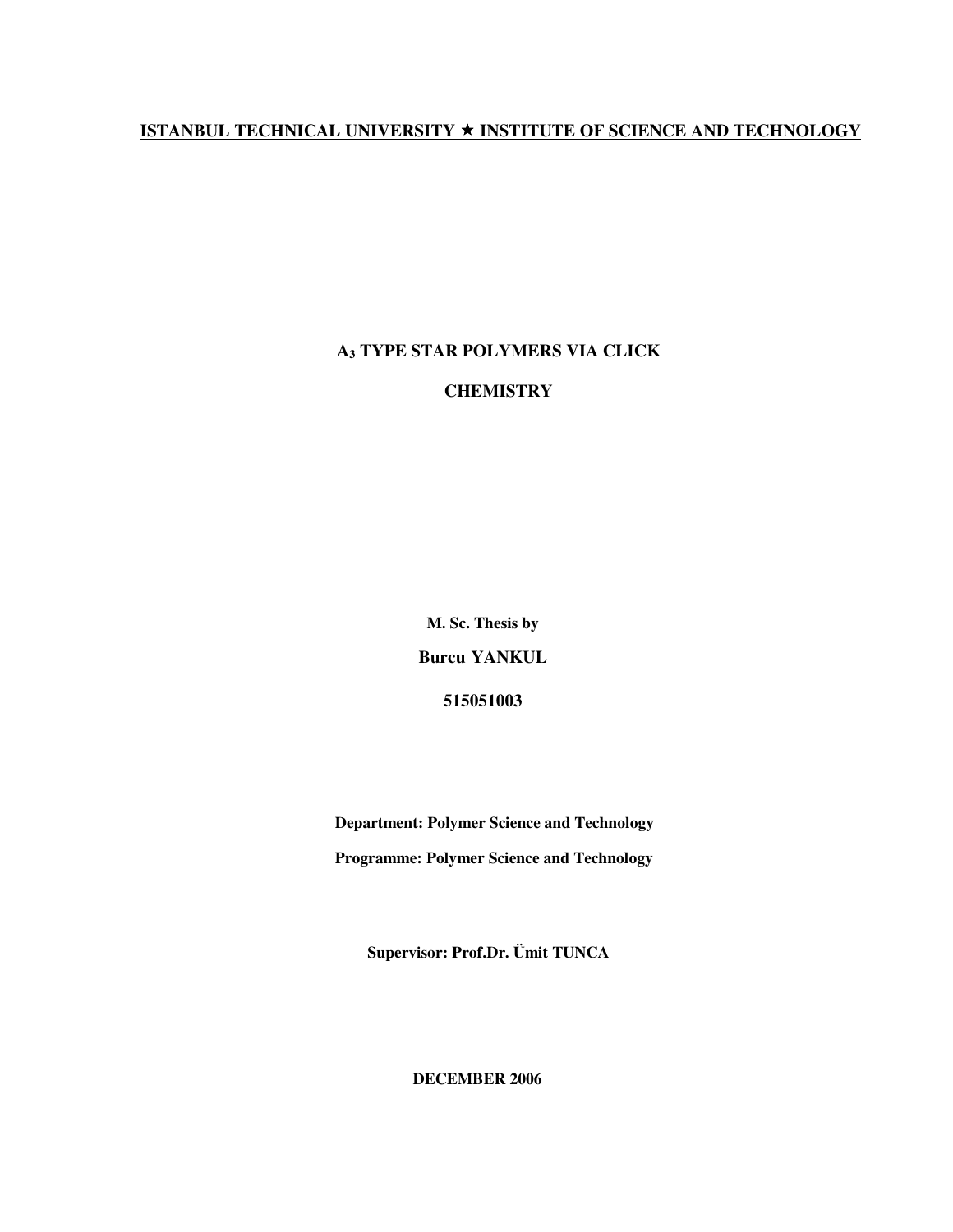# İ**STANBUL TEKN**İ**K ÜN**İ**VERS**İ**TES**İ  **FEN B**İ**L**İ**MLER**İ **ENST**İ**TÜSÜ**

# **CLICK K**İ**MYASI** İ**LE A3 T**İ**PL**İ **YILDIZ POL**İ**MER SENTEZ**İ

**YÜKSEK L**İ**SANS TEZ**İ

**Burcu YANKUL** 

**515051003** 

 **Anabilim Dalı: Polymer Science and Technology Programı: Polymer Science and Technology** 

**Tez Danı**ş**manı: Prof.Dr. Ümit TUNCA** 

**ARALIK 2006**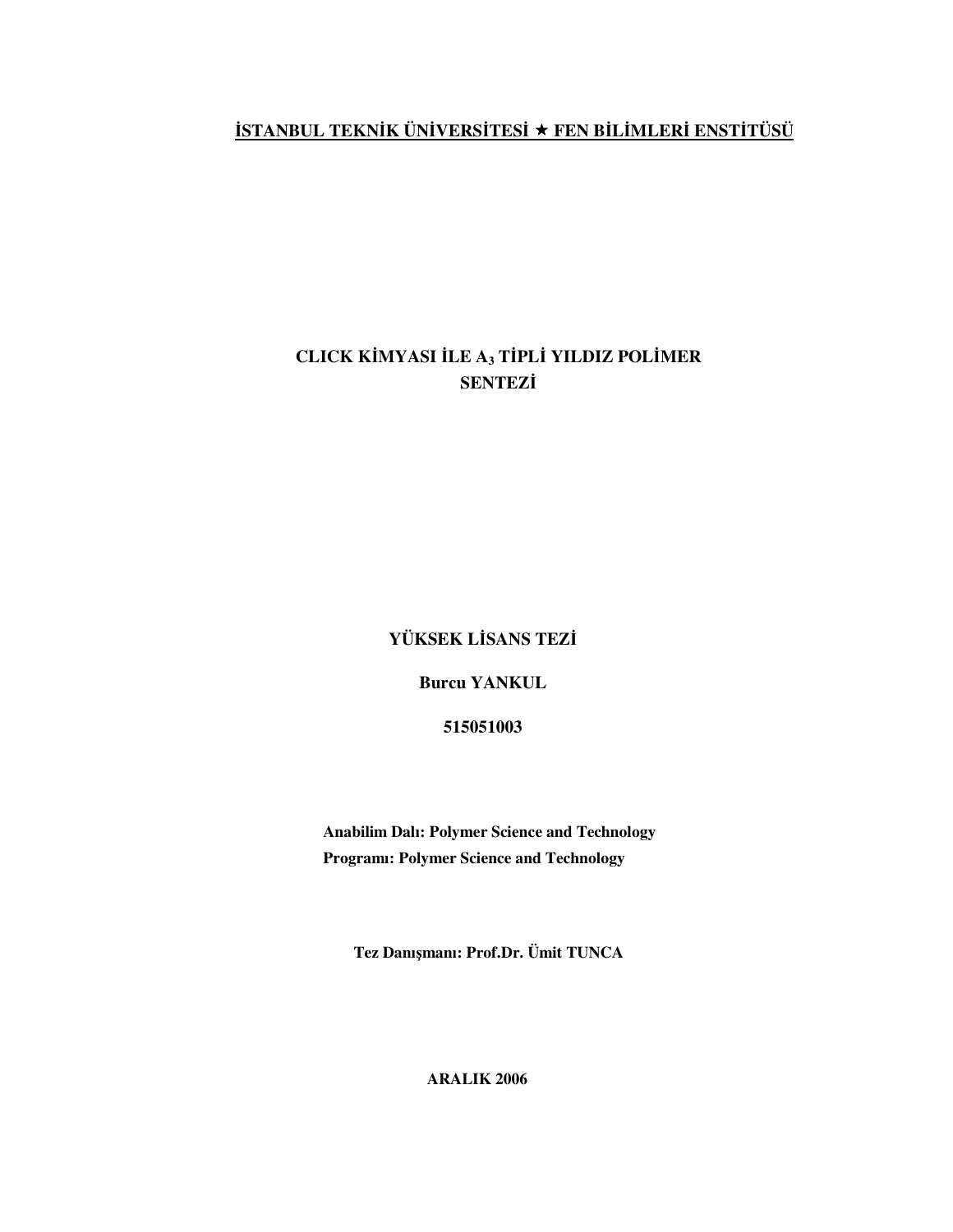## **ACKNOWLEDGEMENT**

This master study has been carried out at Istanbul Technical University, Chemistry Department of Science & Letter Faculty.

I would like to express my gratitude to my thesis supervisor, Prof. Dr. Ümit TUNCA and co-supervisor Prof. Dr. Gürkan HIZAL for offering invaluable help in all possible ways, continuous encouragement and helpful critics throughout this research.

I wish to express my special thanks to my friend Gülay ÇÖTE for her friendship, helpful and understanding attitudes during my laboratory, thesis study and all of my education life in ITU. It has been a pleasure to be friend with her.

I would like to also extend my sincere gratitude Eda GÜNGÖR and Aydan DAĞ for their friendly and helpful attitudes during my laboratory works.

In addition, I would like to thank my coworker Özcan ALTINTAŞ for his support during my laboratory study.

I would like to offer the most gratitude to my family Veyiz YANKUL, Ayşe YANKUL, and Merve YANKUL for their patience, understanding and moral support during all stages involved in the preparation of this research.

December 2006 Burcu YANKUL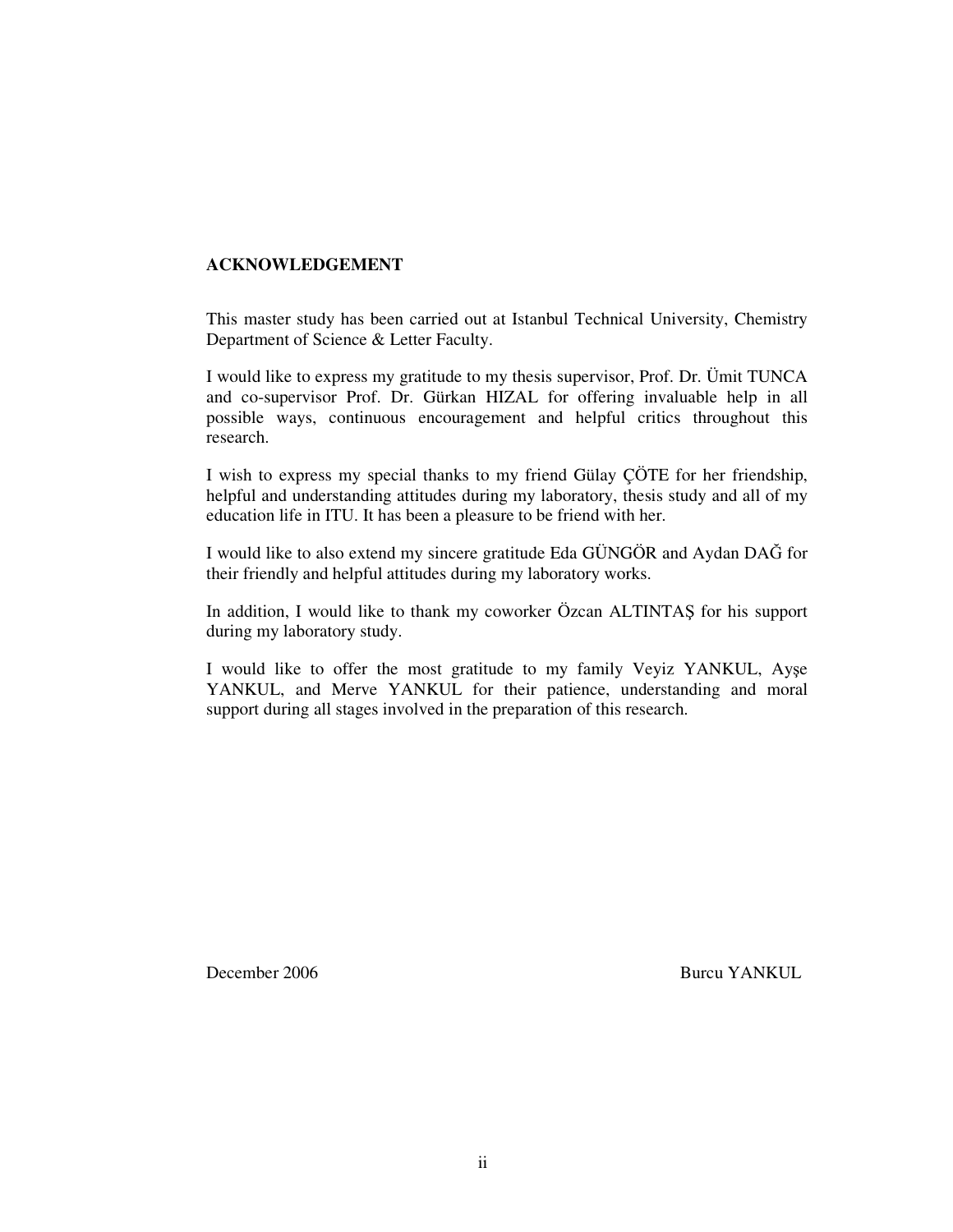| <b>ACKNOWLEDGEMENT</b>                                        | <b>ii</b>               |
|---------------------------------------------------------------|-------------------------|
| <b>LIST of TABLES</b>                                         | V                       |
| <b>LIST of FIGURES</b>                                        | vi                      |
| <b>LIST of SYMBOLS</b>                                        | viii                    |
| <b>SUMMARY</b>                                                | ix                      |
| ÖZET                                                          | $\mathbf{X}$            |
| <b>1. INTRODUCTION</b>                                        | 1                       |
| 2. THEORETICAL PART                                           | 3                       |
| 2.1. Conventional Free Radical Polymerizations                | $\overline{\mathbf{3}}$ |
| 2.2. Conventional Living Polymerizations                      | $\overline{\mathbf{4}}$ |
| 2.3. Controlled/ "Living" Free Radical Polymerizations        | 5                       |
| 2.3.1 Nitroxide-Mediated Living Radical Polymerizations (NMP) | 7                       |
| 2.3.2 Atom Transfer Radical Polymerization (ATRP)             | 8                       |
| 2.3.2.1 Monomers                                              | 10                      |
| 2.3.2.2 Initiators                                            | 10                      |
| $2.3.2.3$ Ligands                                             | 11                      |
| 2.3.2.4 Transition Metal Complexes                            | 13                      |
| 2.3.2.5 Solvents                                              | 13                      |
| 2.3.2.6 Temperature and Reaction Time                         | 13                      |
| 2.3.2.7 Molecular weight and molecular weight distribution    | 14                      |
| 2.3.3 Addition – Fragmentation Polymerization (RAFT)          | 14                      |
| 2.4. Synthesis of Star-Shaped Polymers                        | 17                      |
| 2.4.1 Introduction                                            | 17                      |
| 2.4.2 Synthesis of Funtional Star-Shaped Polymers             | 20                      |
| 2.5. Click Chemistry                                          | 23                      |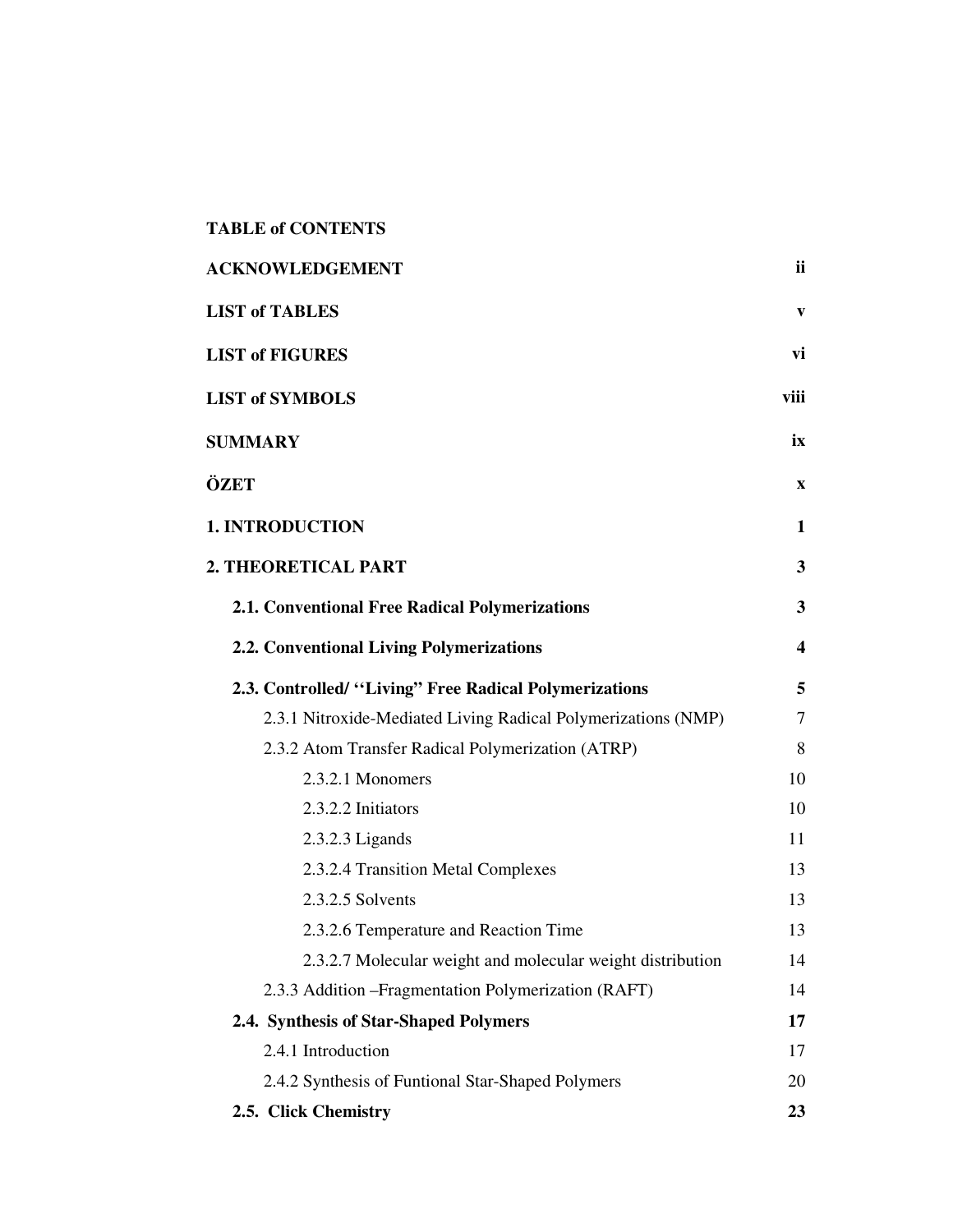| <b>3. EXPERIMENTAL WORK</b>                                                                       | 30 |
|---------------------------------------------------------------------------------------------------|----|
| 3.1. Materials                                                                                    | 30 |
| 3.2. Instrumentation                                                                              | 30 |
| 3.3 Synthesis of 1,1,1-tris[4-(2-propynyloxy) phenyl] ethane<br>Initiator, 1                      | 31 |
| 3.4. Preparation of azide end-functionalized PtBA (PtBA-N <sub>3</sub> )                          | 31 |
| 3.5. Preparation of azide end-functionalized $PS (PS-N3)$                                         | 32 |
| 3.6. Preparation of azide end-fuctionalized PEG (PEG-N <sub>3</sub> )                             | 32 |
| 3.7. Preparation of PtBA <sub>3</sub> star via click reaction between 1 and<br>$PtBA-N_3 (1:3)$   | 33 |
| 3.8. Preparation of PS <sub>3</sub> star via click reaction between 1 and<br>$PS-N_3(1:3)$        | 33 |
| 3.9. Preparation of $PEG_3$ star via click reaction between 1 and<br>$PEG-N_3(1:3)$               | 34 |
| 3.10. Preparation of PtBA <sub>3</sub> star via click reaction between 1 and<br>$PtBA-N_3(1:3,6)$ | 34 |
| 3.11. Preparation of $PS3$ star via click reaction between 1 and<br>$PS-N_3(1:3,6)$               | 34 |
| 3.12. Preparation of $PEG_3$ star via click reaction between 1 and<br>$PEG-N_3(1:3,6)$            | 35 |
| <b>4. RESULTS and DISCUSSION</b>                                                                  | 36 |
| 4.1. Synthesis of Initiator                                                                       | 36 |
| 4.2. Synthesis of azide end-functionalized PS, PtBA and PEG                                       | 37 |
| 4.3. Synthesis of A <sub>3</sub> -type star polymers through click reactions                      | 39 |
| 5. CONCLUSION                                                                                     | 51 |
| <b>REFERENCES</b>                                                                                 | 52 |
| <b>AUTOBIOGRAPHY</b>                                                                              | 57 |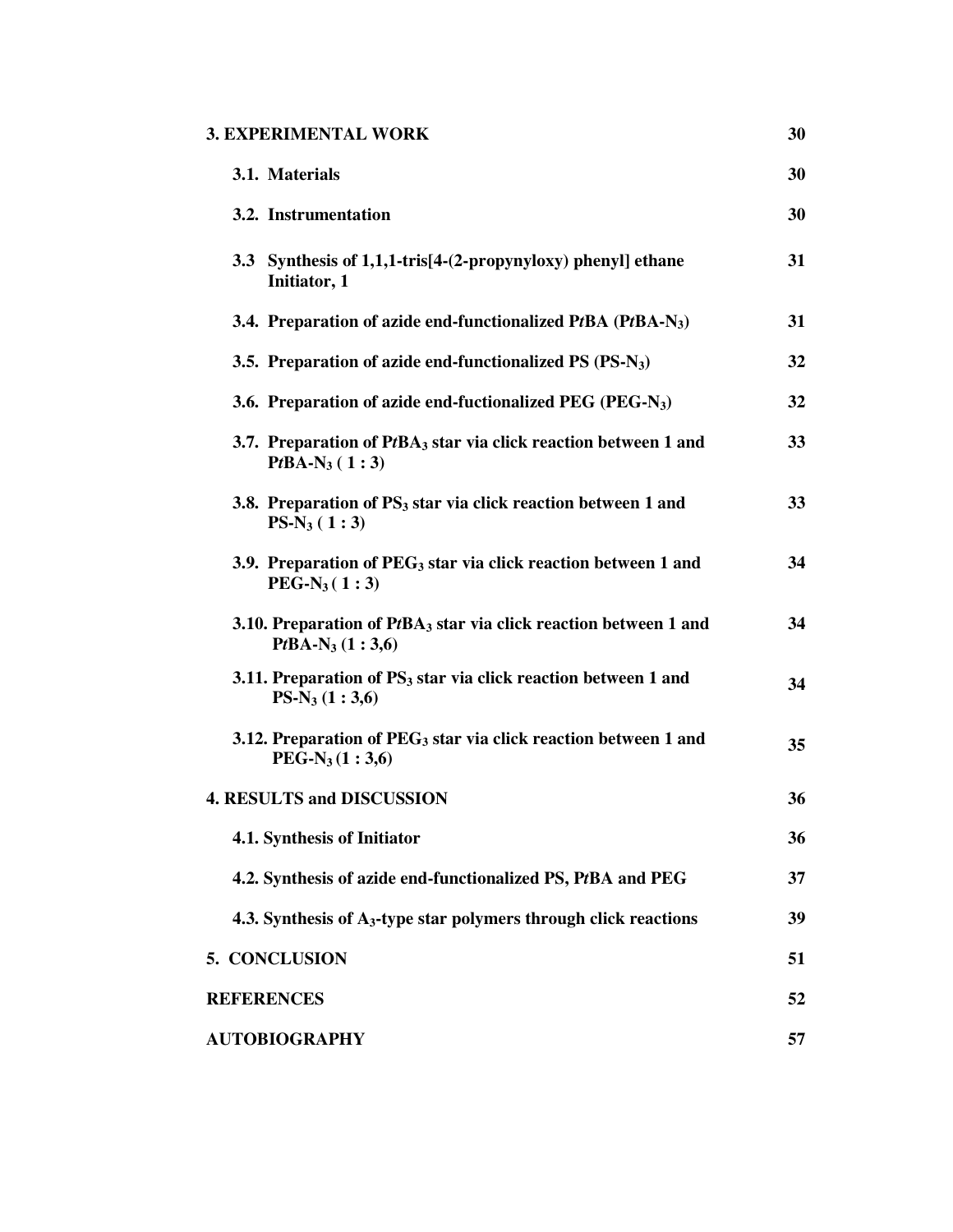## **LIST of TABLES**

## **Page No**

| <b>Table 2.1.</b> | The most frequently used initiator types in ATRP systems. | 11. |
|-------------------|-----------------------------------------------------------|-----|
| <b>Table 4.1.</b> | $A_3$ star polymers via click reaction between azide end- | 47  |
|                   | funtionalized polymers and 1.                             |     |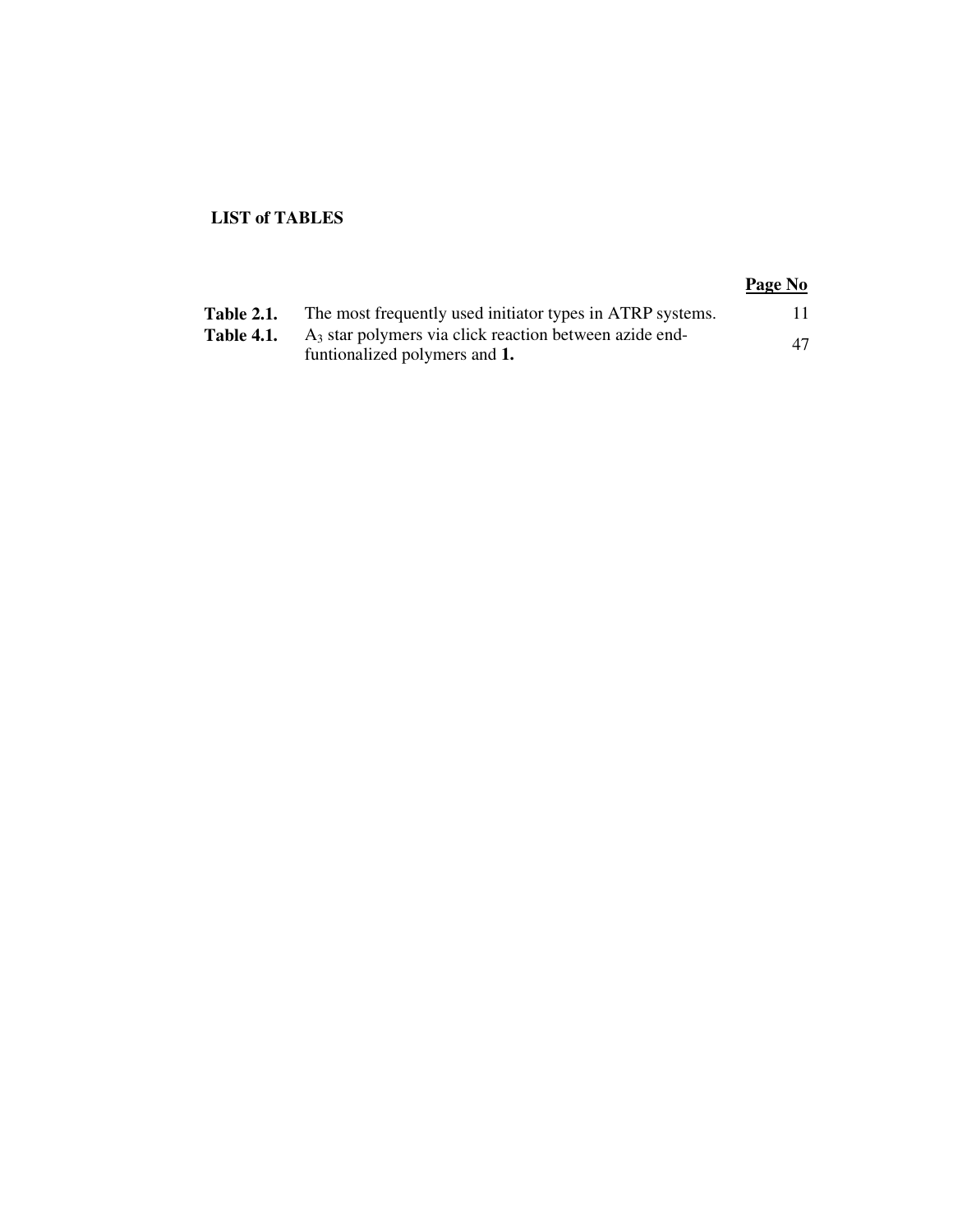## **LIST of FIGURES**

| Figure 2.1.         | 4<br>: General Free Radical Polymerization Mechanism                                  |    |  |  |  |  |
|---------------------|---------------------------------------------------------------------------------------|----|--|--|--|--|
| Figure 2.2.         |                                                                                       | 7  |  |  |  |  |
| Figure 2.3.         | : The general outline of the free-radical mechanism                                   | 8  |  |  |  |  |
| Figure 2.4.         |                                                                                       | 9  |  |  |  |  |
| Figure 2.5.         |                                                                                       | 12 |  |  |  |  |
| Figure 2.6.         |                                                                                       | 12 |  |  |  |  |
| Figure 2.7.         | : The polydispersity index in ATRP in the absence of chain                            | 14 |  |  |  |  |
|                     |                                                                                       |    |  |  |  |  |
| Figure 2.8.         |                                                                                       | 15 |  |  |  |  |
| Figure 2.9.         | : Addition-fragmentation chain transfer agents                                        | 16 |  |  |  |  |
| <b>Figure 2.10.</b> | : Mechanism of reversible addition -fragmentation chain                               | 17 |  |  |  |  |
|                     |                                                                                       |    |  |  |  |  |
| <b>Figure 2.11.</b> |                                                                                       | 18 |  |  |  |  |
| <b>Figure 2.12.</b> |                                                                                       | 18 |  |  |  |  |
| <b>Figure 2.13.</b> | : Huisgen's [1,3] dipolar cycloaddition between azides and                            | 25 |  |  |  |  |
|                     |                                                                                       |    |  |  |  |  |
| <b>Figure 2.14.</b> | : Regioselectivity of click chemistry with addition of Cu(I)                          | 25 |  |  |  |  |
|                     |                                                                                       |    |  |  |  |  |
| <b>Figure 2.15.</b> | : Proposed catalytic cycle for Cu(I)-catalyzed ligation                               | 26 |  |  |  |  |
| <b>Figure 2.16.</b> |                                                                                       | 27 |  |  |  |  |
| <b>Figure 2.17.</b> |                                                                                       | 27 |  |  |  |  |
| Figure 2.18.        | : SEC trace for click coupling reaction of diazidopolystyrene                         | 29 |  |  |  |  |
|                     | $(0.1 M - N_3)$ with propargyl ether $(0.1 M - C - CH)$ using CuBr                    |    |  |  |  |  |
|                     | $(0.05 M)$ as catalyst and TPMA $(0.05 M)$ as ligand after 3 h                        |    |  |  |  |  |
| Figure 4.1.         | : Etherification reaction between 1,1,1-tris(4-hydroxyphenyl)                         | 36 |  |  |  |  |
|                     |                                                                                       | 37 |  |  |  |  |
| Figure 4.2.         |                                                                                       | 38 |  |  |  |  |
| Figure 4.3.         | : Synthesis of azide end funtionalized polystyrene                                    | 38 |  |  |  |  |
| Figure 4.4.         | : Synthesis of azide end funtionalized poly(tert-butyl acrylate)                      |    |  |  |  |  |
| Figure 4.5.         | : Synthesis of azide end funtionalized poly(ethyleneglycol)                           | 39 |  |  |  |  |
| Figure 4.6.         | : Synthesis of A <sub>3</sub> -type star polymers through click reactions             | 40 |  |  |  |  |
| Figure 4.7.         | : GPC curves of PS-N <sub>3</sub> and click reaction mixture of PS-N <sub>3</sub> and | 41 |  |  |  |  |
|                     |                                                                                       |    |  |  |  |  |
| Figure 4.8.         | : GPC curves of $PtBA-N_3$ and click reaction mixture of $PtBA-$                      | 41 |  |  |  |  |
| Figure 4.9.         | : GPC curves of PEG-N <sub>3</sub> and click reaction mixture of PEG-N <sub>3</sub>   | 42 |  |  |  |  |
|                     |                                                                                       |    |  |  |  |  |
| Figure 4.10.        | : GPC curves of PS-N <sub>3</sub> and click reaction mixture of PS-N <sub>3</sub> and | 42 |  |  |  |  |
|                     |                                                                                       |    |  |  |  |  |
| <b>Figure 4.11.</b> | : GPC curves of $PtBA-N_3$ and click reaction mixture of $PtBA-$                      | 43 |  |  |  |  |
|                     |                                                                                       |    |  |  |  |  |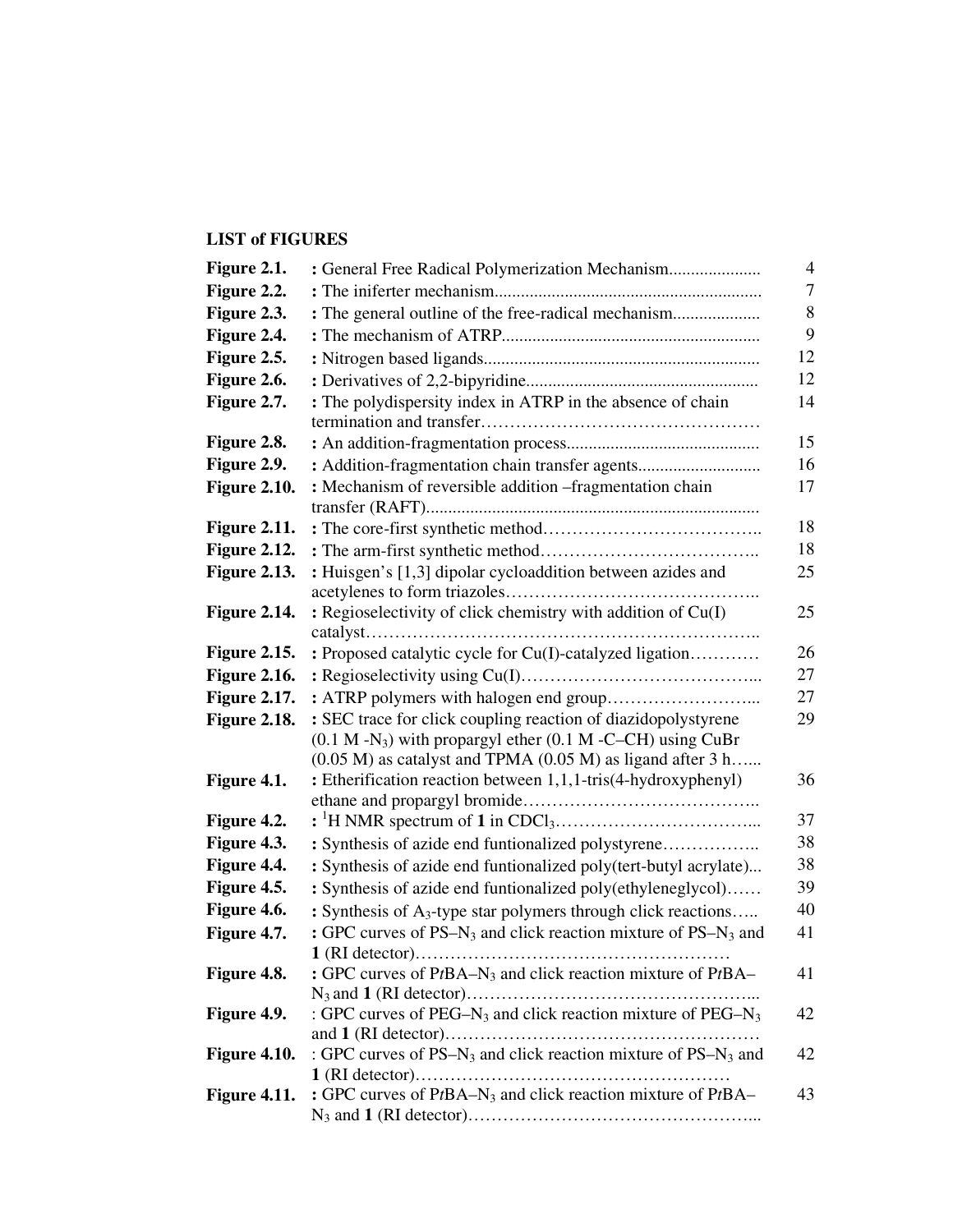| Figure 4.12.        | : GPC curves of PEG–N <sub>3</sub> and click reaction mixture of PEG–N <sub>3</sub>   | 43 |
|---------------------|---------------------------------------------------------------------------------------|----|
|                     |                                                                                       |    |
| <b>Figure 4.13.</b> | : Splitting of GPC curves (click reaction mixture of PS–N <sub>3</sub> and            | 44 |
|                     | $1(3:1)$ ) using deconvolution method (Gaussian area)                                 |    |
| Figure 4.14.        | : Splitting of GPC curves (click reaction mixture of $PtBA-N_3$ )                     | 44 |
|                     | and $1(3:1)$ ) using deconvolution method (Gaussian area)                             |    |
| Figure 4.15.        | : Splitting of GPC curves (click reaction mixture of PEG–N <sub>3</sub>               | 45 |
|                     | and $1(3:1)$ ) using deconvolution method (Gaussian area)                             |    |
| <b>Figure 4.16.</b> | : Splitting of GPC curves (click reaction mixture of $PS-N_3$ and                     | 45 |
|                     | $1(3,6:1)$ using deconvolution method (Gaussian area)                                 |    |
| <b>Figure 4.17.</b> | : Splitting of GPC curves (click reaction mixture of $PtBA-N_3$ )                     | 46 |
|                     | and $1(3,6:1)$ using deconvolution method (Gaussian area)                             |    |
| <b>Figure 4.18.</b> | : Splitting of GPC curves (click reaction mixture of $PEG-N_3$                        | 46 |
|                     | and $1(3,6:1)$ ) using deconvolution method (Gaussian area)                           |    |
| Figure 4.19.        | $:$ <sup>1</sup> H NMR spectrum of the PEG <sub>3</sub> star polymer (through a click | 48 |
|                     |                                                                                       |    |
| Figure 4.20.        | : FTIR spectrum of the $PS-N_3$ and $PS_3$ star polymer (through a                    | 49 |
|                     |                                                                                       |    |
| Figure 4.21.        | : FTIR spectrum of the $PtBA-N_3$ and $PtBA_3$ star polymer                           | 49 |
|                     | (through a click reaction between $PtBA-N_3$ and 1)                                   |    |
| Figure 4.22.        | : FTIR spectrum of the PEG–N <sub>3</sub> and PEG <sub>3</sub> star polymer           | 50 |
|                     | (through a click reaction between $PEG-N_3$ and 1)                                    |    |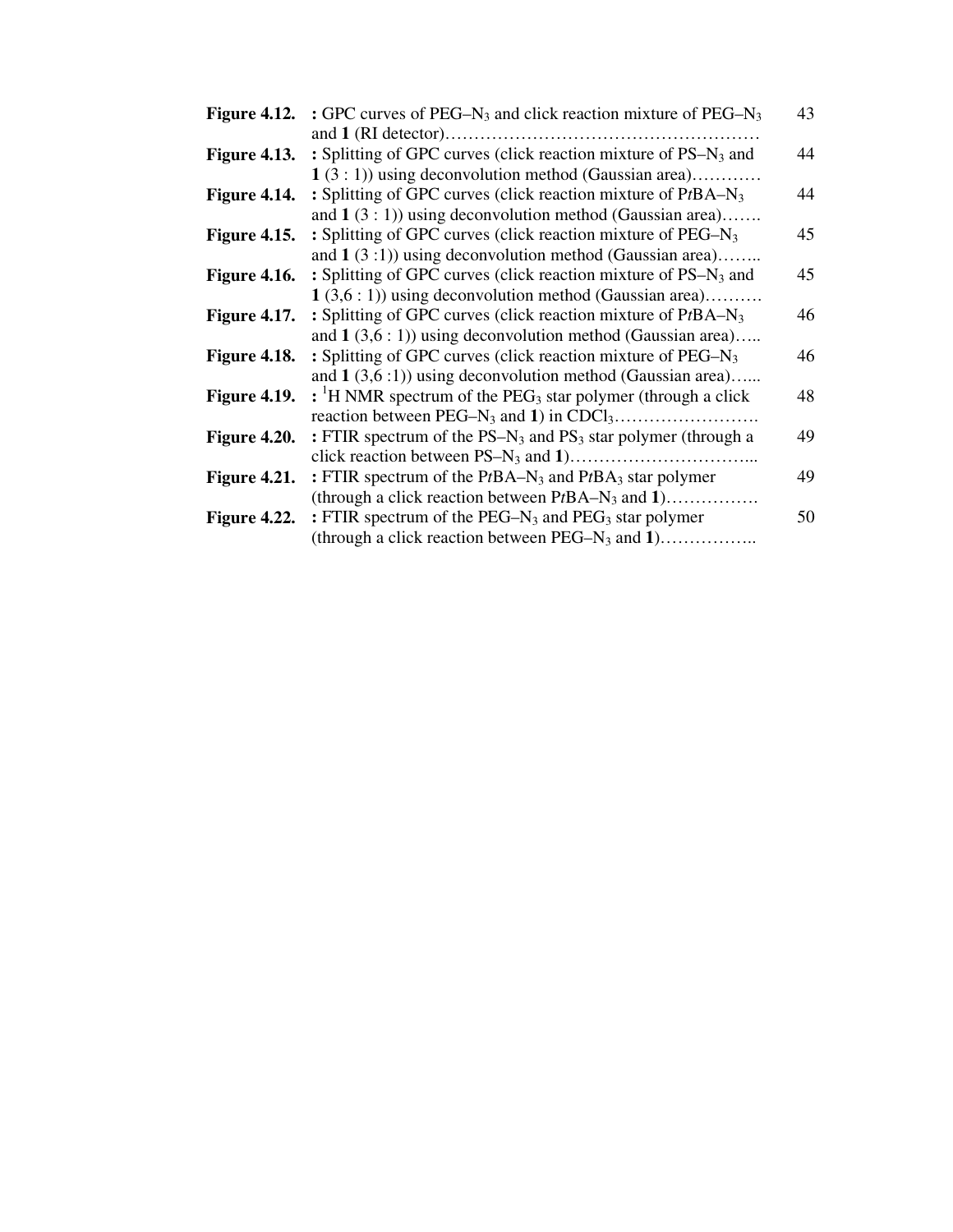## **LIST of SYMBOLS**

| ATRP                      | : Atom Transfer Radical Polymerization               |  |  |  |
|---------------------------|------------------------------------------------------|--|--|--|
| <b>NMP</b>                | : Nitroxide Mediated Polymerization                  |  |  |  |
| <b>RAFT</b>               | : Reversible Addition-Fragmentation Chain Transfer   |  |  |  |
|                           | Polymerization                                       |  |  |  |
| <b>CRP</b>                | : Controlled/Living Radical Polymerization           |  |  |  |
| <b>St</b>                 | : Styrene                                            |  |  |  |
| <b>MMA</b>                | : Methyl methacrylate                                |  |  |  |
| tBA                       | : tert-butylacrylate                                 |  |  |  |
| <b>PEG</b>                | : Poly(ethylene glycol)                              |  |  |  |
| <b>PS</b>                 | : Poly(styrene)                                      |  |  |  |
| <b>PtBA</b>               | : Poly(tert-butyl acrylate)                          |  |  |  |
| $R_m$ and $R_n$           | : Propagating Radical                                |  |  |  |
| $P_n$ and $P_m$           | : Terminated Macromolecules                          |  |  |  |
| <b>LFRP</b>               | : Living Free Radical Polymerization                 |  |  |  |
| <b>CTA</b>                | : Chain Transfer Agent                               |  |  |  |
| <b>TEMPO</b>              | : 2, 2, 6, 6- Tetramethylpiperidinoxy                |  |  |  |
| <b>PDI</b>                | : Polydispersity                                     |  |  |  |
| <b>PRE</b>                | : Persistent Radical Effect                          |  |  |  |
| $\mathbf{M_t}^n$          | : Transition metal                                   |  |  |  |
| L                         | : Ligand                                             |  |  |  |
| $M_w/M_n$                 | : The Molecular Weight Distribution                  |  |  |  |
| $\mathbf{k}_a$            | : Rate constant of activation                        |  |  |  |
| $\mathbf{k}_{\mathbf{d}}$ | : Rate constant of deactivation                      |  |  |  |
| $\mathbf{k}_{\rm p}$      | : Rate constant of propagation                       |  |  |  |
| <b>THF</b>                | : Tetrahydrofuran                                    |  |  |  |
| <b>DMAP</b>               | : 4-dimethylaminopyridine                            |  |  |  |
| <b>PMDETA</b>             | : $N, N, N', N', N'$ - pentamethyldiethylenetriamine |  |  |  |
| <b>FTIR</b>               | : Fourier Transform Infrared                         |  |  |  |
| <b>GPC</b>                | : Gel Permeation Chromotography                      |  |  |  |
| <b>NMR</b>                | : Nuclear Magnetic Resonance Spectroscopy            |  |  |  |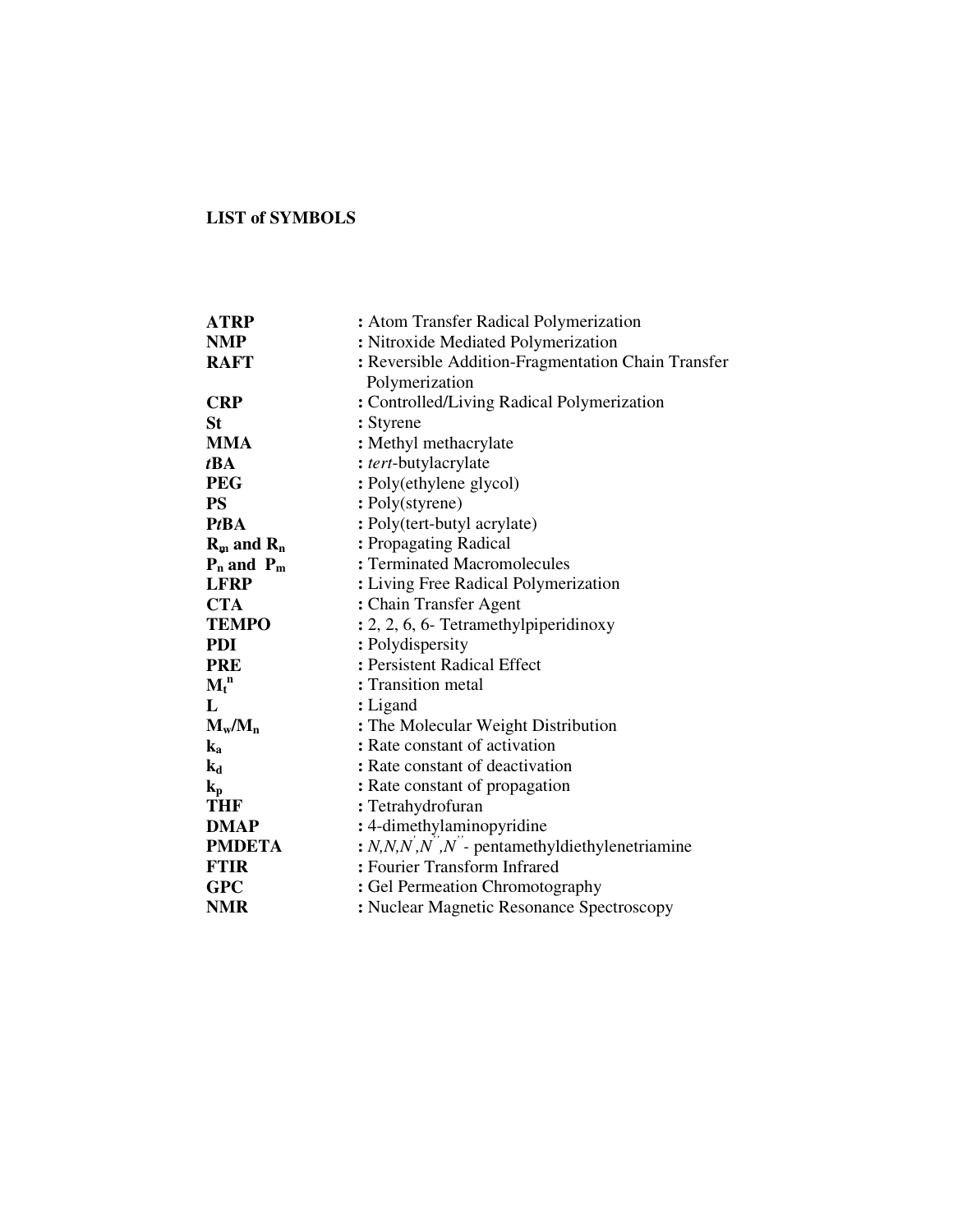## **A3-TYPE STAR POLYMERS VIA CLICK CHEMISTRY**

#### **SUMMARY**

Star polymers have attracted much attention in research over the years due to their unique-three dimensional shape and highly branched structure. There are two general strategies used to produce star polymers: the arm-first and core-first techniques. In the arm-first strategy, a polymer with a proper end-group functionality is reacted with an appropriate multifunctional core to give a star polymer. In the second strategy (core-first), the polymer chain is simultaneously grown from a multifunctional initiator. Previously, living ionic polymerization was the only system for the preparation of star polymers with controlled structures. However, in recent years, the use of controlled/living radical polymerization techniques in the synthesis of complex macromolecules (star and dendrimeric polymers) has quickly increased because of the variety of applicable monomers and greater tolerance to experimental conditions in comparison with living ionic polymerization routes. Nitroxide mediated radical polymerization based on the use of stable nitroxide free radicals and Mtn(Metat)/ligand catalyst- mediated living radical polymerization, which is often called atom transfer radical polymerization (ATRP), are versatile methods among living radical polymerizations. Recently, Sharpless and coworkers used Cu(I) as a catalyst in conjunction with a base in Huisgen's 1,3-dipolar cycloadditions  $(3 + 2)$ systems) between azides and alkynes or nitriles and termed them click reactions. Later, click chemistry strategy was successfully applied to macromolecular chemistry, affording polymeric materials varying from block copolymers to complex macromolecular structures. Click reactions permit C–C (or C–N) bond formation in a quantitative yield without side reactions or requirements for additional purification steps.

We report a simple preparation of three-armed  $(A_3$ -type) star polymers based on the arm-first technique, using a click-reaction strategy between a well-defined azide-end functionalized polystyrene, poly(tert-butyl acrylate), or poly(ethylene glycol) precursor and a trisalkyne functional initiator, 1,1,1-tris[4-(2-propynyloxy)phenyl] ethane. The click-reaction efficiency for  $A_3$ -type star formation has been investigated with gel permeation chromatography measurements (refractive-index detector) and FTIR measurements. The gel permeation chromatography curves have been split with the deconvolution method (Gaussian area), and the efficiency of  $A_3$ -type star formation has been found to be 87%.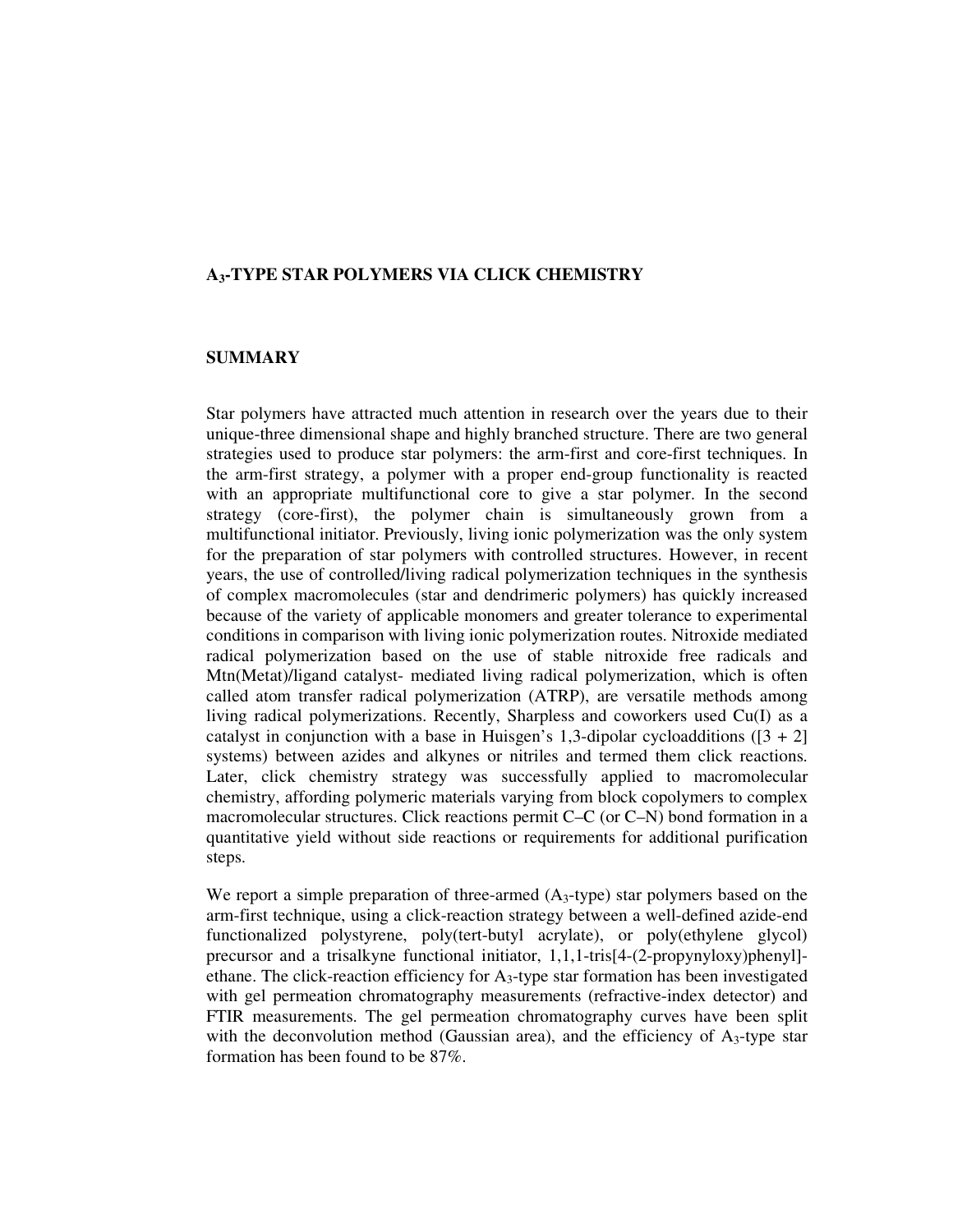## **CLICK K**İ**MYASI** İ**LE A3 T**İ**PL**İ **YILDIZ POL**İ**MER SENTEZ**İ

## **ÖZET**

Yıldız polimerler araştırmalarda üç boyutlu ve çok dallanmış yapılarından dolayı yıllardır ilgi çekmektedirler. Yıldız polimerlerin elde edilmesinde kullanılan iki genel yöntem vardır: kol öncelikli ve çekirdek öncelikli yöntemleri. Kol öncelikli yönteminde, uygun uç grup fonksiyonalitesine sahip polimer ona uygun çok fonksiyonlu bir çekirdekle yıldız polimer elde etmek için reaksiyona sokulur. İkinci yöntemde (çekirdek öncelikli ) ise, polimer zinciri çok fonksiyonlu bir başlatıcıdan eşzamanlı bir şekilde büyümektedir. Önceleri yaşayan iyonik polimerizasyon, yıldız polimer hazırlanmasında kullanılan tek sistemdi. Fakat son yıllarda kompleks makromoleküllerin sentezinde kontrollü/yaşayan polimerizasyon tekniklerinin kullanılması, yaşayan iyonik polimerizasyon yöntemiyle mukayese edildiğinde deneysel koşullara çok daha toleranslı olması ve çok çeşitli monomerlere uygulanabilir olması nedeniyle hızlı bir şekilde arttı. Kararlı nitroksit serbest radikallerin kullanımına dayanan Nitroksit Ortamlı Radikal Polimerizasyonu ve genellikle Atom Transfer Radical Polimerizasyonu (ATRP) olarak bilinen Mtn(Metat)/ligand kataliz ortamlı radikal polimerizasyonu yaşayan radikal polimerizasyon yöntemleri arasında çok yönlü metotlardır. Son yıllarda, Sharpless ve arkadaşları azidler ve alkin/nitriller arasındaki Huisgen 1,3-dipolar siklokatılmalarda  $(3 + 2)$  sistemi) Cu(I)'i baz ile birlestirip kataliz olarak kullandılar ve bu reaksiyonu click reaksiyonu olarak adlandırdılar. Daha sonra click kimyası blok kopolimerlerden karmaşık makromoleküler yapılara kadar değişen birçok polimerik malzemenin yapılmasına kadar makromolekül kimyasında başarılı bir şekilde uygulandı. Click reaksiyonları, yan reaksiyonlara sebebiyet vermeyecek ve ilave saflaştırma işlemlerine gereksinim duyulmayacak bir şekilde kantitatif verimle C–C (veya C–N) bağ oluşumuna izin vermektedir.

Bu çalışmada, ucu azid fonksiyonlu iyi tanımlanmış polistiren, politersiyerbütilakrilat ve polietilenglikol ile üç kollu, ucu alkin fonksiyonlu başlatıcı (1,1,1-tris[4-(2-propynyloxy)phenyl]- ethane) arasındaki click reaksiyonu kullanılarak kol öncelik tekniğine dayanan basit bir 3-kollu (A3-tipi) yıldız polimer hazırlandı. A3-tipli yıldız polimer oluşumu için click reaksiyonun verimi jel geçirgenlik kromatografisi (refraktif indeks detektörü) ve FTIR spektrometresi ile incelendi. Jel geçirgenlik kromatografisi eğrileri deconvolution metoduyla (Gauss alanı) ile bölündü ve A<sub>3</sub>-tipli yıldız polimer oluşumu verimi %87 olarak bulundu.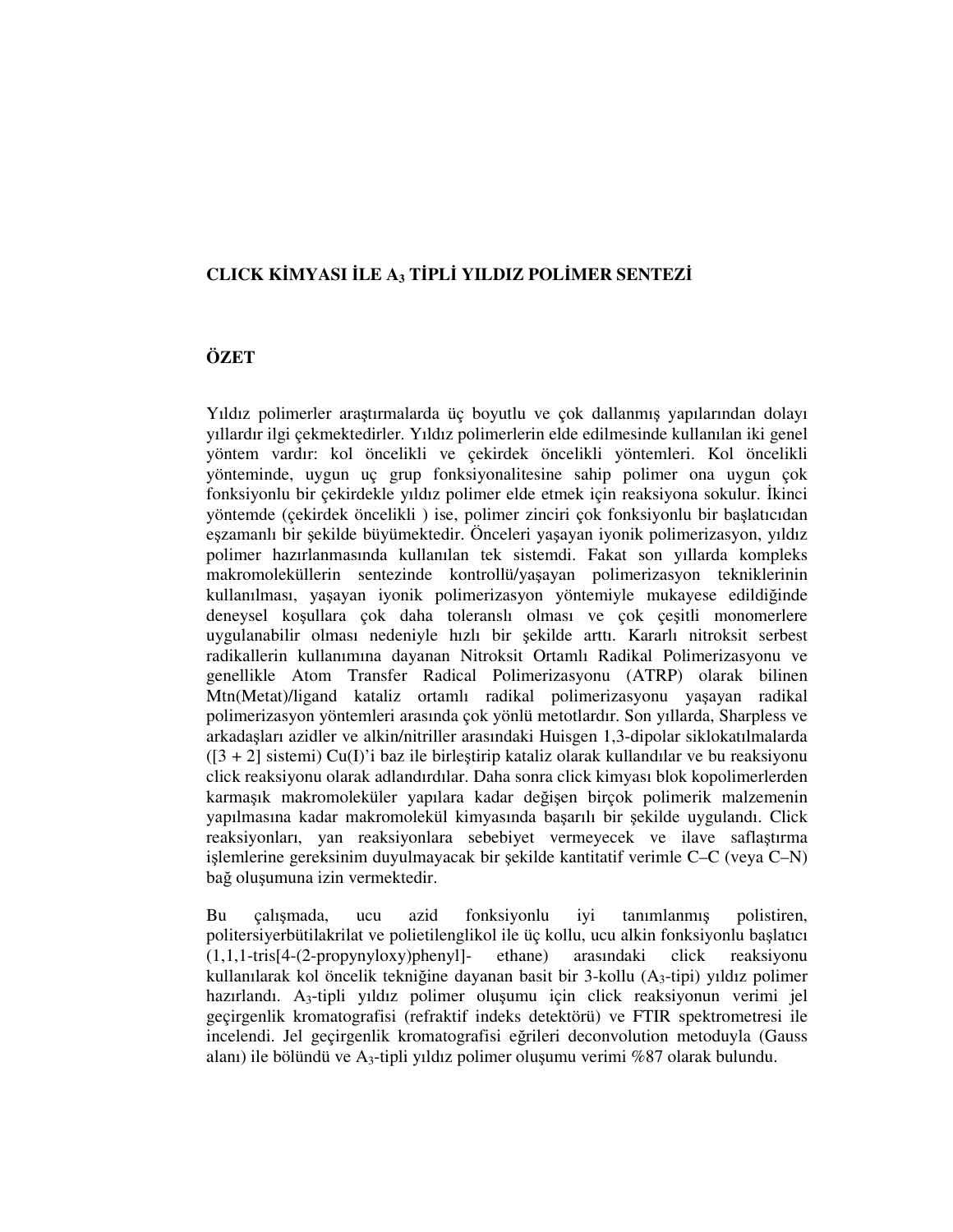## **1. INTRODUCTION**

A star structure is defined as a nonlinear polymer that consists of multiple backbone chains existing from junction points [1]. Star polymers show different crystalline, mechanical, and viscoelastic properties in comparison with their corresponding linear analogues.

Interest in star polymers arises from their compact structure and globular shape, which predetermines their low viscosity when compared to linear analogues and makes them suitable materials for several applications. Synthesis of star polymers, which began in the 1950s with living anionic polymerization, has recently received increased attention due to the development of controlled/living radical polymerization (CRP) [2,3]. Typically, star polymers are synthesized via CRP by one of two strategies: core-first and arm-first. The arm-first strategy can be further subcategorized according to the procedure employed for star formation. One method is chain extension of a linear arm precursor with a multivinyl crosslinking agent, and the other is coupling linear polymer chains with a multifunctional linking agent or "grafting-onto" a multifunctional core. Although both methods were successfully used for star synthesis in anionic polymerization, to date only the former procedure, using a multivinyl cross-linking agent, has been applied in CRP for synthesis of star polymers containing multiple arms and/or functionalities [4,5].

Atom transfer radical polymerization (ATRP) is a particularly attractive CRP process for synthesis of chain-endfunctionalized polymers [6,8]. The polymers produced by ATRP preserve terminal halogen atom(s) that can be successfully converted into various desired functional chain-end groups through appropriate transformations, especially nucleophilic substitutions. The modified chain-end group, such as a hydroxyl group or an amino group, cannot react with itself but can react with an appropriate functional group on the multifunctional coupling agent, such as a carboxylic acid group by esterification, to form a star polymer. However, a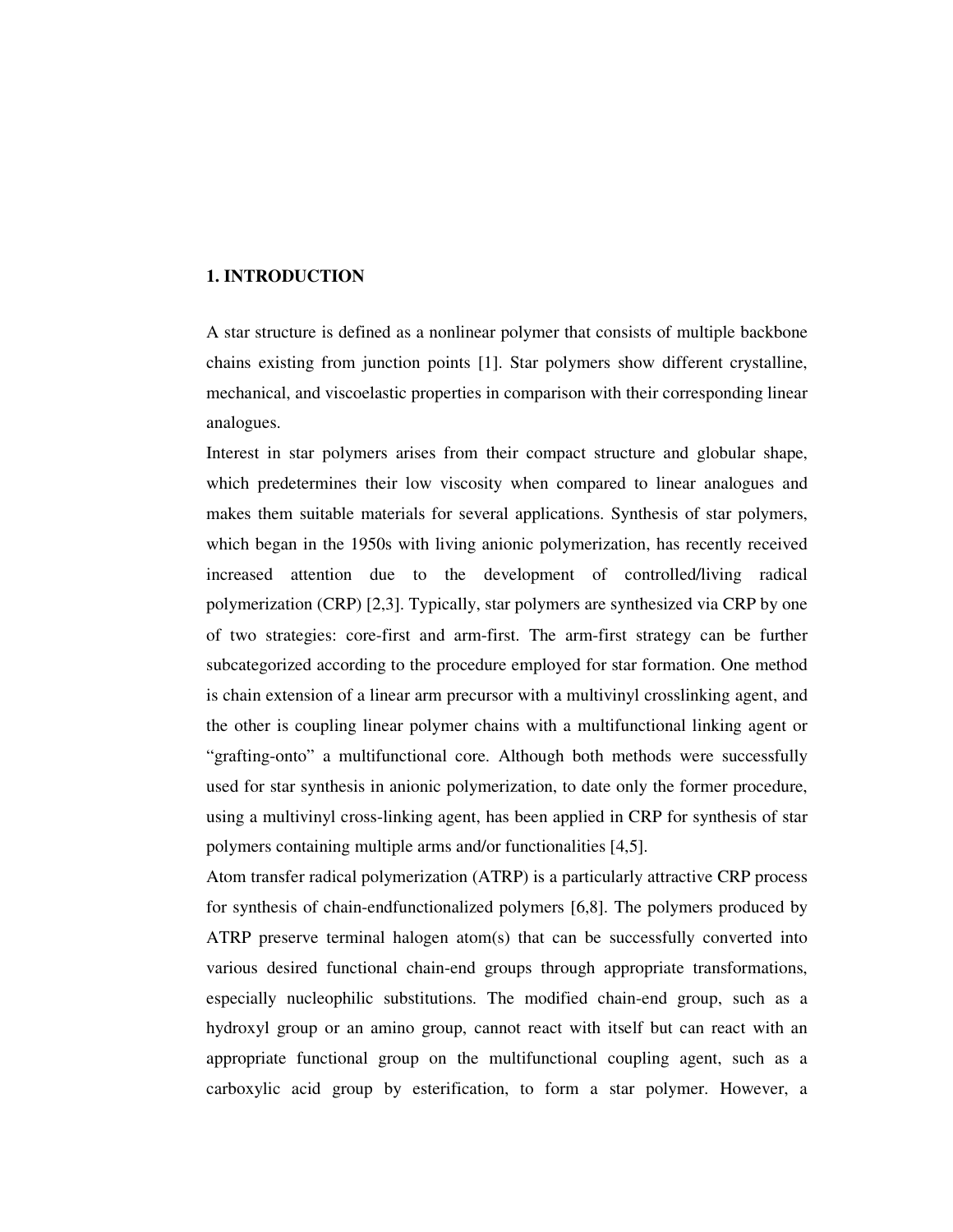commonly encountered drawback, when using such a method, is a low yield of star products due to the slow and inefficient reactions between the modified polymer chain ends and multifunctional linking agents. In other words, highly efficient sitespecific organic reactions are required in order for star synthesis to be highly successful [5].

In the past few years, "click reactions", as termed by Sharpless et al., have gained a great deal of attention due to their high specificity, quantitative yields, and nearperfect fidelity in the presence of most functional groups. The most popular click chemistry reaction is the copper-catalyzed Huisgen dipolar cycloaddition reaction between an azide and an alkyne leading to 1,2,3-triazole [9-12].

In this work, by combination of ATRP and click reaction strategy, we prepared three-armed  $(A_3$ -type) star polymers based on the arm-first technique, using a clickreaction strategy between a well-defined azide-end-functionalized polystyrene (PS– N3), azide-end functionalized poly (tert-butyl acrylate) (P*t*BA–N3), or azide-endfunctionalized poly(ethylene glycol) ( $PEG-N_3$ ) and a trisalkyne-functional initiator, 1,1,1-tris[4-(2-propynyloxy) phenyl]ethane (**1**). The click-reaction efficiency for A3 type star formation has been investigated with gel permeation chromatography measurements (refractive-index detector) and FTIR measurements. The gel permeation chromatography curves have been split with the deconvolution method (Gaussian area), and the efficiency of  $A_3$ -type star formation has been found to be 87%.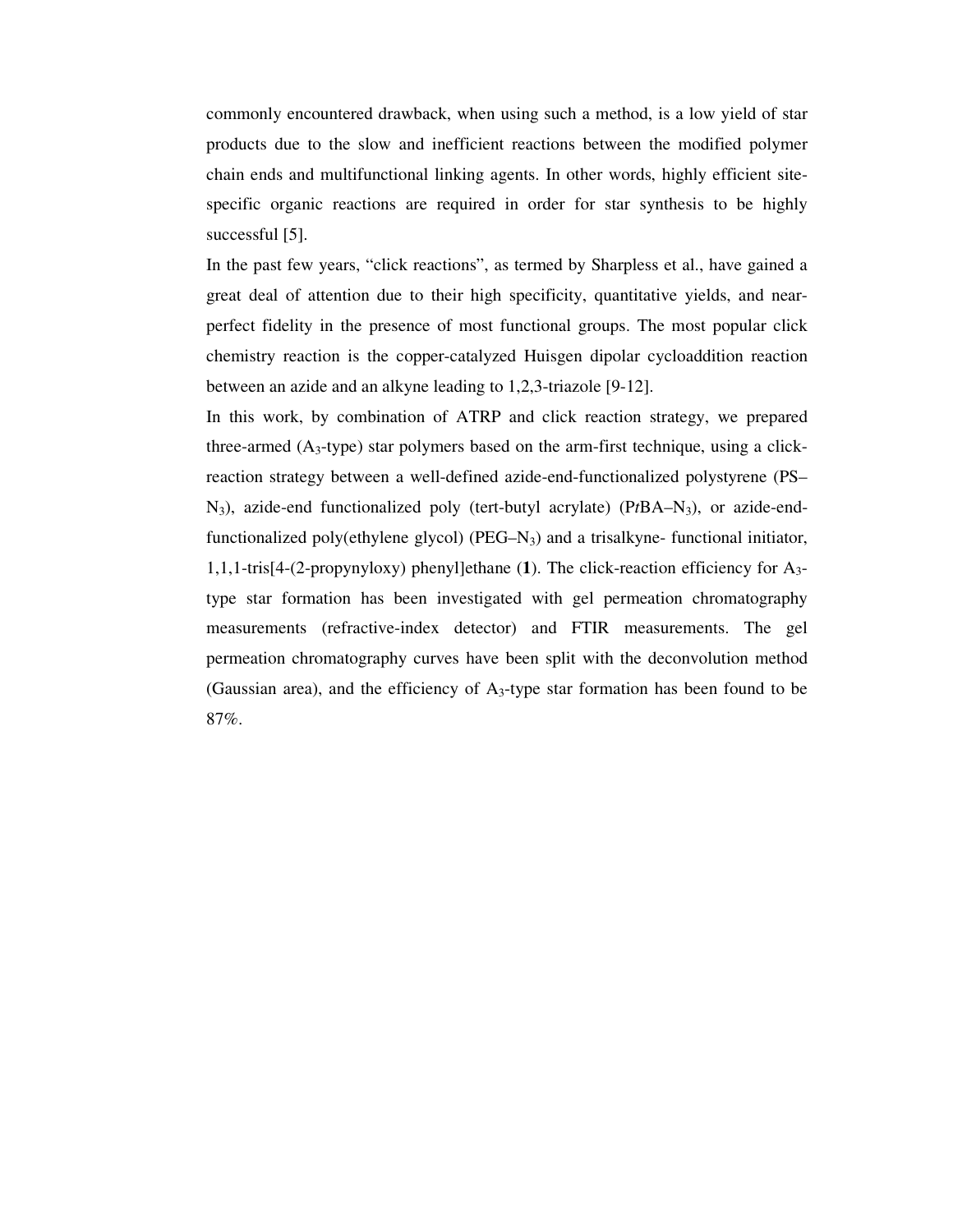#### **2. THEORETICAL PART**

#### **2.1. Conventional Free Radical Polymerizations**

Conventional free radical polymerization (FRP) has many advantages over other polymerization processes. First, FRP does not require stringent process conditions and can be used for the (co)polymerization of a wide range of vinyl monomers. Nearly 50% of all commercial synthetic polymers are prepared using radical chemistry, providing a spectrum of materials for a range of markets [13]. However, the major limitation of FRP is poor control over some of the key elements of the process that would allow the preparation of well-defined polymers with controlled molecular weight, polydispersity, composition, chain architecture, and site-specific functionality.

As chain reactions, free radical polymerizations proceed via four distinct processes:

1. *Initiation*. In this first step, a reactive site is formed, thereby "initiating" the polymerization.

2. *Propagation*. Once an initiator activates the polymerization, monomer molecules are added one by one to the active chain end in the propagation step. The reactive site is regenerated after each addition of monomer.

3. *Transfer*. Transfer occurs when an active site is transferred to an independent molecule such as monomer, initiator, polymer, or solvent. This process results in both a terminated molecule (see step four) and a new active site that is capable of undergoing propagation.

4. *Termination*. In this final step, eradication of active sites leads to "terminated," or inert, macromolecules. Termination occurs via coupling reactions of two active centers (referred to as combination), or atomic transfer between active chains (termed disproportionation).

The free radical chain process is demonstrated schematically below (2.1): R represents a free radical capable of initiating propagation; M denotes a molecule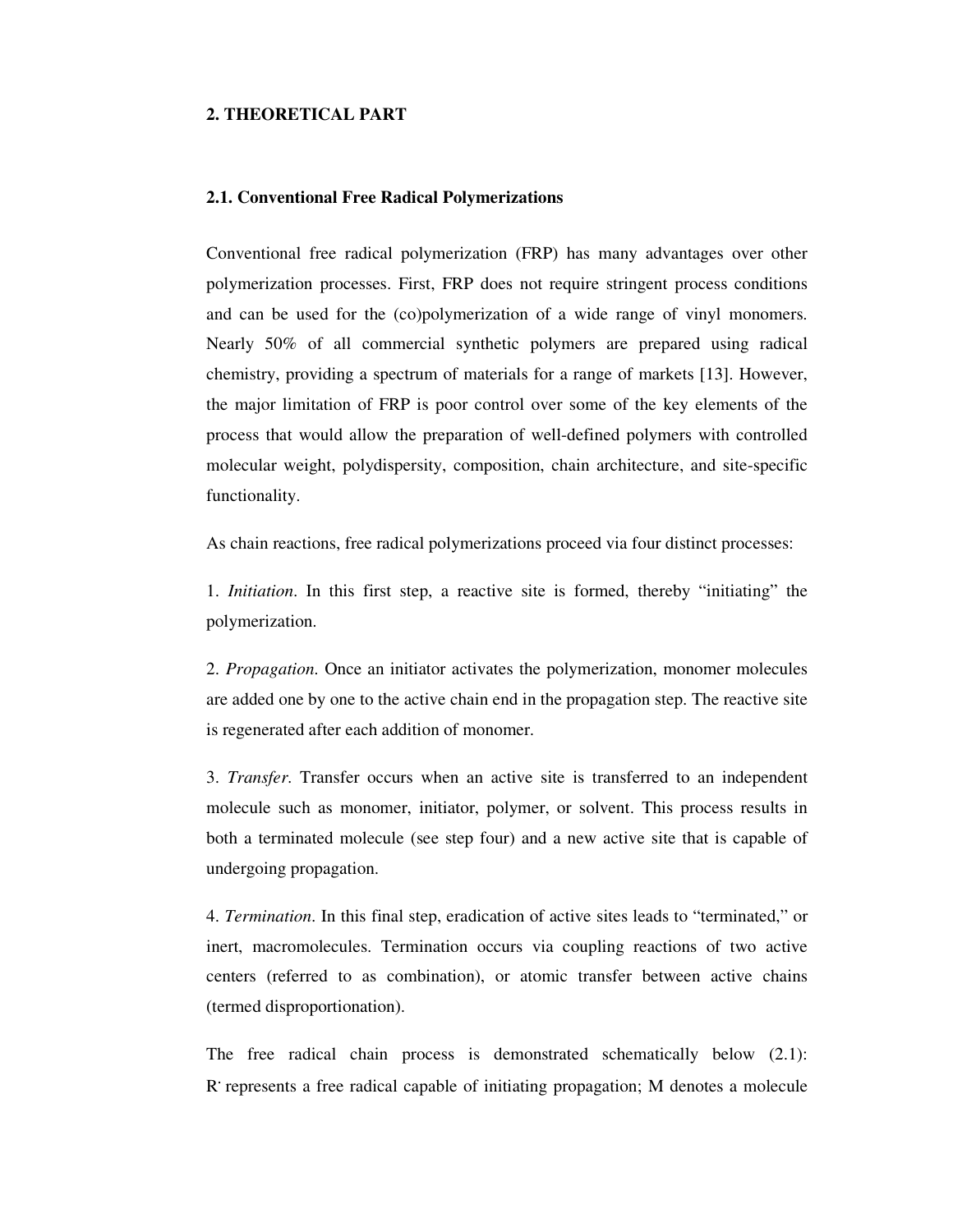of monomer;  $R_m$  and  $R_n$  refer to propagating radical chains with degrees of polymerization of *m* and *n*, respectively; AB is a chain transfer agent; and  $P_n + P_m$ represent terminated macromolecules.

Because chain transfer may occur for every radical at any and all degrees of polymerization, the influence of chain transfer on the average degree of polymerization and on polydispersity carries enormous consequences. Furthermore, propagation is a first order reaction while termination is second order. Thus, the proportion of termination to propagation increases substantially with increasing free radical concentrations. Chain transfer and termination are impossible to control in classical free radical processes, a major downfall when control over polymerization is desired.

| Initiator                                                                               |  | 2R                                                            | Initiation                                                                                                                                                                                  |  |
|-----------------------------------------------------------------------------------------|--|---------------------------------------------------------------|---------------------------------------------------------------------------------------------------------------------------------------------------------------------------------------------|--|
| $R^{\prime\bullet}$ + M -                                                               |  | $R_1$ .                                                       | Chain Initiation                                                                                                                                                                            |  |
| $R_1 \bullet + n M \longrightarrow$                                                     |  | $R_n$                                                         | Propagation                                                                                                                                                                                 |  |
|                                                                                         |  | $R_n \bullet + AB \longrightarrow R_n A + B \bullet$ Transfer |                                                                                                                                                                                             |  |
| $\mathbf{R}_{\mathbf{m}^{\bullet}} + \mathbf{R}_{\mathbf{n}^{\bullet}} \longrightarrow$ |  | $P_{m+n}$                                                     | Combination<br>Termination                                                                                                                                                                  |  |
|                                                                                         |  |                                                               | $\mathbf{R}_{\mathbf{m}^\bullet} \ + \ \mathbf{R}_{\mathbf{n}^\bullet} \ \ \longrightarrow \qquad \mathbf{P}_{\mathbf{m}} \ + \ \mathbf{P}_{\mathbf{n}} \quad \  \text{Disproportionation}$ |  |
| Figure 2.1 General Free Radical Polymerization Mechanism                                |  |                                                               |                                                                                                                                                                                             |  |

#### **2.2. Conventional Living Polymerizations**

Living polymerizations are characterized by chain growth that matures linearly with time. Inherent in this definition are two characteristics of ionic polymerizations that both liken and distinguish ionic routes from the aforementioned free radical route. In order to grow linearly with time, ionic polymerizations must proceed by a chain mechanism in which subsequent monomer molecules add to a single active site; furthermore, addition must occur without interruption throughout the life of the active site. Thus, the chain transfer mechanisms described above must be absent. Living polymerizations may include slow initiation, reversible formation of species with various activities and lifetimes, reversible formation of inactive (dormant) species, and/or reversible transfer [14]. Living polymerizations must not include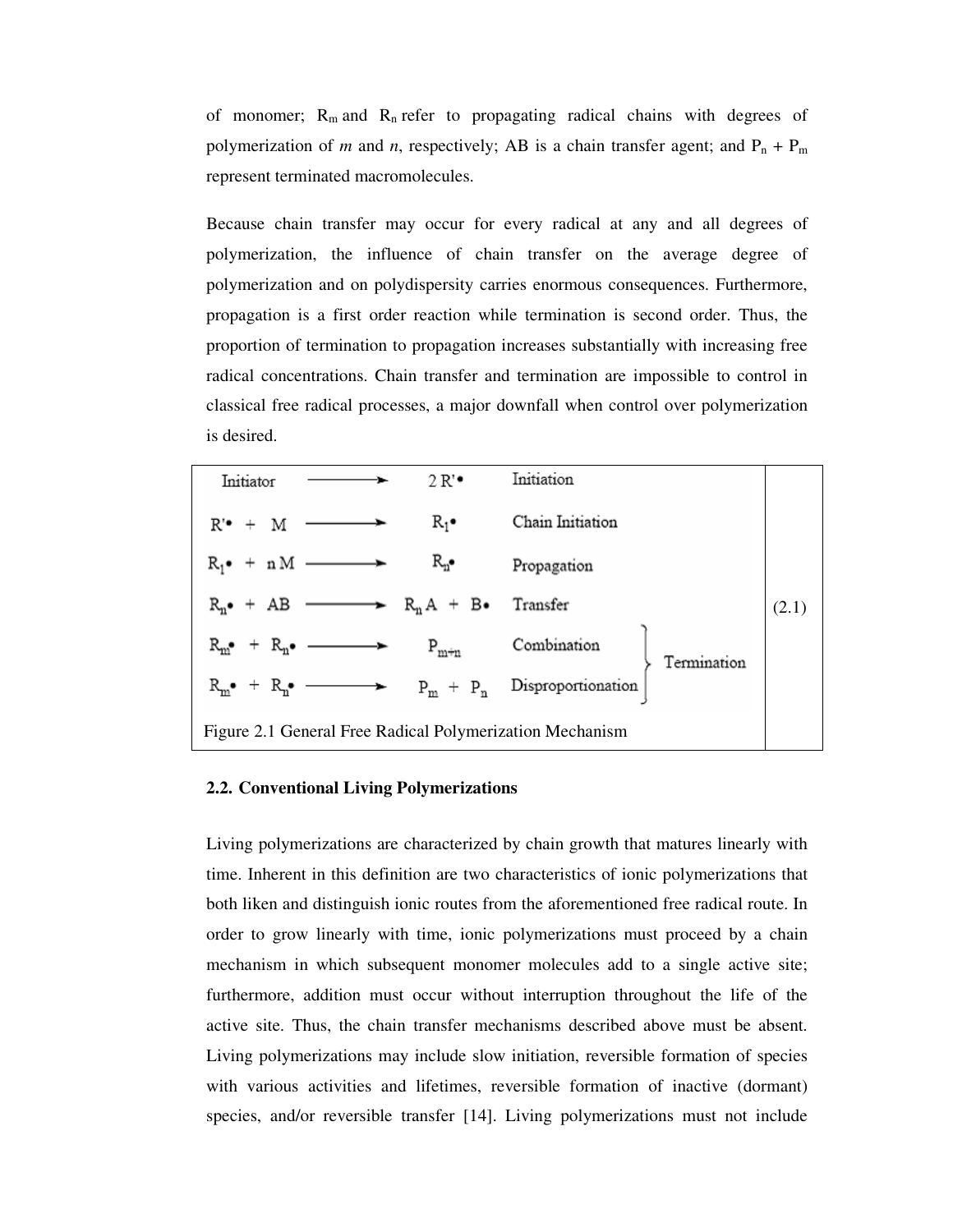irreversible deactivation and irreversible transfer. Classical living polymerizations occur by the formation of active ionic sites prior to any significant degree of polymerization. A well-suited initiator will completely and instantaneously dissociate into the initiating ions. Dependent on the solvent, polymerization may then proceed via solvent pairs or free ions once a maximum number of chain centers are formed. Solvents of high dielectric constants favor free ions; solvents of low dielectric constants favor ionic pairs. Termination by coupling will not occur in ionic routes due to unfavorable electrostatic interactions between two like charges. Furthermore, chain transfer routes are not available to living polymerizations, provided the system is free of impurities. Polymerization will progress until all of the monomer is consumed or until a terminating agent of some sort is added. On the flip side, ionic polymerizations are experimentally difficult to perform: a system free of moisture as well as oxygen, and void of impurities is needed. Moreover, there is not a general mechanism of polymerization on which to base one's experiment: initiation may occur in some systems before complete dissociation of initiator. Knowledge of the initiating mechanism must be determined *a priori* to ensure a successful reaction. Despite the advantage of molecular control of living systems, the experimental rigor involved in ionic polymerization is often too costly for industrial use and free radical routes are preferred.

#### **2.3. Controlled/Living Free Radical Polymerizations**

Conventional free radical polymerization techniques are inherently limited in their ability to synthesize resins with well-defined architectural and structural parameters. Free radical processes have been recently developed which allow for both control over molar masses and for complex architectures. Such processes combine both radical techniques with living supports, permitting reversible termination of propagating radicals. In particular, three controlled free radical polymerizations which are atom transfer radical polymerization (ATRP), nitroxide mediated polymerization (NMP), and reversible addition fragmentation chain transfer (RAFT) have been well investigated. Each of these techniques is briefly presented below and all are based upon early work involving the use of initiator-transfer agent-terminators to control irreversible chain termination of classical free radical process.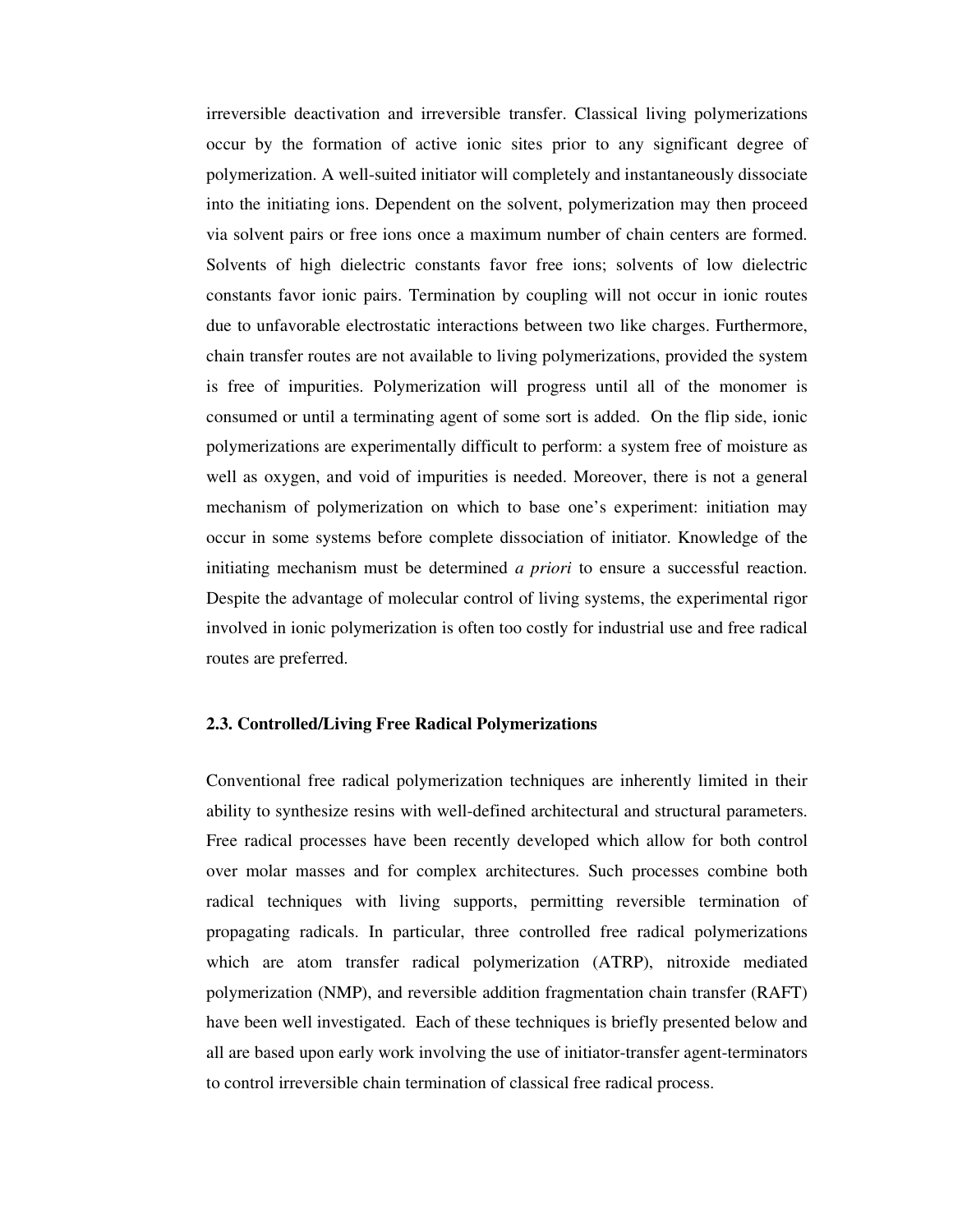In 1982, Otsu et al. extended the idea of living polymerizations to free radical systems in the use of initiator-transfer agent-terminators, or iniferters [15]. Such initiators act both as primary radicals to initiate polymerization  $(R<sup>o</sup>, Fig. 2.1)$  and as radical chain terminators ( $\mathbb{R}_{m}$ • or  $\mathbb{R}_{n}$ •, Fig. 2.1), consequently permitting a near linear increase of molar mass with time and percent conversion [16]. However, the similarities between living anionic systems and Otsu's iniferter reaction end there. The iniferter mechanism (Fig. 2.2) yields radicals that can initiate new chains throughout the course of the reaction [17]. The iniferter systems also show significant loss of active end groups from the growing polymers [17b]. Consequently, these systems display relatively large polydispersities with a substantial amount of homopolymer being formed in conjunction with block copolymer [17a].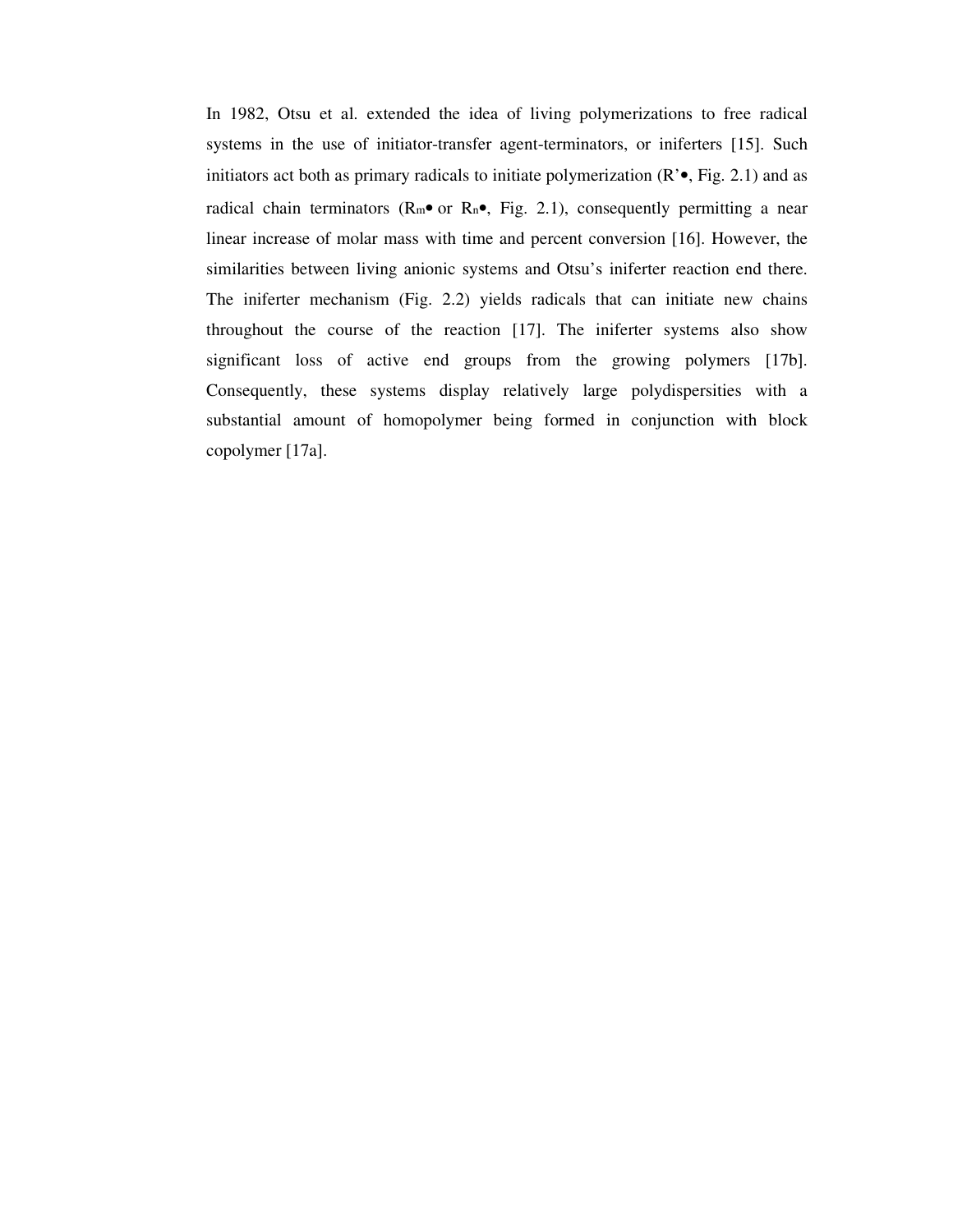

Figure 2.2 The iniferter mechanism

#### **2.3.1. Nitroxide-Mediated Living Radical Polymerizations**

This pioneering work was one of the seminal contributions that provided the basis for the development of living free radical polymerization (LFRP), and it is interesting to note the similarity between the iniferter mechanism outlined in Figure 2.2 and the general outline of a living free-radical mechanism (Fig. 2.3). In this general mechanism, the reversible termination of the growing polymeric chain is the key step for reducing the overall concentration of the propagating radical chain end. In the absence of other reactions leading to initiation of new polymer chains (i.e., no reaction of the mediating radical with the vinylic monomer), the concentration of reactive chain ends is extremely low, minimizing irreversible termination reactions,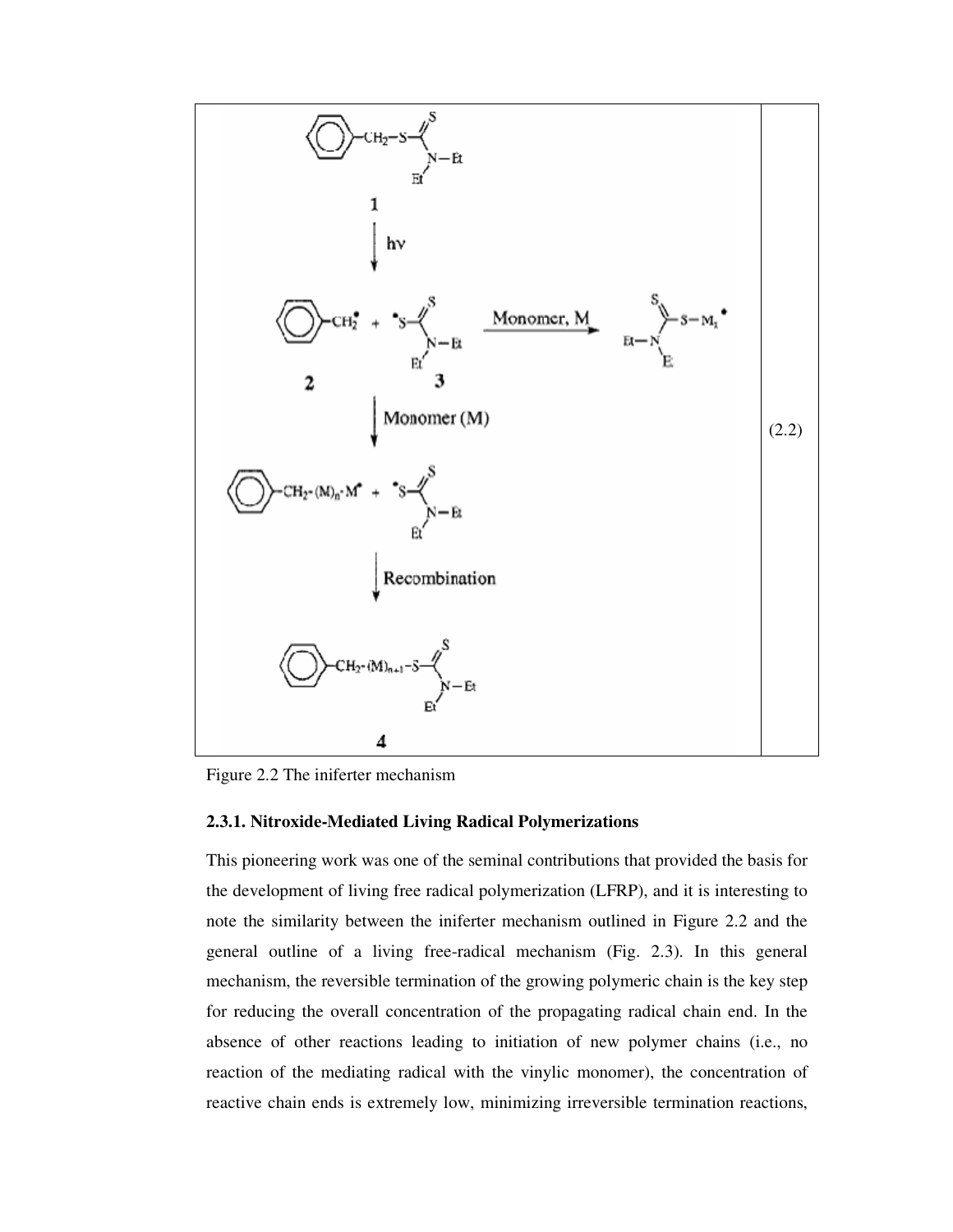such as combination or disproportionation. All chains would be initiated only from the desired initiating species and growth should occur in a pseudoliving fashion, allowing a high degree of control over the entire polymerization process with welldefined polymers being obtained.

**.**

The identity of the mediating radical, X , is critical to the success of living free radical procedures and a variety of different persistent, or stabilized radicals have been employed [18–22]. However the most widely studied and certainly most successful class of compounds are the nitroxides and their associated alkylated derivatives, alkoxyamines. Interestingly, the development of nitroxides as mediators for radical polymerization stems from pioneering work by Solomon, Rizzardo, and Moad into the nature of standard free-radical initiation mechanisms and the desire to efficiently trap carbon-centered free radicals [23].



Figure 2.3 The general outline of the free-radical mechanism

#### **2.3.2. Atom Transfer Radical Polymerization (ATRP)**

ATRP is one of the most versatile controlled radical polymerization method. This method utilizes a reversible halogen atom abstraction step in which a lower oxidation state metal ( $M_t^n$  complexed by ligands L) reacts with an alkylhalide ( $P_m-X$ ) to generate a radical  $(P_m^{\bullet})$  and a higher oxidation state metal complex  $(XM_t^{n+1}L)$ . This radical then adds monomer to generate the polymer chain  $(k_p)$ . The higher oxidation state metal can then deactivate the growing radical to generate a dormant chain and the lower oxidation state metal  $(k_d)$  as seen in (Fig. 2.4). The molecular weight is controlled because both initiation and deactivation are fast, allowing for all the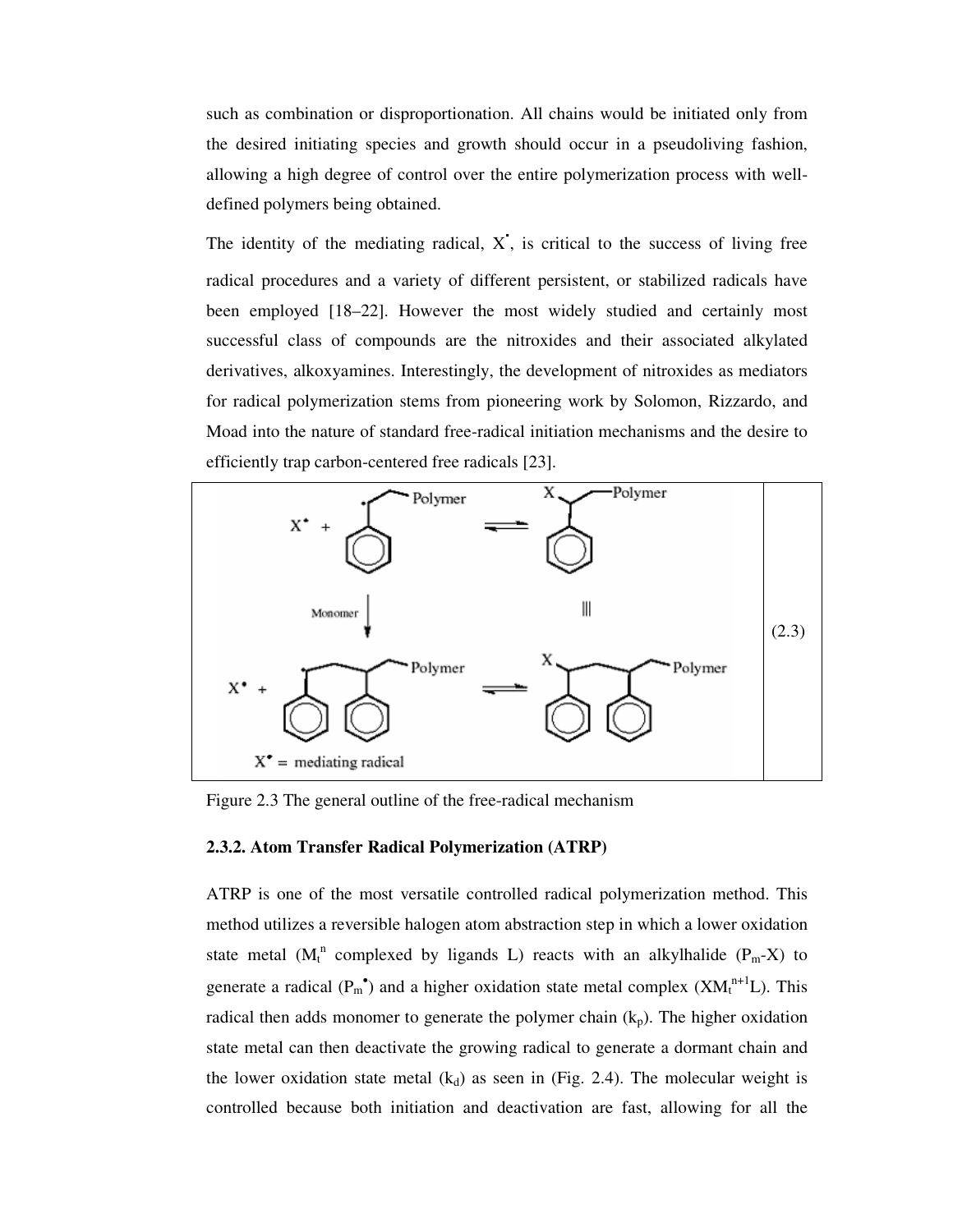chains to begin growing at approximately the same time while maintaining a low concentration of active species. Termination cannot be totally avoided; however, the proportion of chains terminated compared to the number of propagating chains is small [24]. Several metal/ligand systems have been used to catalyze this process and a variety of monomers including styrene, methacrylates, and acrylonitrile have been successfully polymerized [25-27].



Figure 2.4 The mechanism of ATRP

The rate of ATRP is internally first order in monomer, externally first order with respect to initiator and activator,  $Cu(I)$ , and negative first order with respect to deactivator,  $XCu(II)$ . The actual kinetics depends on many factors including the solubility of activator and deactivator, their possible interactions, and variation of their structures and reactivities with concentrations and composition of the reaction medium.

One of the most important parameters in ATRP is the dynamics of exchange, especially the relative rate of deactivation. If the deactivation process is slow in comparison with propagation, then a classic redox initiation process operates leading to conventional, and not controlled, radical polymerization. Polydispersities in ATRP decrease with conversion, with the rate constant of deactivation,  $k_d$ , and also with the concentration of deactivator, [XCu(II)]. They, however, increase with the propagation rate constant,  $k_p$ , and the concentration of initiator,  $[RX]_0$ . This means that more uniform polymers are obtained at higher conversion, when the concentration of deactivator in solution is high and the concentration of initiator is low. Also, more uniform polymers are formed when deactivator is very reactive and monomer propagates slowly (styrene rather than acrylate) [28].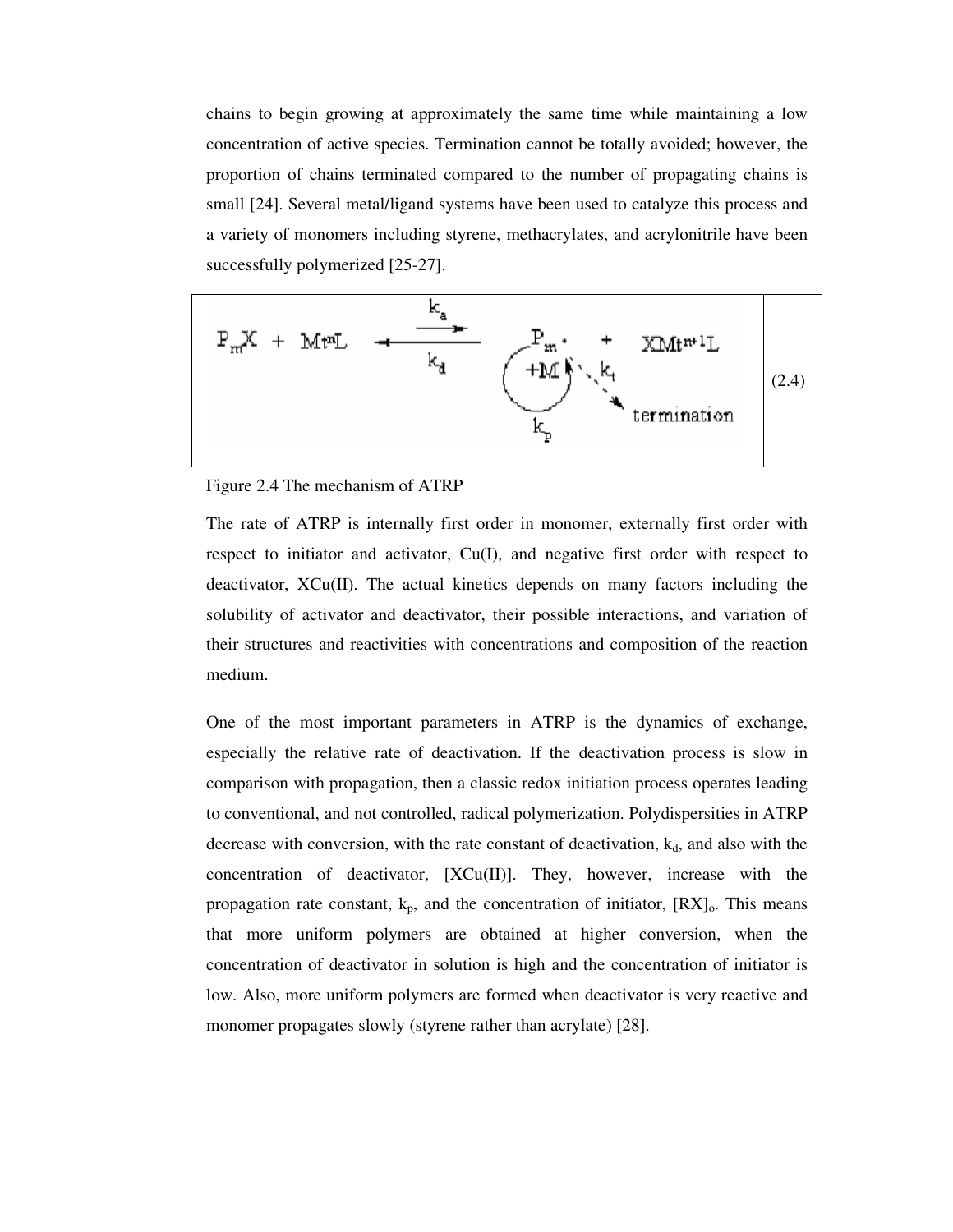## **2.3.2.1. Monomers**

A variety of monomers have been successfully polymerized using ATRP. Typical monomers include styrenes (meth) acrylates, (meth) acrylamides, and acrylonitrile, which contain substituents that can stabilize the propagating radicals. Even under the same conditions using the same catalyst, each monomer has its own unique atom transfer equilibrium constant for its active and dormant species. In the absence of any side reactions other than radical termination by coupling or disproportionation, the magnitude of the equilibrium constant  $(K_{eq} = k_{\text{act}}/k_{\text{deact}})$  determines the polymerization rate.

### **2.3.2.2. Initiators**

The main role of the initiator is to determine the number of growing polymer chains. Two parameters are important for a successful ATRP initiating system. First, initiation should be fast in comparison with propagation. Second, the probability of the side reactions should be minimized.

In ATRP, alkylhalides (RX) are typically used as initiator and the rate of polymerization is first order with respect to the concentration of RX. To obtain welldefined polymers with narrow molecular weight distributions, the halide group, X, must rapidly and selectively migrate between the growing chain and the transition metal complex. When X is either bromine or chlorine, the molecular weight control is the best. Flourine is not used because the C-F bond is too strong to undergo homolytic cleavage.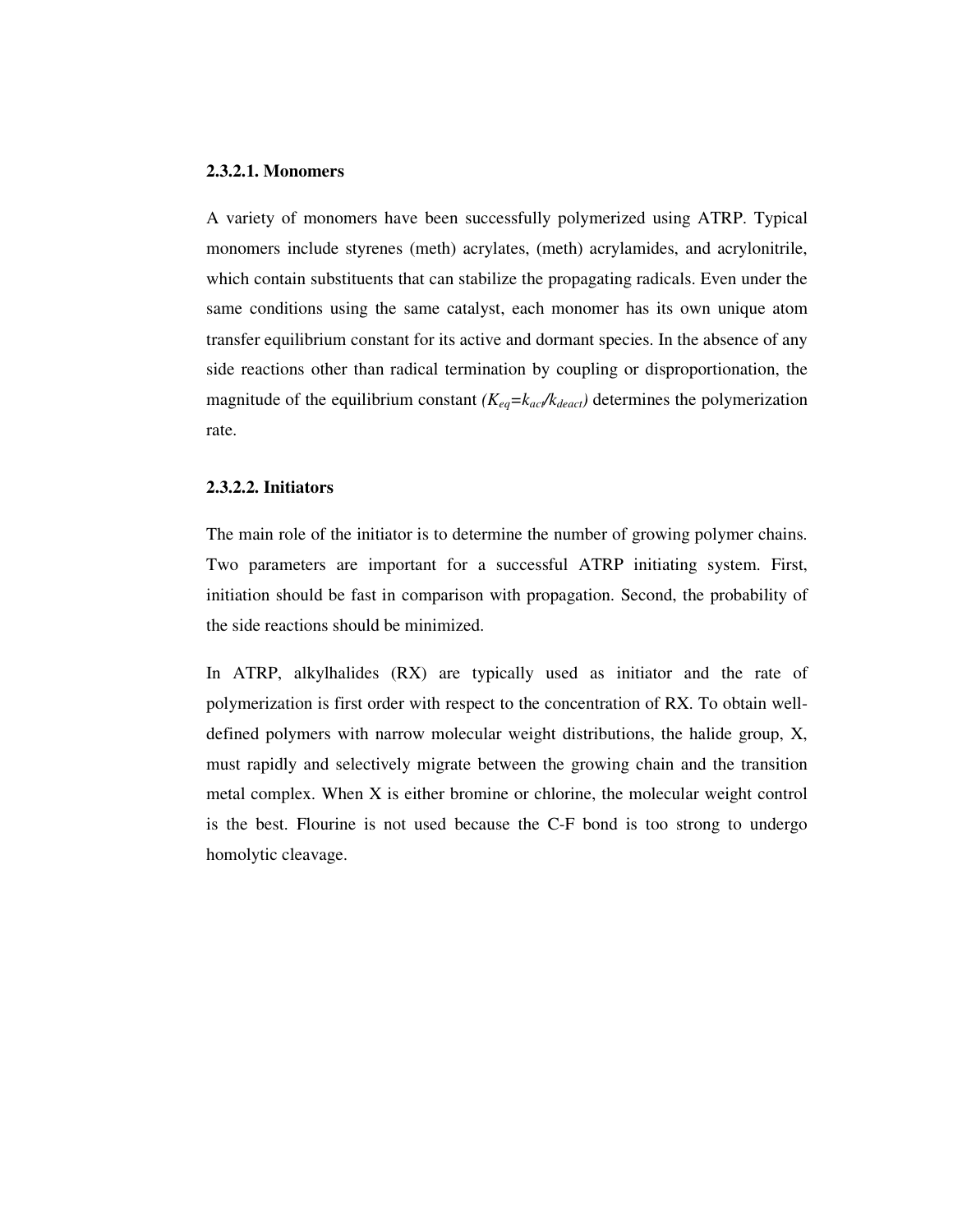| Initiator                                                           | Monomer<br>$\bullet$                  |
|---------------------------------------------------------------------|---------------------------------------|
| Br<br>1-Bromo-1-phenyl ethane                                       | Styrene                               |
| ា<br>1-Chloro-1-phenyl ethane                                       | Styrene                               |
| CH <sub>3</sub><br>Ethyl-2-bromo isobutyrate<br>$CH3$ <sub>Br</sub> | Methyl methacrylate                   |
| CH <sub>3</sub><br>Ethyl-2-bromo propionate<br>H<br>Br              | Methylacrylate and other<br>acrylates |
| $s$ <sup>2</sup> $C$<br>p-toluene sulphonyl chloride                | Methyl methacrylate                   |

Table 2.1. The most frequently used initiator types in ATRP systems

### **2.3.2.3. Ligands**

The main role of the ligand in ATRP is to solubilize the transition metal salt in the organic media and to adjust the redox potential of the metal center for the atom transfer. There are several guidelines for an efficient ATRP catalyst. First fast and quantitative initiation ensures that all the polymer chains start to grow simultaneously. Second, the equilibrium between the alkylhalide and the transition metal is strongly shifted toward the dormant species side. This equilibrium position will render most of the growing polymer chains dormant and produce a low radical concentration. As a result, the contribution of radical termination reactions to the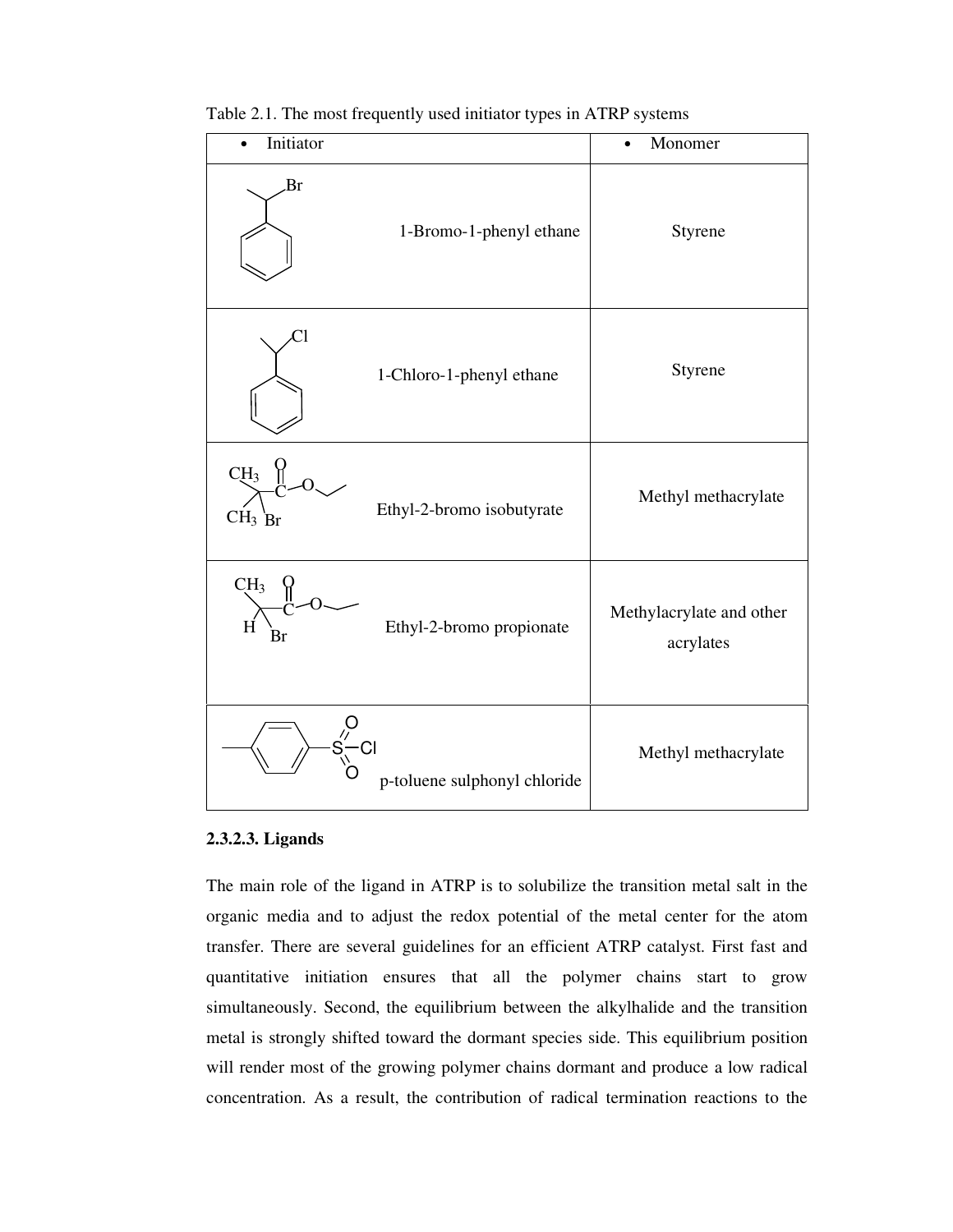overall polymerization is minimized. Third fast deactivation of the active radicals by halogen transfer ensures that all polymer chains are growing at approximately the same rate, leading to a narrow molecular weight distribution. Fourth relatively fast activation of the dormant polymer chains provides a reasonable polymerization rate. Fifth, there should be no side reactions such as  $\beta$ -H abstraction or reduction/oxidation of the radicals.



Figure 2.6 Derivatives of 2,2-bipyridine

The most widely used ligands for ATRP systems are the derivatives of 2,2 bipyridine and nitrogen based ligands such as *,N'',N''* pentamethyldiethylenetriamine (PMDETA), tetramethylethylenediamine (TMEDA), 1,14,7,10,10-hexamethyltriethylenetetraamine (HMTETA), tris[2-(dimethylamino) ethyl]amine ( $Me<sub>6</sub>$ -TREN) and alkylpyridylmethanimines are also used.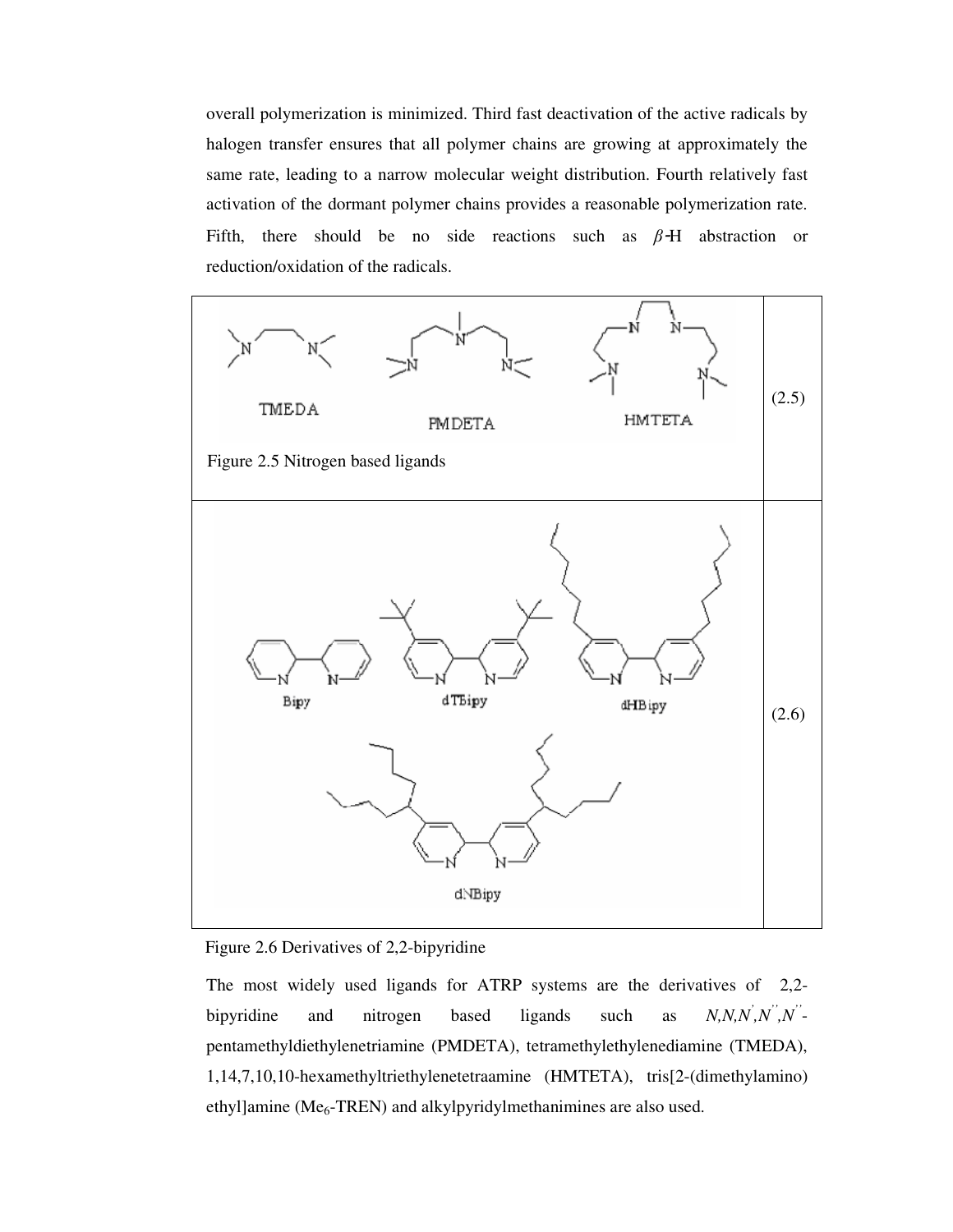#### **2.3.2.4. Transition Metal Complexes**

Catalyst is the most important component of ATRP. It is the key to ATRP since it determines the position of the atom transfer equilibrium and the dynamics of exchange between the dormant and active species. There are several prerequisites for an efficient transition metal catalyst. First, the metal center must have at least two readily accessible oxidation states separated by one electron. Second the metal center should have reasonable affinity toward a halogen. Third the coordination sphere around the metal should be expandable upon oxidation to selectively accommodate a (pseudo)-halogen. Fourth the ligand should complex the metal relatively strongly.

The most important catalysts used in ATRP are; Cu(I)Cl, Cu(I)Br, NiBr<sub>2</sub>(PPh<sub>3</sub>)<sub>2</sub>,  $FeCl<sub>2</sub>(PPh<sub>3</sub>)<sub>2</sub>$ , RuCl<sub>2</sub>(PPh<sub>3</sub>)<sub>3</sub>/ Al(OR)<sub>3</sub>.

#### **2.3.2.5. Solvents**

ATRP can be carried out either in bulk, in solution or in a heterogeneous system (e.g., emulsion, suspension). Various solvents such as benzene, toluene, anisole, diphenyl ether, ethyl acetate, acetone, dimethyl formamide (DMF), ethylene carbonate, alcohol, water, carbon dioxide and many others have been used for different monomers. A solvent is sometimes necessary especially when the obtained polymer is insoluble in its monomer.

#### **2.3.2.6. Temperature and Reaction time**

The rate of polymerization also determines the rate of polymerization by effecting both propagation rate constant and the atom transfer equilibrium constant. The  $k_p/k_t$ ratio increase as a result of higher temperature thus enables us better control over the polymerization. However this may also increase the side reactions and chain transfer reactions. The increasing temperature also increases the solubility of the catalyst. Against this, it may also poison catalyst by decomposition. Determining the optimum temperature; monomer, catalyst and the targeted molecular weight should be taken into consideration.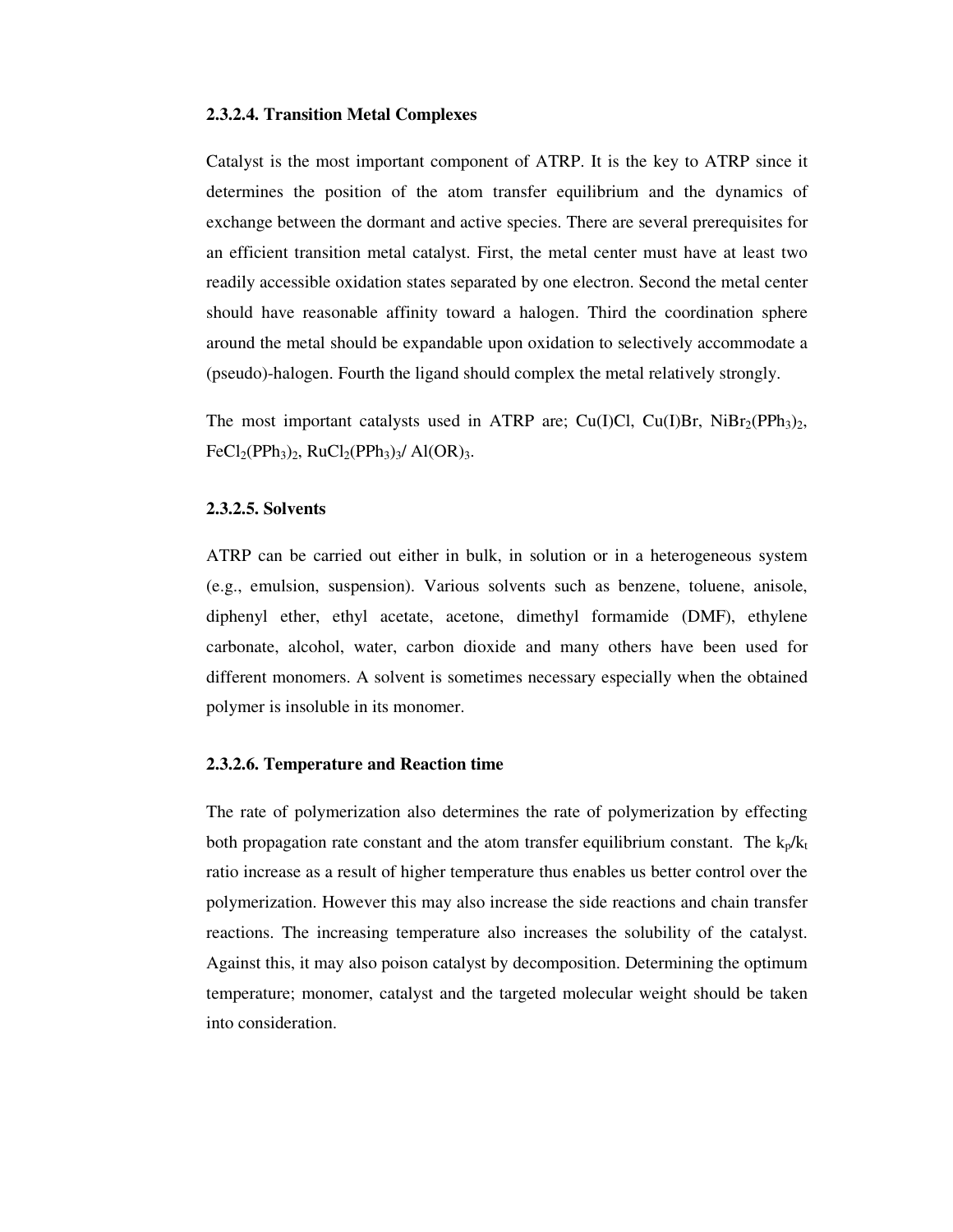#### **2.3.2.7. Molecular weight and molecular weight distribution**

We can determine the average molecular weight of the polymer by the ratio of consumed monomer and the initiator as in a typical living polymerization  $(DP_n=\Delta[M]/[I]_0$ , DP=degree of polymerization) while there is a narrow molecular weight distribution  $(1.0 < M_w/M_n < 1.5)$ .

The molecular weight distribution or polydispersity  $M_w / M_n$  is the index of the polymer chain distribution. In a well-controlled polymerization,  $M_w / M_n$  is usually less than 1.1.

| $M_w / M_n = 1 + [[RX]_0 k_p / k_d [D]]$ . [(2/p) – 1] |  |
|--------------------------------------------------------|--|
|--------------------------------------------------------|--|

Figure 2.7 The polydispersity index in ATRP in the absence of chain termination and transfer

Where, D: Deactivator,  $k_p$ : Propagation rate constant,  $k_d$ : Deactivation rate constant, p: Monomer conversion

When a hundred percent of conversion is reached, in other words  $p=1$ , it can be concluded that;

i) Polydispersities (molecular weigh distributions) decrease, if the catalyst deactivates the chains faster (smaller  $k_p / k_d$ )

ii) For the smaller polymer chains, higher polydispersities are expected to obtain because the smaller chains include little activation-deactivation steps resulting in little control of the polymerization.

iii) Polydispersities decrease as the concentration of the deactivator decreases. (For example, the addition of a small amount of Cu(II) halides in copper-based ATRP decreases the reaction rate thus leads to better controlled polymerizations)

#### **2.3.3. Addition –Fragmentation Polymerization (RAFT)**

An addition-fragmentation process is said to occur in free radical polymerization whenever a growing polymer chain reacts with a compound bearing both an activated site of unsaturation and a weak bond located somewhere else in the molecule. The intermediate radical formed by the addition of propagating radical on the transfer agent undergoes fragmentation involving the weak bond generating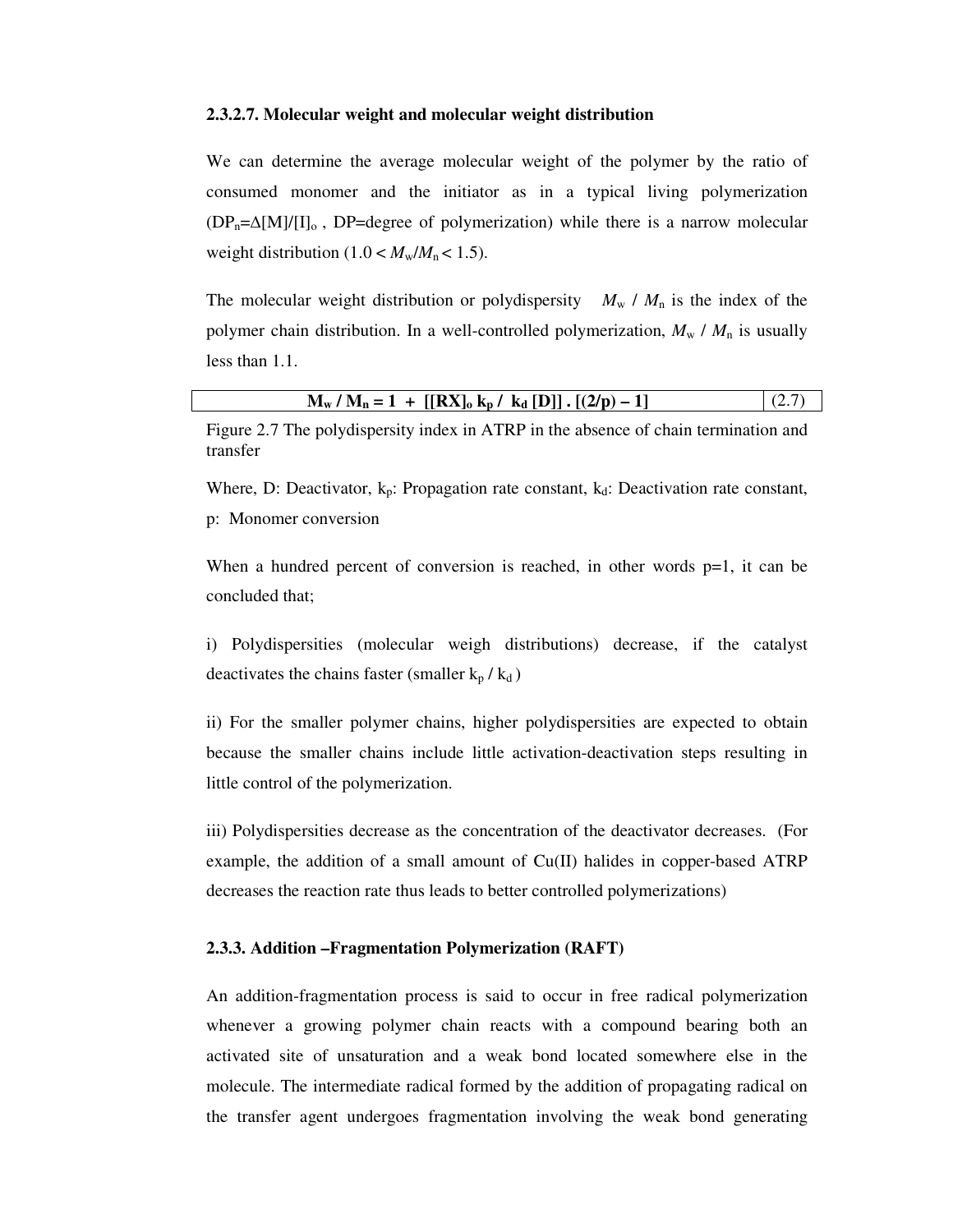another radical which can enter the polymerization cycle. Such a process occurs with the formation of a functional group on the backbone of the polymer (which carried also radical, (Fig. 2.8a) or at the end of the polymer chain (the radical resting another molecule (Fig. 2.8b). The former case involves the use of an addition-fragmentation monomer and the latter the introduction of an addition-fragmentation chain transfer agent in the polymerization medium (Fig. 2.8).

![](_page_26_Figure_1.jpeg)

Figure 2.8 An addition-fragmentation process

Many monomer and transfer agents based on these types of skeleton have already been developed. However the actual use of an addition-fragmentation chain transfer agent or of an addition-fragmentation monomer in industrial applications is still limited at the present time, because of various problems arising from their synthesis, polymerizability and properties, although such compounds could inherently be useful in most industrial applications.

The control of molar mass in free radical polymerization is usually achieved by the addition of a chain transfer agent in the polymerization medium. When a chain carrying radical is trapped by another specific compound XY to produce a radical Y• which is also reactive, this radical  $Y\bullet$  can re-initiate a new radical chain. In this case XY is called a chain transfer agent. Two kinds of chain transfer agents can be distinguished according to their mode of action: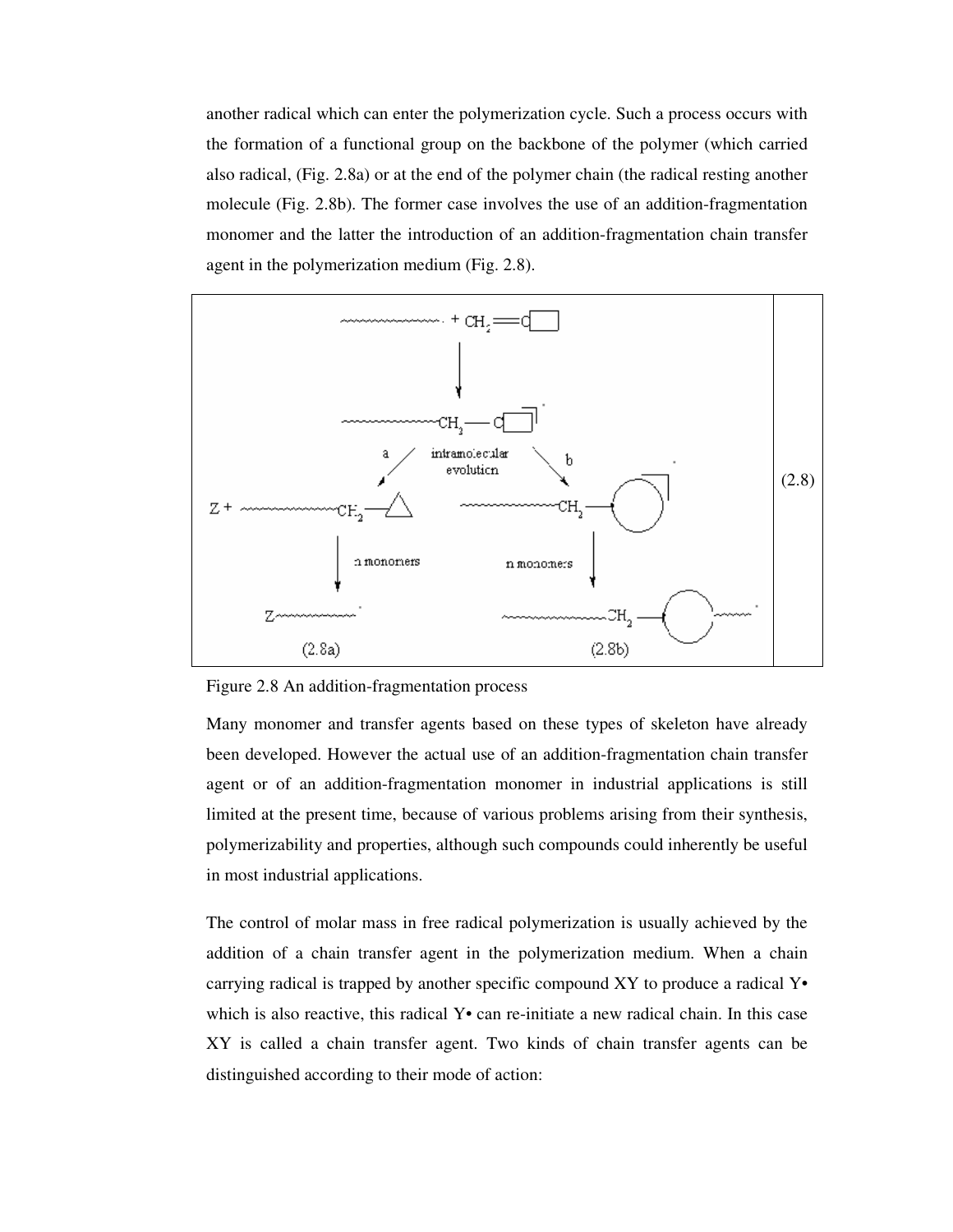1. Atom or group transfer agents operating by an abstraction pathway (Fig. 2.9). These additives are generally solvents such as CCl4, mercaptans, substituted disulfides which react in the medium as atom donors to the growing macro radicals, thus terminating the polymer chain and generating, respectively a trichloromethyl a thiyl radical, able to re-initiate polymerization [29-30].

2. Addition-fragmentation chain transfer agents (Fig. 2.9). The chain transfer agents which follow the addition-fragmentation mechanism are particular interest in organic and polymer chemistry. Recently many studies have shown that allyl, acrylyl and allenyl transfer to alkyl halides represent powerful synthetic tolls to prepare sophisticated molecules. Such a process was also identified as an effective means for controlling the molar mass of vinyl polymers, avoiding the use of conventional chain transfer agents based on thioderivatives.

![](_page_27_Figure_2.jpeg)

Figure 2.9 Addition-fragmentation chain transfer agents

Thiocarbonylthio compounds of general structure 1 in (Fig. 2.10) confer living characteristics to radical polymerization [31-32]. These reagents function by establishing a dynamic equilibrium between propagating radicals  $(P_n)$  and dormant chains 2 in (Fig. 2.10) by a mechanism of reversible addition –fragmentation chain transfer (raft) as shown in (Fig. 2.10). RAFT agents 1 in (Fig. 2.10) function effectively only when the substituent on sulfur  $(R)$  is good homolytic leaving group when compared to the polymer chain  $P_n$ . With appropriate choice of the RAFT agent 1 in (Fig. 2.10) a wide range of polymers of predetermined  $M_W$  and narrow polydispersity can be prepared [31-32-33]. The versatility and convenience of this process offer distinct advantages over other forms of living radical polymerization [34-35].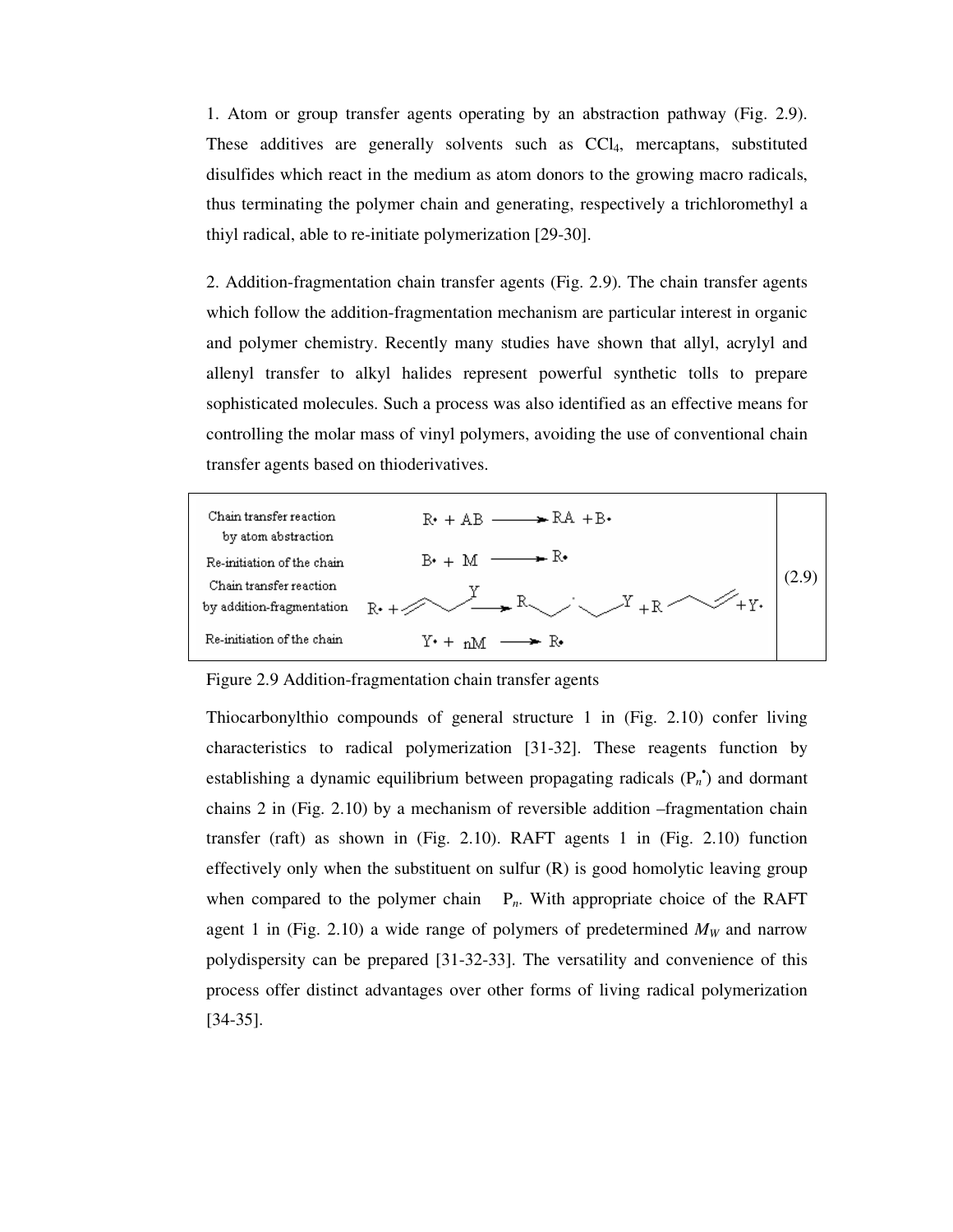![](_page_28_Figure_0.jpeg)

Figure 2.10 Mechanism of reversible addition –fragmentation chain transfer (RAFT)

## **2.4 Synthesis of Star-Shaped Polymers**

#### **2.4.1 Introduction**

Elucidation of structure-property relationships remains an ongoing field of study in polymer science. The introduction of long chain branching is known to affect polymer physical properties and processability as a result of changing the melt, solution, and solid-state properties of polymers [36]. It has been shown that branching results in a more compact structure in comparison to linear polymers of similar molecular weight, due to their high segment density, which alters the crystalline, mechanical, and viscoelastic properties of the polymer. While it is wellknown that long chain branching greatly influences polymer physical properties, a fundamental understanding of structure-property relationships remains difficult due to the complexity of branched polymer structures. A branched polymer structure was described as a nonlinear polymer with multiple backbone chains radiating from junction points [37]. Star-shaped macromolecules constitute the simplest form of branched macromolecules, comprising only one branch point, and as such, have received significant attention in the elucidation of structure property relationships [38]. Although star polymers constitute the simplest branched structure, their synthesis remains challenging, and star polymers are often difficult to synthesize in a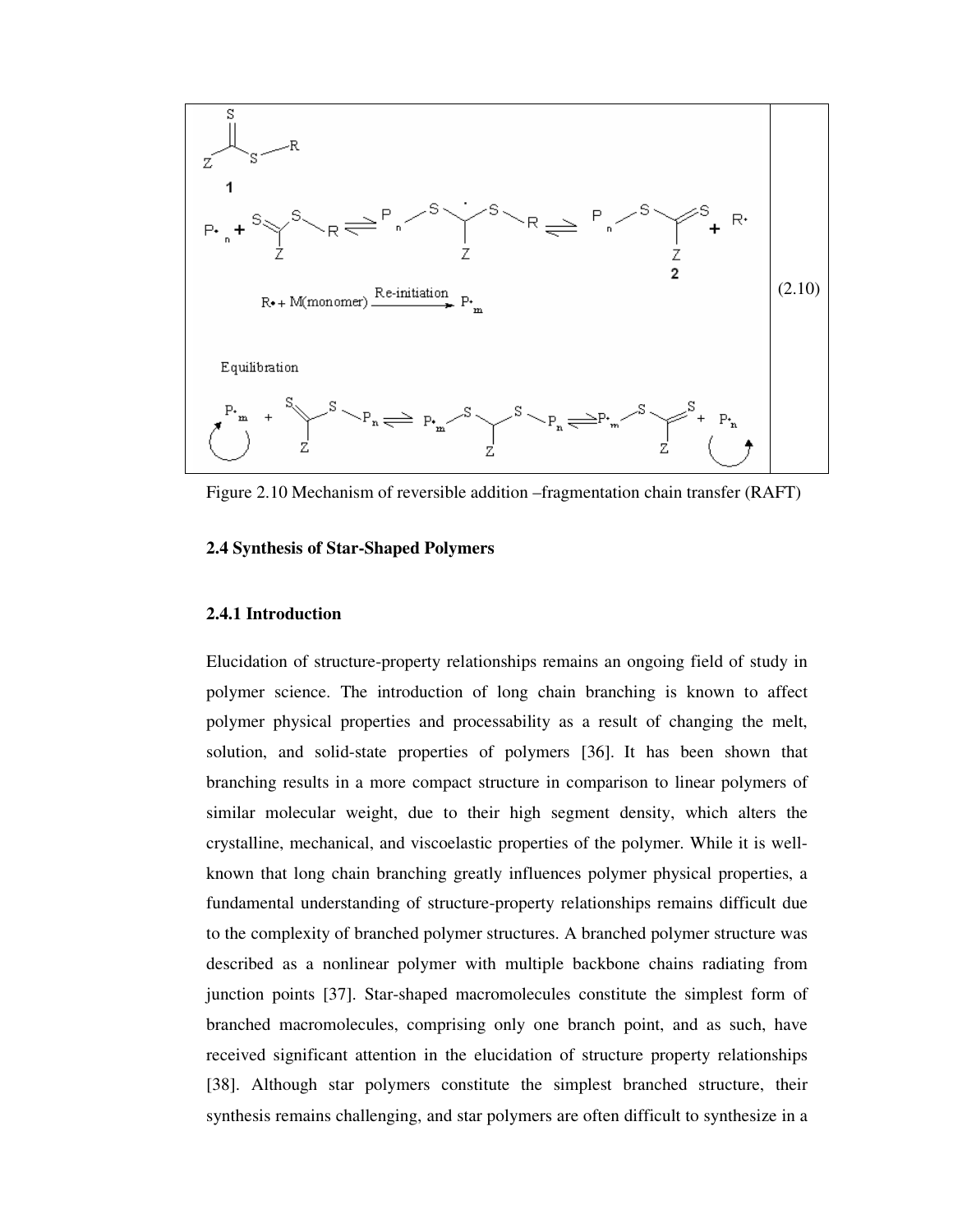well-controlled manner. Due to the complex nature of these macromolecules, controlled polymerization techniques, such as anionic, cationic, living free radical, and group transfer (GTP) polymerization have typically been used to obtain welldefined star-shaped macromolecules. Star polymers are typically synthesized using either a core-first approach, or an arm-first approach. In the core-first synthetic method, a multifunctional initiator is used and the number of arms is proportional to the number of functionalities on the initiator (Fig. 2.11) [39].

![](_page_29_Figure_1.jpeg)

Figure 2.11 The core-first synthetic method

Using the core-first method, well-defined star-shaped macromolecules can be synthesized as long as initiation is rapid relative to propagation. While this approach was used in the first cationic synthesis of star-shaped polymers, containing three or four arms, it tends to yield polymers with broadened molecular weight distributions [40]. In the arm-first synthetic method, linear arm polymers are synthesized and then coupled using a multifunctional linking agent or divinyl compound. In this case, the number of arms depends on the linking efficiency of the arm polymer to the multifunctional core and an alternative method is used to determine the number of arms (Fig. 2.12). This approach is typically used in both living anionic and cationic syntheses of star-shaped polymers [41].

![](_page_29_Figure_4.jpeg)

Figure 2.12 The arm-first synthetic method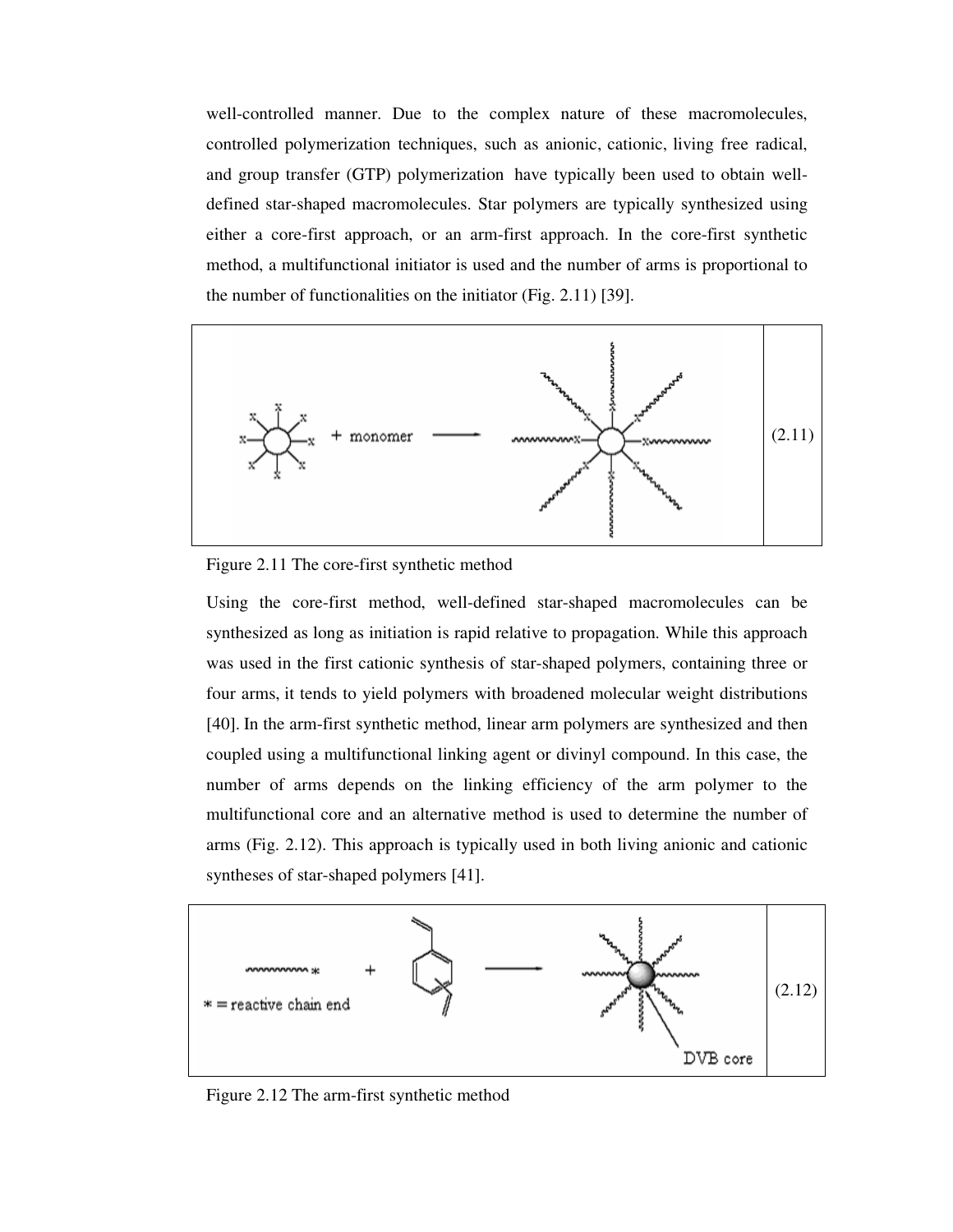As discussed previously, living anionic chain ends are very reactive and are used in a variety of chain end functionalization strategy. This characteristic of living chain ends makes living anionic polymerization ideal for the synthesis of complex architectures using chain end coupling reactions. The synthesis of star-shaped polymers using living anionic polymerization has been achieved using a variety of linking agents. Typical linking reagents for coupling of living anionic chain ends are chlorosilanes and their derivatives. However, these types of endcapping reagents are limited in their utility by the necessity for equal reactivity and accessibility of all reactive sites on the linking agent. Use of both silicon tetrachloride and chloromethylated benzenes have been hampered by these limiting factors. Other linking agents are dimethyl phthalate, trisallyloxytriazines, and divinylbenzene. In some cases, the number of arms using the arm first approach is controlled by the number of functionalities on the linking agent, such as trichloromethylsilane or tetrachlorosilane.

In other cases, such as divinylbenzene, the linking agent undergoes homopolymerization to form the core and the number of arms is greater than the functionality of the linker molecule. While the arm-first method is typically used in conjunction with living anionic polymerization to form well-defined star-shaped macromolecules, the core-first methodology has also been used. The core-first method requires the generation of a reactive core molecule prior to polymerization and this oftentimes leads to undesired coupling reactions between core molecules. As the arms grow out from the core, the tendency to couple decreases. The main advantage to the core-first methodology is the ease of chain end functionalization at the star periphery.

More recently, several of the techniques discussed above have been used in conjunction with one another to synthesize novel macromolecular architectures. For example, Muller et al. reported the use of both cationic and anionic polymerization to synthesize star-shaped block copolymers [42]. The polymerization of isobutylene was initiated using 1,3,5-tricumylchloride and terminated using diphenylethylene and methanol to yield a diphenylethylene methoxy group. This group was then transformed into an initiator for the anionic polymerization of methyl methacrylate using a K/Na alloy.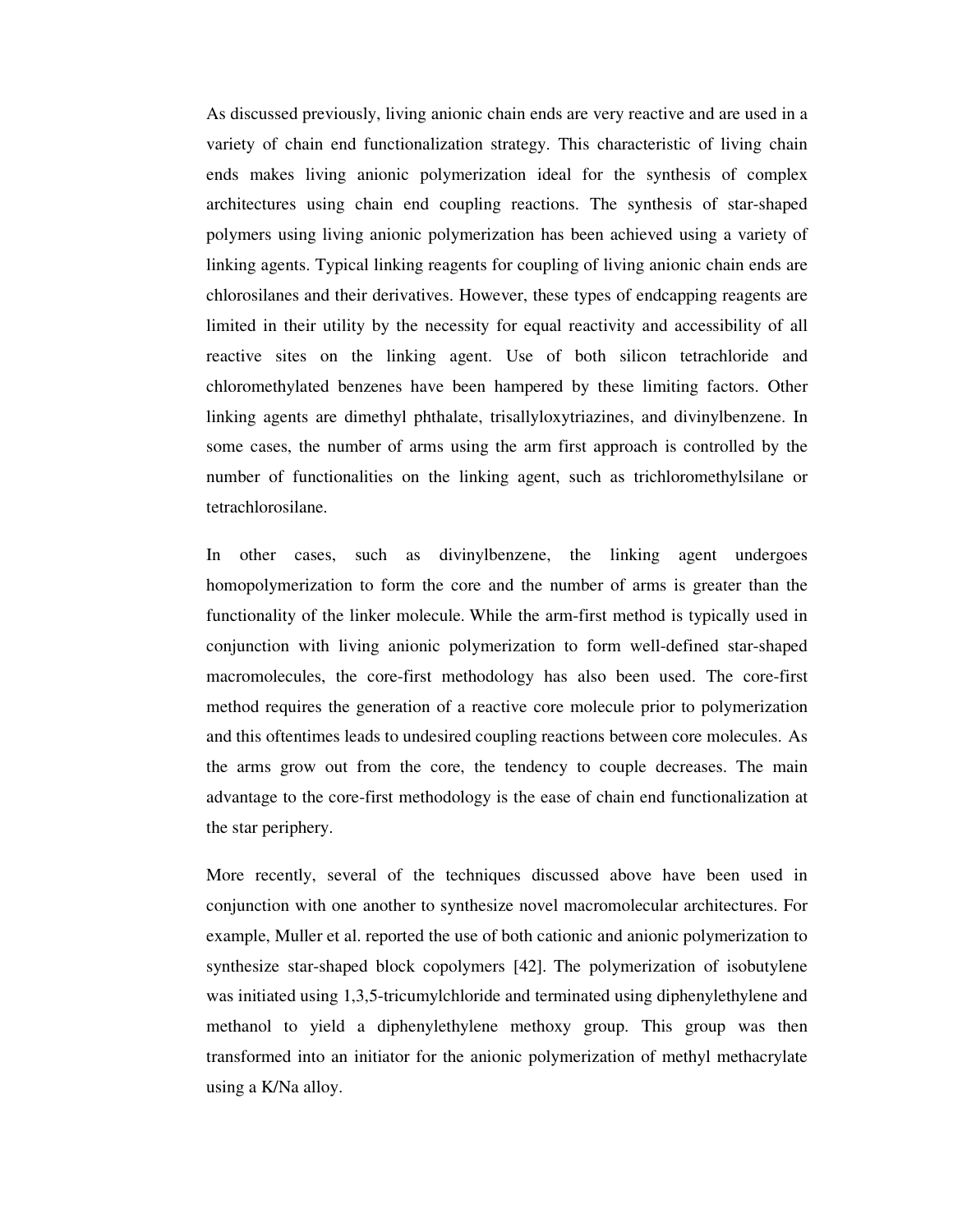Star-branched structures in which the arms are comprised of different polymer backbones were achieved using the arm-first approach and a difunctional diphenylethylene derivative. In this approach, the first monomer was polymerized using living anionic techniques and then terminated with the difunctional diphenylethylene derivative. The second monomer was then polymerized from the residual functionality on the diphenylethylene molecule to yield  $A_2B_2$  type macromolecules. When macromolecules with less defined cores are synthesized, a variety of techniques have been employed, including the use of a bromomethylbenzene derivative in the synthesis of *t*-butyl methacrylate star-shaped macromolecules, hyperbranched cores, main chain functional graft sites, and convergent coupling of arm polymers to synthesize dendritically branched polystyrene.

## **2.4.2 Synthesis of Functional Star-Shaped Polymers**

Chain-end functionalization is an additional challenge in the synthesis and characterization of complex polymer architectures. As discussed previously, living anionic polymerization methodologies are typically used to synthesize star-shaped macromolecules due to the controlled nature of these reactions. Functionalized alkyllithium initiators provide quantitative chain end functionalization and are an attractive alternative to electrophilic terminating reagents for the synthesis of chainend functionalized polymers. Functionalized initiators facilitate the synthesis of telechelic and heterotelechelic polymers, functionalized block polymers, and starshaped polymers with functional groups on each arm terminus [43]. The use of the functional initiator 3-(*t*-butyldimethylsilyloxy)-1-propyllithium (*t*BDMSPrLi) was reported in the synthesis of a variety of polymers with various architectures, such as polyisoprene, polybutadiene, poly(methyl methacrylate), and poly(1,3 cyclohexadiene), to yield hydroxyl chain end functionalized polymers. While living anionic polymerization using functional initiation has proven an excellent pathway to chain-end functional polymers, other researchers have reported various methodologies for the preparation of star-shaped macromolecules with diverse chainend functionalities.

Hedrick et al. reported the core-first synthesis of star-shaped  $poly(\varepsilon$ -caprolactone) hydroxyl terminated macroinitators with six arms using ring opening polymerization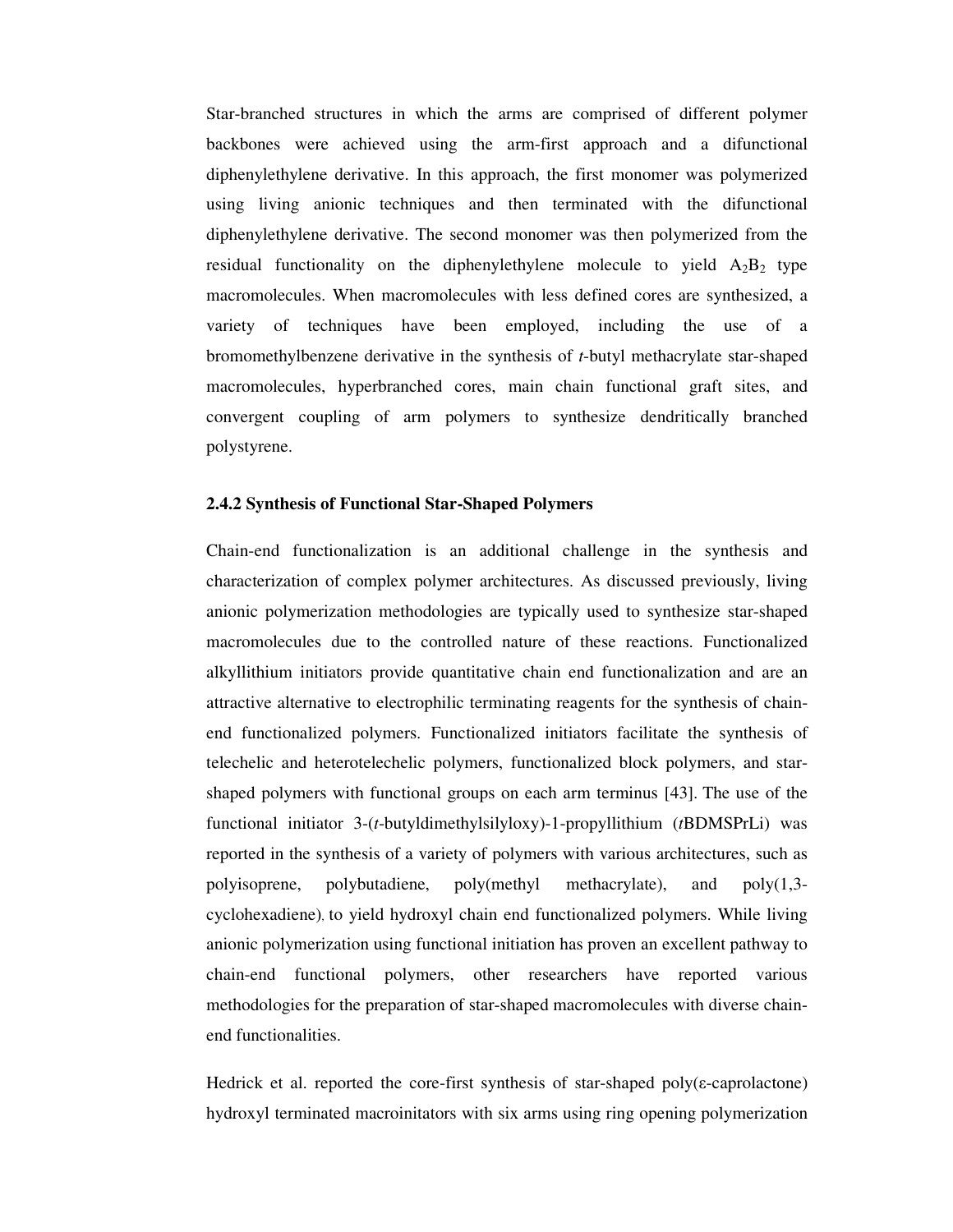and the subsequent transformation into ATRP initiators [44]. The macroinitiators were then used to polymerize several monomers, including methyl methacrylate, hydroxyethyl methacrylate, or ethylene oxide. There are several parameters in an ATRP that should be controlled carefully in order to maximize the yield of stars and prevent star-star coupling reactions. Some detailed studies have been carried out on the coupling of monofunctional polystyrenes and polyacrylates with DVB and di(meth)acrylates to prepare star polymers and the following guidelines have been developed:

- The ratio of difunctional reagent to growing chains seems to be optimal in the range of 10-20
- Monomer conversion (or reaction time) has to be carefully controlled and stopped before star-star coupling occurs.
- Higher yields of stars are observed for polyacrylates than for polystyrenes. This may be attributed to a higher proportion of terminated chains in styrene polymerization.
- The choice of the difunctional reagent is important and reactivity should be similar to, or lower than that of the arm-building monomers.
- Halogen exchange slightly improves efficiency of star formation.
- -Solvent, temperature, catalyst concentration should be also optimized [45].

In a similar fashion, using living cationic polymerization, Gnanou and coworkers synthesized star-shaped polystyrenes and used functional group transformation to transform the chain-end functionality to either hydroxyl of amino at the periphery. The hydroxyl terminated samples were also utilized as macroinitiators for ethylene oxide polymerization. In several cases, ATRP was used in acrylic polymerizations to yield polymers with hydroxyl, epoxy, amino, bromide, or cyano functionalized star polymers.

Utilizing a different approach, Hirao et al. have introduced functionality to star polymers using living anionic polymerization in conjunction with functionalized diphenylethylene (DPE) derivatives and organic functional group transformations [46]. Using this approach, functionality was introduced at the  $\alpha$ -terminus, at block junctions, or at the core. Quirk et al. pioneered this work and Hirao et al. based their research on this work [47]. Fréchet and Hawker et al. have also reported the use of nitroxide mediated polymerization in the synthesis of functionalized star polymers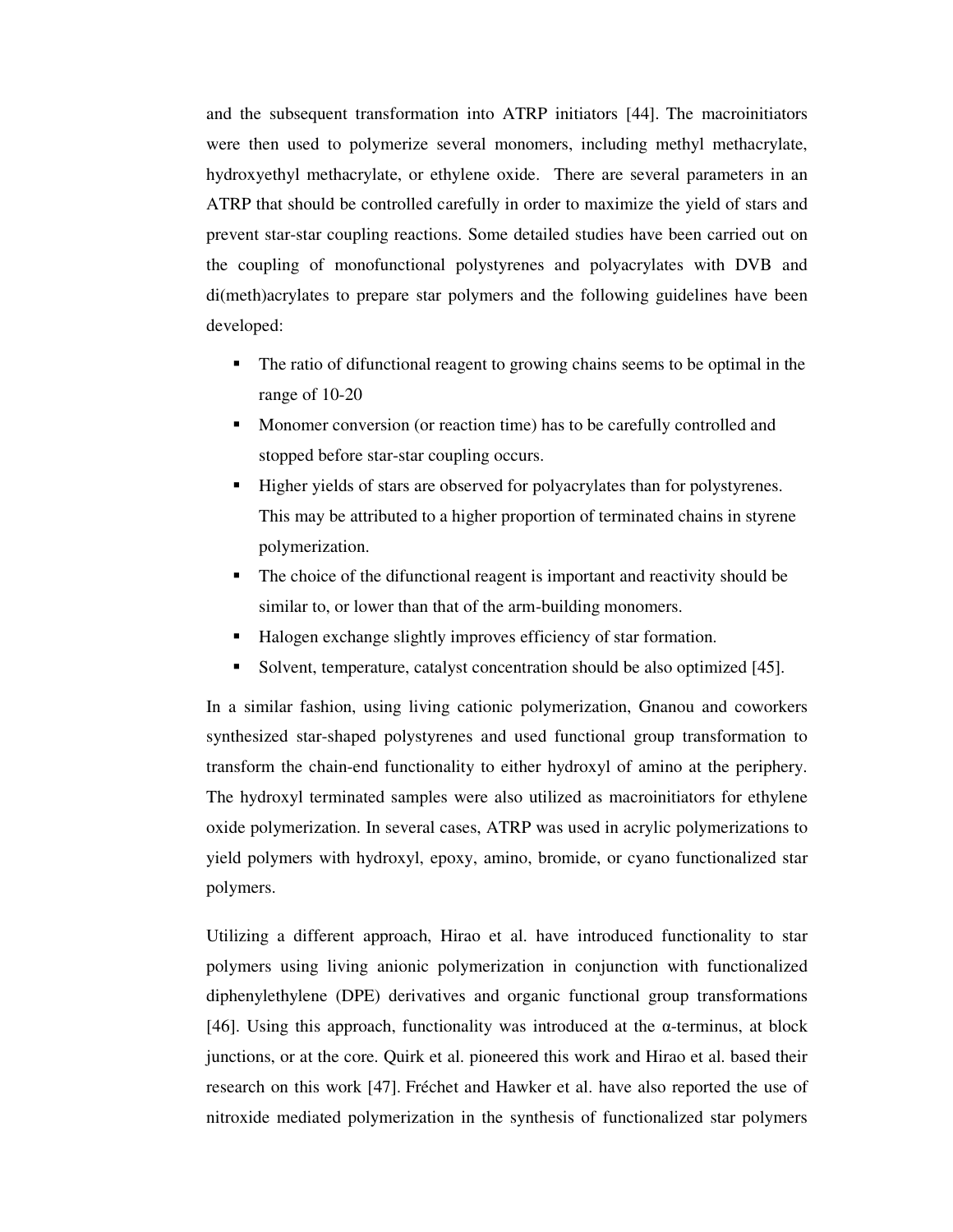[48]. They reported the synthesis of a series of compounds, ranging from simple to complex, and have focused on homo, block, and random copolymers with both apolar and polar vinylic repeat units and functional group integration in diverse positions. Ishizu et al. have also reported on the functionalization of polyisoprene star polymers with p-chloro styrene to yield a periphery of reactive styrene groups, capable of forming a crosslinked network [49]. While both functional polymers and star-shaped polymers are prevalent in the literature, the combination of well-defined thermoreversible chain end interactions, such as multiple hydrogen bonding interactions, and star-shaped macromolecules is limited. Hadjichristidis et al. studied the synthesis and characterization of well-defined linear and star-shaped polystyrenes, polyisoprenes, and polybutadienes bearing both sulfo- and phosphorozwitterionic groups, which have a thermoreversible nature [38]. While these studies have made great strides in delineating structure-property relationships for these materials, the reversible interaction is ionic and it is anticipated that their behavior will significantly differ from a multiple hydrogen bonding interaction. Meijer et al. have recently reported the synthesis of model low molar mass poly (ethylene oxide*co*-propylene oxide) three arm star polymers bearing pendant quadruple hydrogen bonding functionalities [50]. These polymers were compared with three arm star polymers bearing urea chain ends, non-functional chain ends, and with a chemically crosslinked network and the influence of chain end functionality was studied. However, due to the hydrophilic nature of the parent polymer, the effect of atmospheric moisture on the polymer physical properties was not excluded. The introduction of thermally reversible interactions at the chain ends of star-shaped polymers is only one of the interesting families to which chain end functionalized polymers serve as a precursor. Organic functional groups, such as hydroxyl and amino serve as stepping stones to diverse and rich functionalization strategies.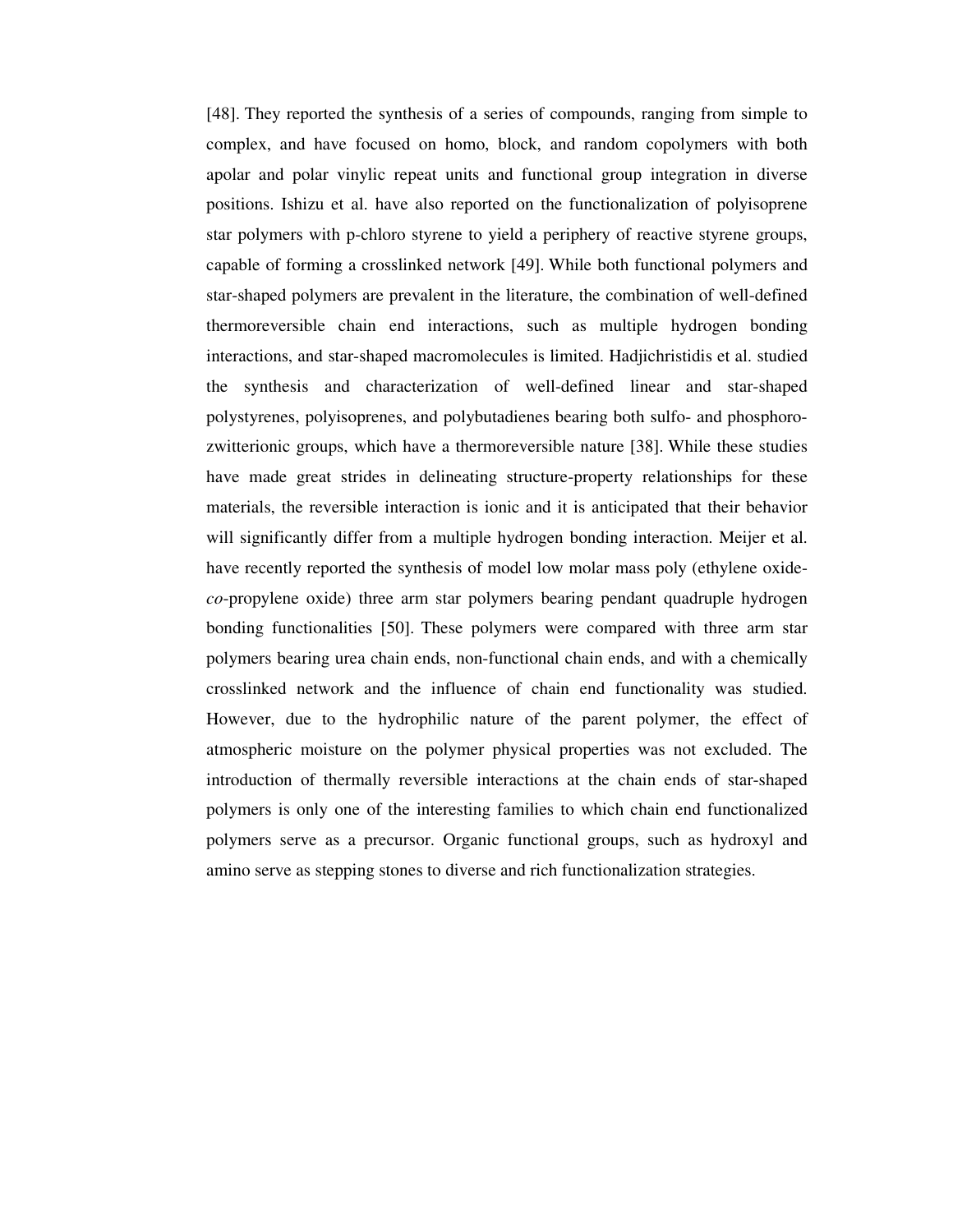### **2.5. Click Chemistry**

Click chemistry is a concept introduced by K. Barry Sharpless in 2001 and describes chemistry tailored to generate substances quickly and reliably by joining small units together as nature does.

Following nature's lead, the purpose is to generate substances by joining small units together with heteroatom links (C–X–C). The term "click chemistry", the foundation of this approach, is defined a set of stringent criteria that a process must meet to be useful in this context.

A chemical transformation that is part of click chemistry obeys the following criteria:

- application modular and wide in scope
- obtains high chemical yield
- generates inoffensive byproducts
- is stereospecific
- simple reaction conditions
- has readily available starting materials and reagents
- no solvent involved or a benign solvent (preferably water)
- easy product isolation by crystallisation or distillation but not preparative chromatography
- physiologically stable
- large thermodynamic driving force  $> 84$  kJ/mol for a fast reaction with a single reaction product. A distinct exothermic reaction makes a reactant "spring loaded".
- high atom economy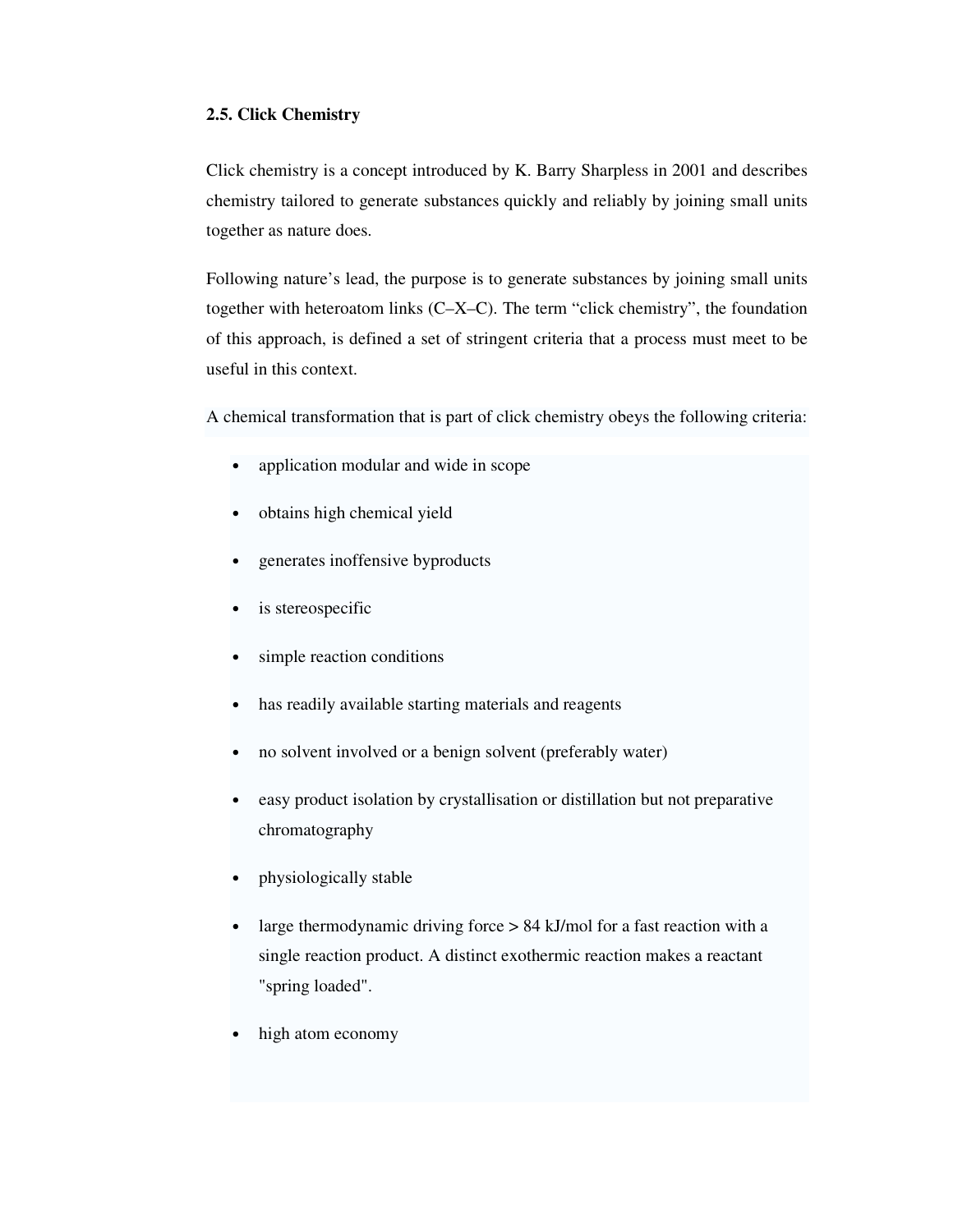Chemical reactions that fit the bill are:

- cycloaddition reactions, particularly the Huisgen 1,3-dipolar cycloaddition (and the Cu(I) catalyzed azide-alkyne cycloaddition) as well as Diels-Alder reactions
- nucleophilic substitution especially to small strained rings like epoxy and aziridine compounds (ring opening reactions)
- carbonyl-chemistry-like formation of ureas and amides but reactions of the non-aldol type due to low thermodynamic driving force.
- addition reactions to carbon carbon double bonds like epoxidation and dihydroxylation [51].

Huisgen 1,3-dipolar cycloadditions are exergonic fusion processes that unite two unsaturated reactants and provide fast access to an enormous variety of fivemembered hetero-cycles. The cycloaddition of azides and alkynes to give triazoles is arguably the most useful member of this family [52,53]. Because of its quantitative yields, mild reaction condition, and tolerance of a wide range of functional groups, it is very suitable for the synthesis of polymers with various topologies and for polymer modification [54]. The copper(I)-catalyzed azide-alkyne cycloaddition (CuAAC) reaction has emerged as the best example of "click chemistry," characterized by extraordinary reliability and functional group tolerance [55]. In macromolecular science Cu(I) catalysed method is reported to have high yields and practically no side reactions. The formed triazole ring has a strong dipolar moment and can form Hbonds giving some hydrophilicity while being stable under biological conditions [56]. An acceleration of the reaction rate of approximately seven orders of magnitude has been observed using Cu(I) [57]. Such reactions were proven to be very practical, because they can be performed in high yield, in multiple solvents (including water), and in the presence of numerous other functional groups. Moreover, the formed 1,2,3-triazole is chemically very stable [58]**.** Because azides and alkynes are essentially inert to most biological and organic conditions, including highly functionalized biological molecules, molecular oxygen, water, and the majority of common reaction conditions in organic synthesis [59]**.** Azides usually make fleeting appearances in organic synthesis: they serve as one of the most reliable means to introduce a nitrogen substituent through the reaction  $-R-X\rightarrow [R-N_3]\rightarrow R-NH_2$ . The azide intermediate is shown in brackets because it is generally reduced straightaway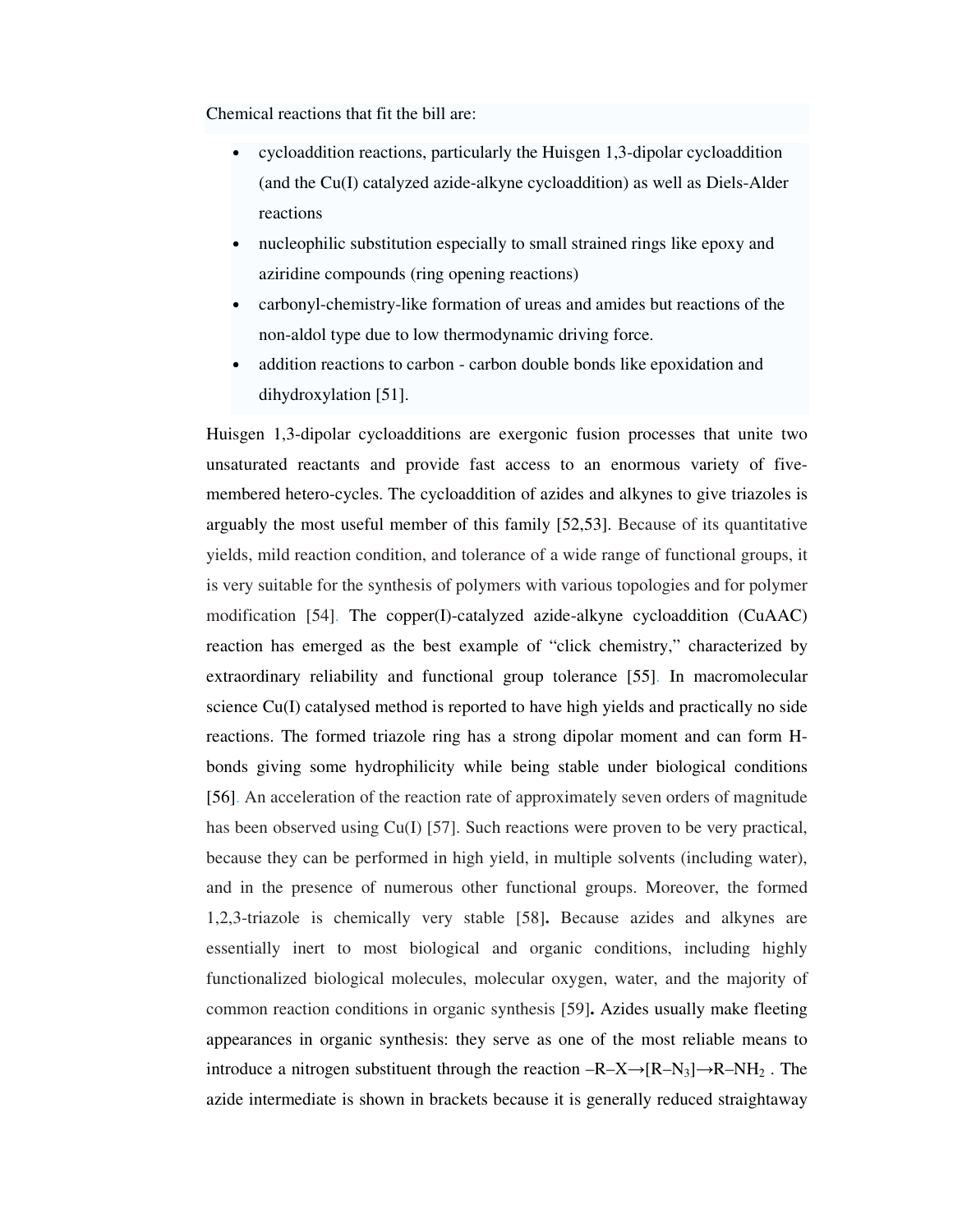to the amine. Despite this azidophobia, this have been learned to work safely with azides because they are the most crucial functional group for click chemistry endeavors. Ironically, what makes azides unique for click chemistry purposes is their extraordinary stability toward  $H_2O$ ,  $O_2$ , and the majority of organic synthesis conditions. The spring-loaded nature of the azide group remains invisible unless a good dipolarophile is favorably presented. However, even then the desired triazole forming cycloaddition may require elevated temperatures and, usually results in a mixture of the 1,4 and 1,5 regioisomers (Fig. 2.13) [60].

![](_page_36_Figure_1.jpeg)

Figure 2.13 Huisgen's [1,3] dipolar cycloaddition between azides and acetylenes to form triazoles

Copper(I)-catalyzed reaction sequence which regiospecifically unites azides and terminal acetylenes to give only 1,4-disubstituted 1,2,3 triazoles. (Fig. 2.14).

![](_page_36_Figure_4.jpeg)

Figure 2.14 Regioselectivity of click chemistry with addition of Cu(I) catalyst

The discovery of Cu(I) catalysis of this process has opened a myriad of applications in bioconjugation, organic synthesis, materials and surface science, and combinatorial chemistry [61]. Since the initial discovery of Cu(I)-catalyzed alkyne–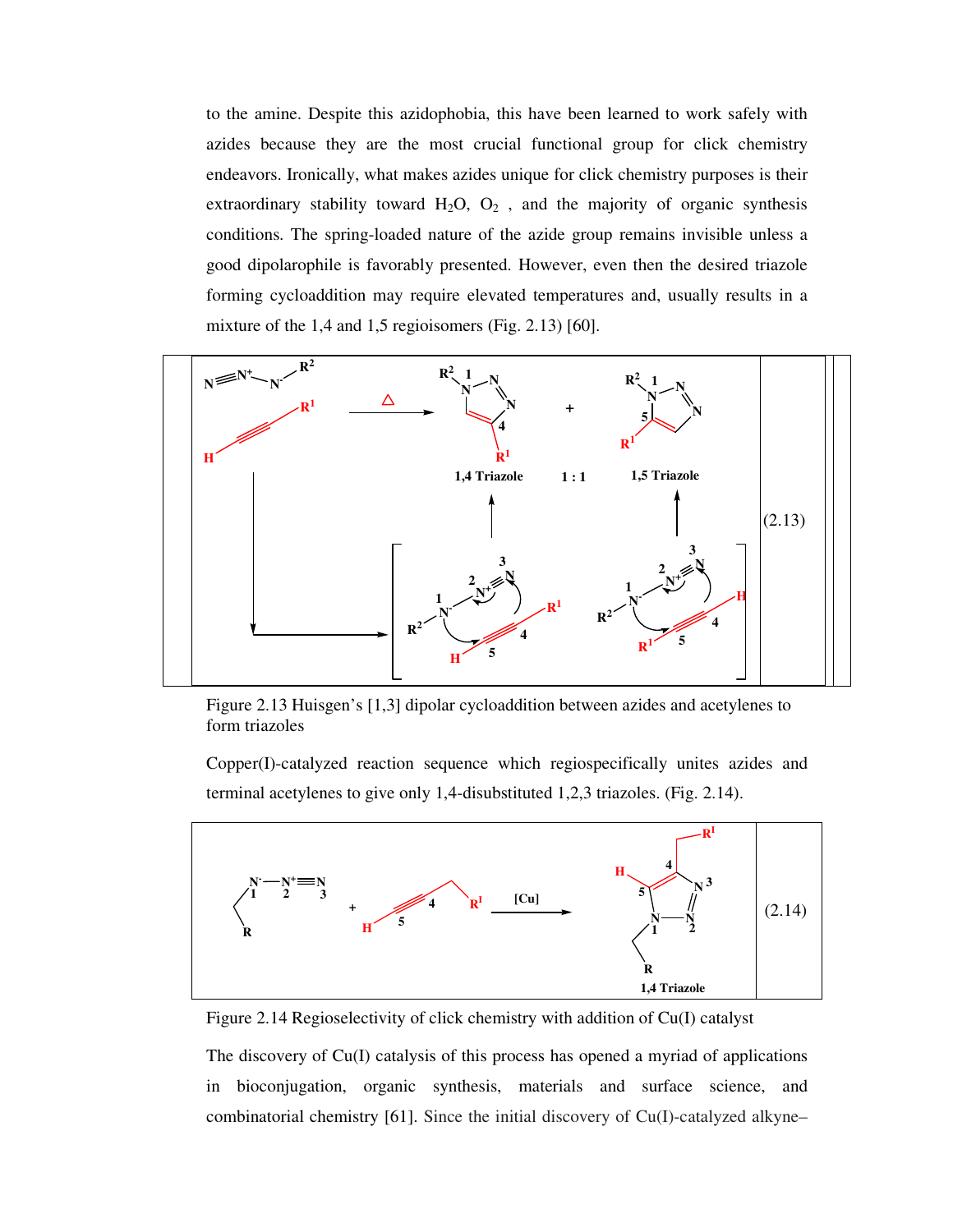azide coupling, numerous successful examples have been recorded in the literature, but as of yet, no systematic study of optimal conditions has been reported. Further, conditions have varied widely, particularly with respect to generation of the active Cu(I) species. Sources of Cu(I) include Cu(I) salts, most commonly copper iodide, in-situ reduction of Cu(II) salts, particularly Cu(II) sulfate, and comproportionation of Cu0 and Cu(II) . Recent reports suggest that nitrogen-based ligands can stabilize the Cu(I) oxidation state under aerobic, aqueous conditions and promote the desired transformation. Steric factors and electronic effects may also play a role in the success of this click chemistry [59]. The copper-catalyzed reaction is thought to proceed in a stepwise manner starting with the generation of Cu(I) acetylide (Fig. 2.15).

![](_page_37_Figure_1.jpeg)

Figure 2.15 Proposed catalytic cycle for Cu(I)-catalyzed ligation

Comparison of the thermal reaction between benzyl azide and phenyl propargyl ether with the copper-catalyzed reaction of the same substrates demonstrates the importance of copper catalysis (Fig. 2.16). The thermal reaction leads to the formation of two disubstituted triazole isomers while the Cu(I)-catalyzed reaction selectively produces the 1,4-isomer in 91% yield after 8 hours [60-61-62].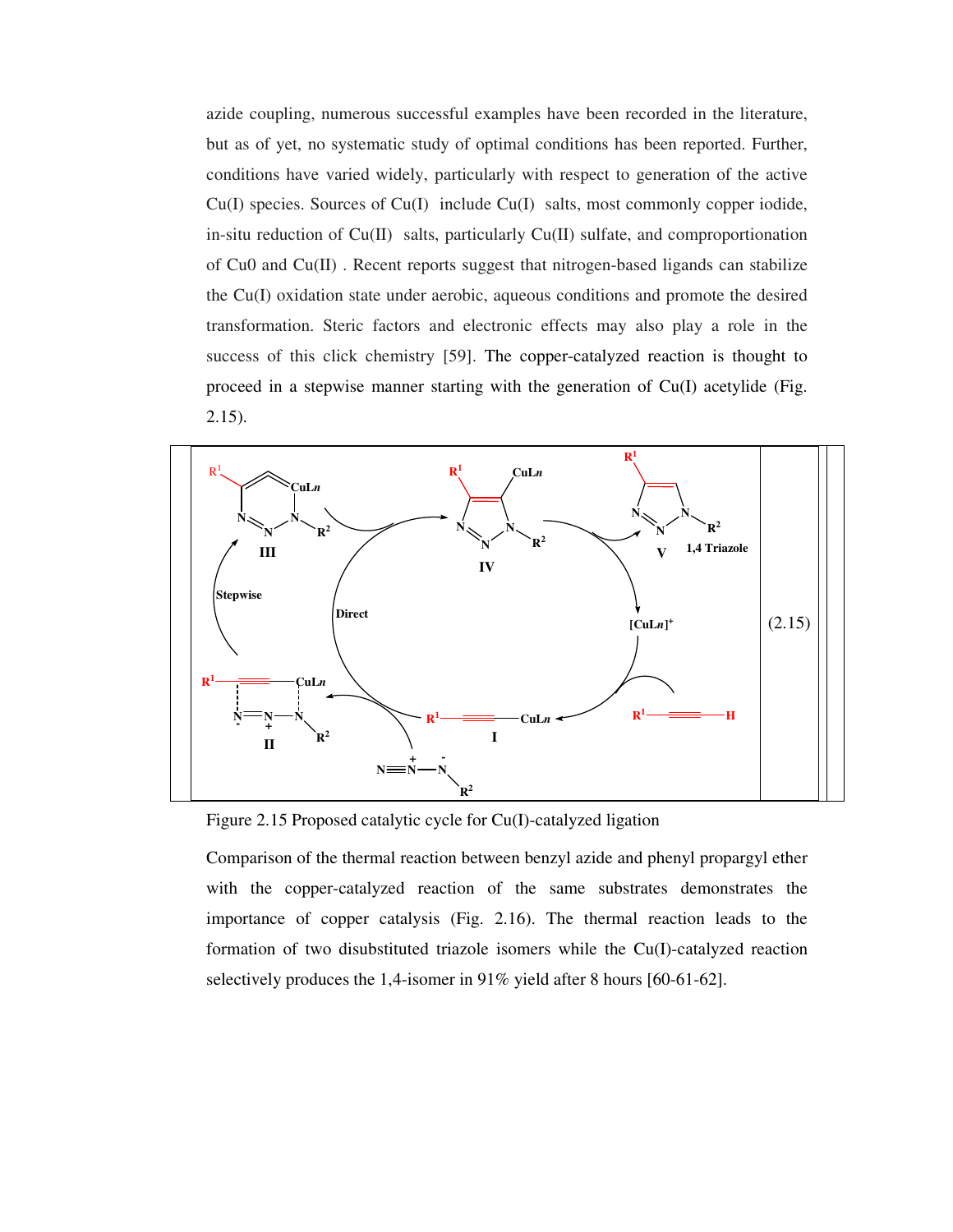![](_page_38_Figure_0.jpeg)

Figure 2.16 Regioselectivity using Cu(I)

The development of the Cu(I)-catalyzed cycloaddition reaction between azides and terminal alkynes has led to many interesting applications of click reactions including the synthesis of natural product derivatives. Although azides and alkynes display high mutual reactivity, individually these functional groups are two of the least reactive in organic synthesis. They have been termed bioorthogonal because of their stability and inertness towards the functional groups typically found in biological molecules. This bioorthogonality has allowed the use of the azide-alkyne  $[3 + 2]$ cycloaddition in various biological applications including target guided synthesis and activity-based protein profiling [63-64]. Moreover, ATRP shares a number of important features with click chemistry including robustness, versatility and excellent tolerance towards many functional-groups, including water [57]. Polymers synthesized by ATRP have well-defined chlorine or bromine end groups (Fig. 2.17).

![](_page_38_Figure_3.jpeg)

Figure 2.17 ATRP polymers with halogen end group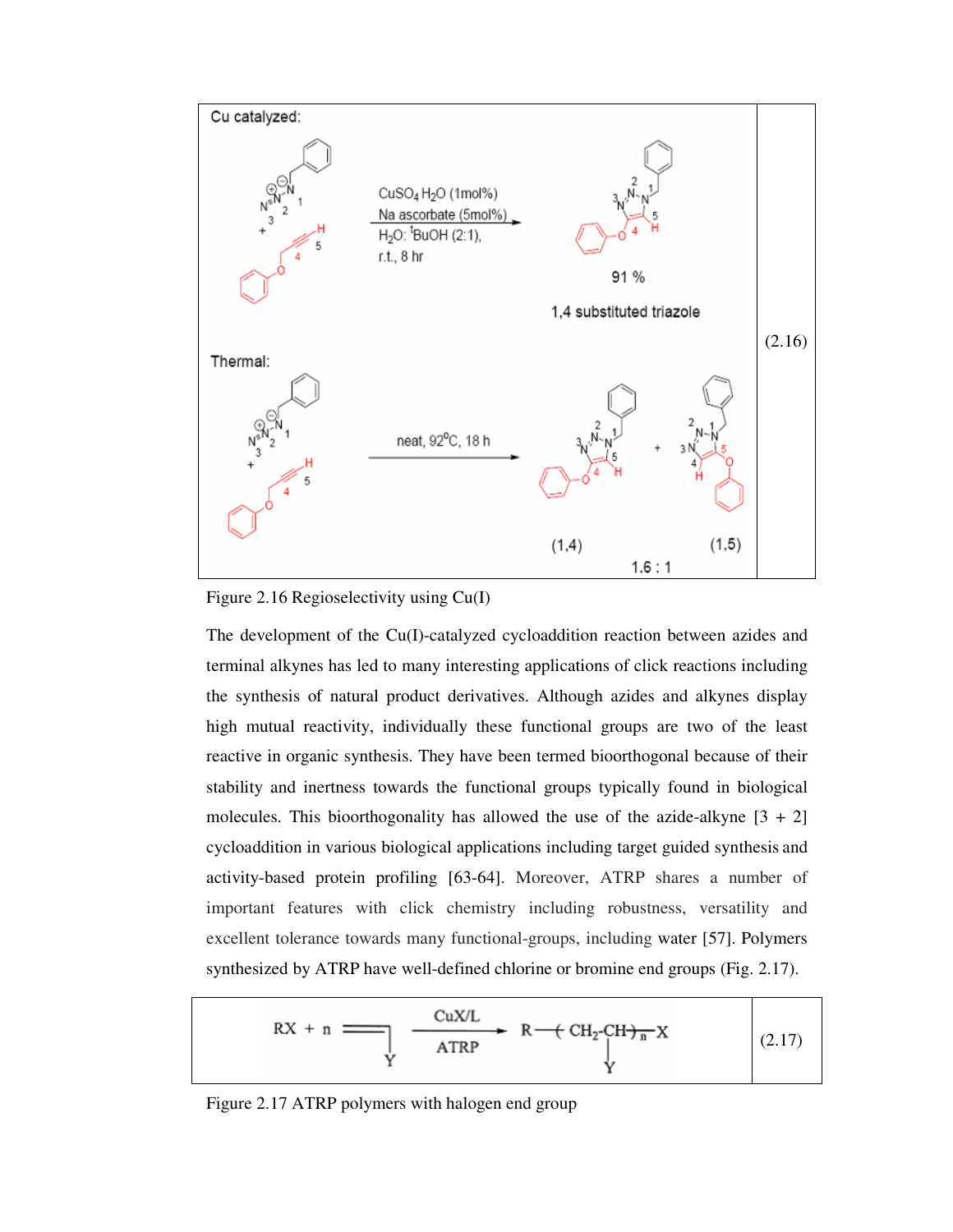The halogen end group can be converted to other functional groups using standard organic procedures. However, the transformation is preferably carried out under mild conditions, as the substitution must be as free of side reactions as possible and the yield of the transformation reaction must be quantitative. According to the model reactions of these compounds with sodium azide, the displacement of the halogen end group by azide in dimethylformamide is a very efficient method to obtain azide end functionalized polymers. The reaction proceeds fast, especially when the leaving group is bromine and the selectivity of the reaction approaches 100%. Bromine end functionalized polystyrene as well as polyacrylate were efficiently converted to azide end functionalized polymer. Bromine terminated pMMA reacted slower under the same reaction conditions. However, with a 10-fold excess of sodium azide, complete conversion was obtained within 12 hours at room temperature The functionalized polymers can find many applications, for example as macromonomers, telechelics or other specialty polymers. Azides are interesting end functional groups because they can be converted to amino end groups [65]. Another benefit of conducting Cu(I) catalyzed click reactions with polymers prepared by ATRP is that the predetermined molecular weight and narrow molecular weight distribution facilitate analysis of the reaction products. Although methods such as gas chromatography and NMR are frequently employed to characterize the products of Cu(I)-catalyzed click reactions of low-molecular-weight compounds, these techniques are generally incompatible with polymer coupling reactions due to high molecular weight of starting materials and products. However, polymer click coupling reactions can be easily monitored by size exclusion chromatography (SEC) and quantitatively analyzed by Gaussian multipeak fitting of the resulting chromatogram (Fig. 2.18). Therefore, polymer click coupling reactions are an attractive way to investigate the optimal conditions under which these reactions should be performed, particularly for polymer and materials chemistry applications [66].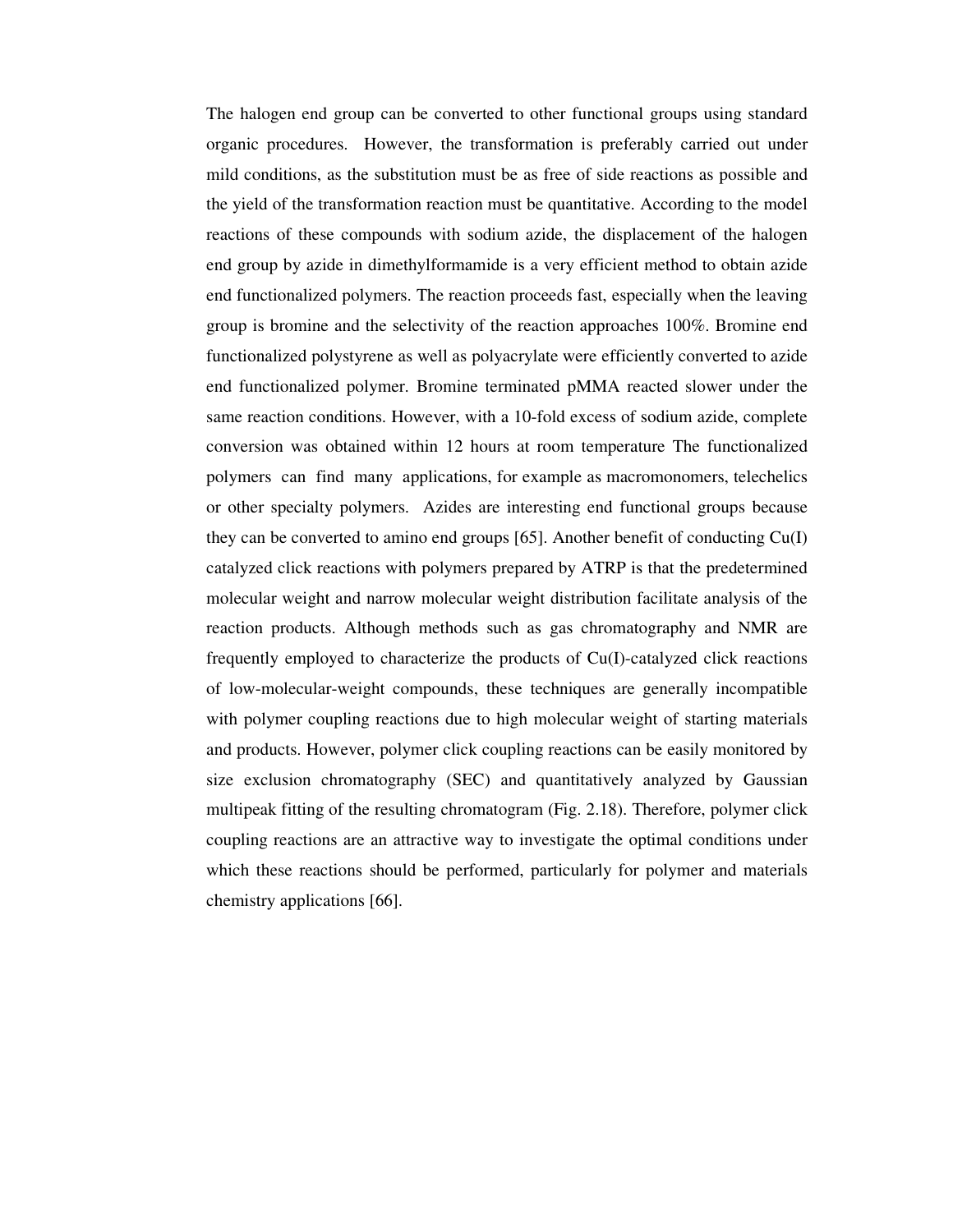![](_page_40_Figure_0.jpeg)

Figure 2.18. SEC trace for click coupling reaction of diazidopolystyrene  $(0.1 M - N_3)$ with propargyl ether  $(0.1 \text{ M} - C - CH)$  using CuBr  $(0.05 \text{ M})$  as catalyst and TPMA (0.05 M) as ligand after 3 h, showing (a) original chromatogram and (b) chromatogram after Gaussian multipeak fitting.

Some click reactions have already been successfully used in polymer and materials chemistry. The efficient preparation of well-defined polymeric tetrazoles, or dendrimers, amphiphilic block copolymers, cross-linked block copolymer vesicles, and adhesives with triazole units has been reported. Click reactions were also used in the synthesis of functionalized poly(oxynorbornenes) and block copolymers and are a convenient alternative to other coupling reactions applied to polymers prepared by ATRP (such as atom transfer radical coupling or reversible thiol oxidative coupling) for the preparation of high molecular weight polymeric materials [67].

In summary, click chemistry has proven to be a powerful tool in biomedical research, ranging from combinatorial chemistry and target-templated *in situ* chemistry for lead discovery, to bioconjugation strategies for proteomics and DNA research. Azides and acetylenes are stable across a broad range of organic reaction conditions and in biological environments, yet they are highly energetic functional groups. Their irreversible combination to triazoles is highly exothermic, albeit slow. The full potential of this ligation reaction was unleashed with the discovery of Cu(I) catalysis. Benefiting from more than a million-fold rate acceleration, this process proceeds in near-quantitative yields in water, and because no protecting groups are used, the products are screened directly from the reaction mixture. This triazole-forming process, and click chemistry in general, promise to accelerate both lead finding and lead optimization, due, above all, to its great scope, modular design, and reliance on extremely short sequences

of near-perfect reactions [63].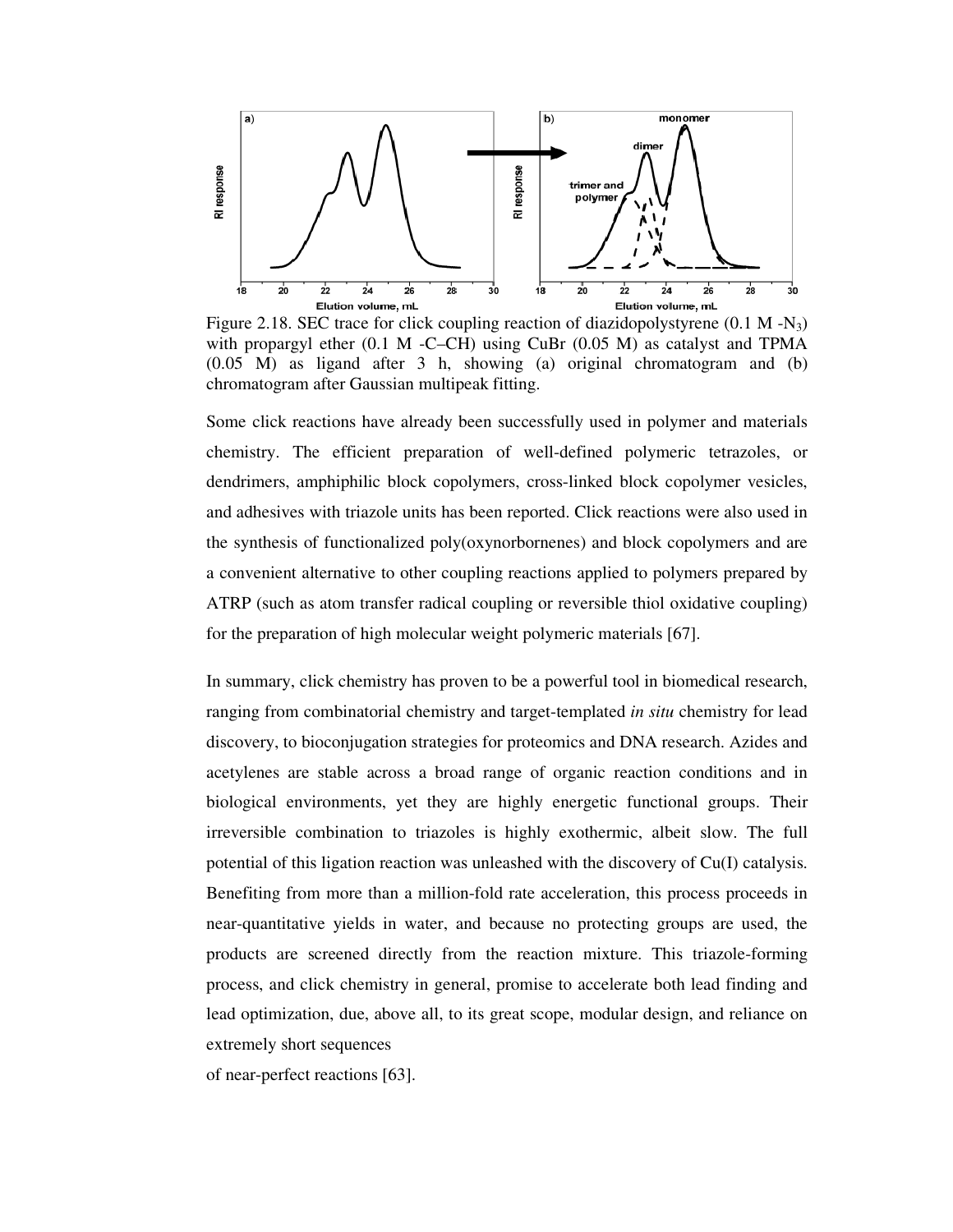### **3. EXPERIMENTAL WORK**

#### **3.1. Materials**

St (99%, Merck), *t*BA (99%, Aldrich), *tert*-butylacrylate (*t*BA, 99%, Aldrich) were passed through a basic alumina column to remove the inhibitor and then distilled over CaH<sup>2</sup> *in vacuo* before use. *N,N,N',N'',N''*-Pentamethyldiethylenetriamine (PMDETA, Aldrich) was distilled over NaOH before use. Poly(ethylene glycol) (PEG)  $(M_n = 2000, \text{Acros})$  with monohydroxy end group was dried over anhydrous toluene by azeotropic distillation. Tetrahydrofuran (THF, 99.8%, J.T. Baker) was dried and distilled over LiAlH4. Other solvents were purified by conventional procedures. All other reagents were purchased from Aldrich and used as received.

## **3.2. Instrumentation**

<sup>1</sup>H NMR spectra was recorded on a Bruker NMR Spectrometer (250 MHz) in CDCl<sub>3</sub>. Gel permeation chromatography measurements were obtained from an Agilent instrument (Model 1100) consisting of a pump, a refractive index (RI) detector, and four Waters Styragel columns (HR 5E, HR 4E, HR 3, and HR 2). THF was used as eluent at a flow rate of  $0.3$  mL/min at  $30^{\circ}$ C. Toluene was as an internal standard. Data analyses were performed with PL Caliber Software. The molecular weight of the polymers was calculated on the basis of linear polystyrene standards (Polymer Laboratories). Peak Fit program (version 4.12, Seasolve) was used for the deconvolution of the GPC curves. Fourier transform infrared (FTIR) analysis was carried out with a Perkin Elmer Spectrum One FTIR spectrometer.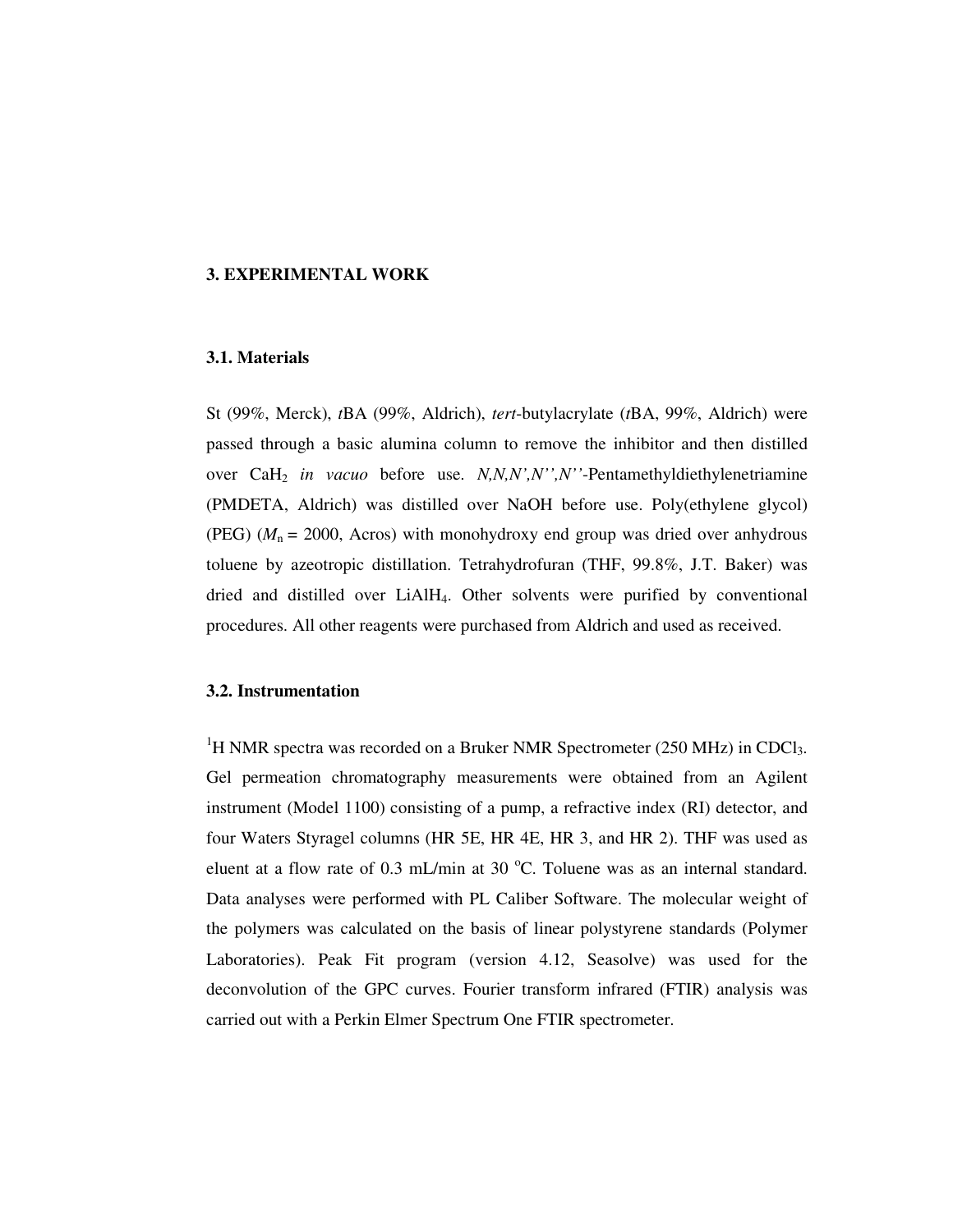#### **3.3. Synthesis of 1,1,1-tris[4-(2-propynyloxy) phenyl] ethane Initiator, 1**

1,1,1-tris (4-hydroxy-phenyl) ethane (0.75 g, 2.45 mmol) was dissolved in DMF (10 mL) and propargyl bromide (80% in toluene) (0.97 mL, 9 mmol) and  $K_2CO_3$  (2.4 g, 17.5 mmol) were added to the mixture. The reaction mixture was stirred for 24 hours at 110  $\degree$ C. After the reaction is completed, the mixture is filtered and evaporated in vacuum to remove dimethyl formamide (DMF).  $CH_2Cl_2$  (200 mL) was added and the reaction mixture was washed three times with distilled water (100 mL x 3). The combined organic phase was dried over  $Na<sub>2</sub>SO<sub>4</sub>$ , filtered and evaporated. The remaining product was purified by column chromatography over silica gel eluting with ethylacetate / hexane (1:9) to obtain pure **1** yielding yellow-green colored liquid  $(0.684 \text{ g}, 67 \text{ %})$ . <sup>1</sup>H NMR (CDCl<sub>3</sub>) 7.01-6.96 (m, 6H, ArH), 6.88-6.82 (m, 6H, ArH), 4.66 (d, *J* = 2.4 Hz, 6H, HC≡C-C*H*2) 2.50 (t, *J* = 2.4 Hz, 3H, *H*C≡C-CH2) 2.09 (s, 3H, C*H*3).

#### **3.4. Preparation of azide end-functionalized P***t***BA (P***t***BA-N3)**

P*t*BA was prepared by ATRP of *t*BA using ethyl-2-bromoisobutyrate (EiBr) as an initiator. Into a 10 mL of Schlenk tube, *t*BA (8 mL, 54.6 mmol), PMDETA (0.057 mL, 0.27 mmol), CuBr (0.04 g, 0.27 mmol), and EiBr (0.04 mL, 0.27 mmol) were added in that order. The tube was degassed by three freeze-pump-thaw cycles, left *in argon* and placed in a thermostated oil bath at 80  $^{\circ}$ C for 40 min. Subsequently the polymerization mixture was diluted with THF, passed through a basic alumina column to remove the catalyst, and precipitated in methanol:distilled water (1:4) mixture in cold. After the precipitation it was decanted.  $CH_2Cl_2$  was added and the reaction mixture was washed three times with distilled water. The organic layer was dried with anhydrous  $Na<sub>2</sub>SO<sub>4</sub>$  and solvent was removed in vacuum, yielding white solid. The polymer was dried for 24 h in a vacuum oven at 25 °C. ( $M_{n,\text{GPC}} = 6700$ ;  $M_{\text{w}}/M_{\text{n}} = 1.29$ ; [M]<sub>o</sub>/[I]<sub>o</sub> = 200; conv. 25 %;  $M_{\text{n-theo}} = 6600$ ;  $M_{\text{n,NMR}} = 7200$ ).

Thus obtained P*t*BA (2 g, 0.27 mmol) was dissolved in (DMF) (15 mL) and sodium azide (0.7 g, 10.8 mmol) was added. The reaction mixture was stirred for 24 hours at room temperature. It was filtered and evaporated to remove DMF.  $CH_2Cl_2$  (100 mL) was added and the reaction mixture was washed three times with distilled water. The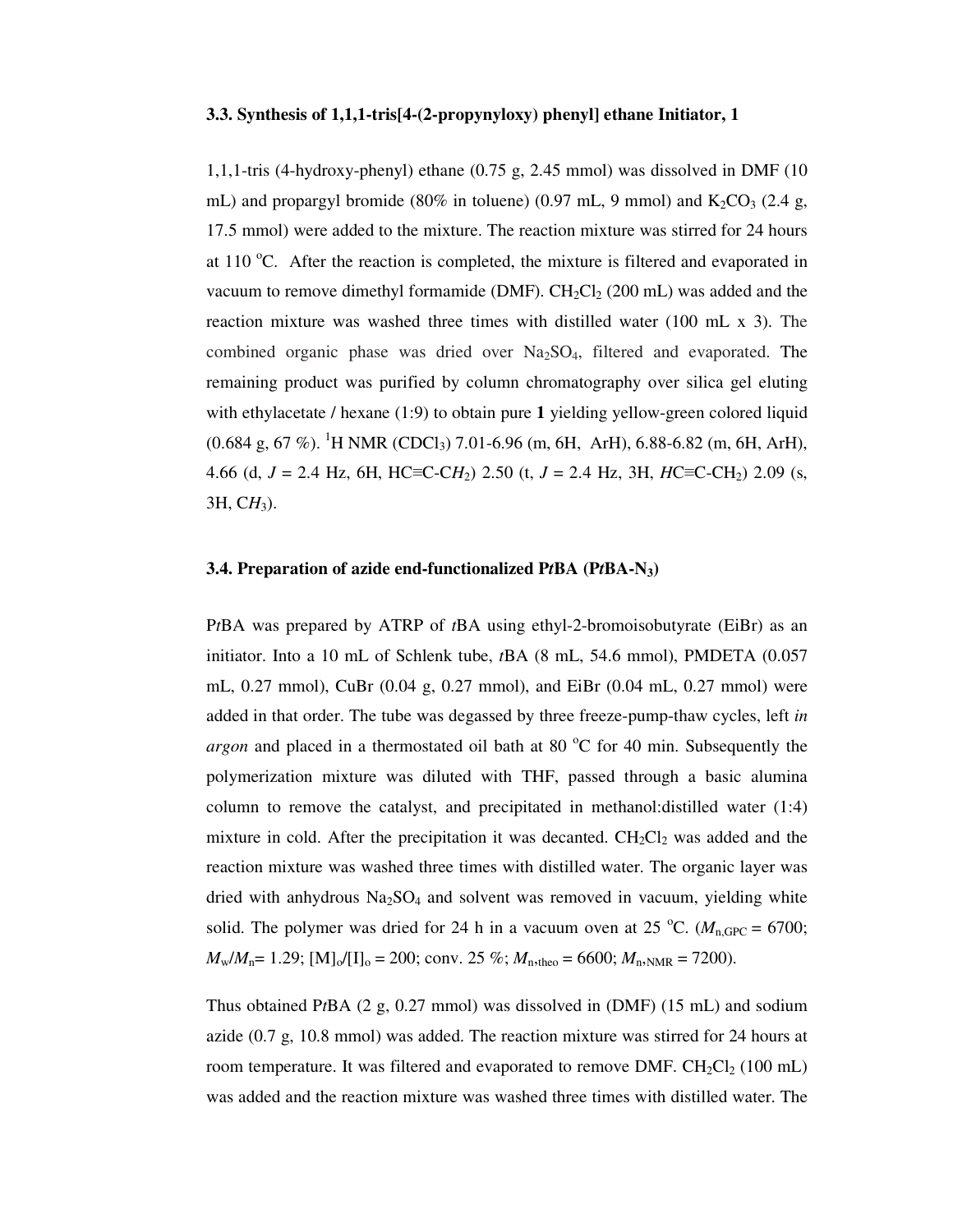organic layer was dried with anhydrous  $Na<sub>2</sub>SO<sub>4</sub>$  and solvent was removed in vacuum, yielding white solid (1.9 g, 95 %).

#### **3.5. Preparation of azide end-functionalized PS (PS-N3)**

PS was prepared by ATRP of styrene using ethyl-2-bromoisobutyrate (EiBr) as an initiator. Into a 10 mL of Schlenk tube, styrene (9.36 mL, 81.6 mmol), PMDETA (0.086 mL, 0.41 mmol), CuBr (0.058 g, 0.41 mmol), and EiBr (0.06 mL, 0.41 mmol) were added and the reaction mixture was degassed by three freeze-pump- thaw cycles and left in *vacuum*. The tube was then placed in a thermostated oil bath at 110  $\rm{^oC}$  for 30 min. The dark-green polymerization mixture was diluted with THF, passed through a basic alumina column to remove the catalyst, and precipitated in methanol. The polymer was dried for 24 h in a *vacuum* oven at 25 °C. ( $M_{n,\text{GPC}} = 3450$ ;  $M_w/M_n =$ 1.10;  $[M]_0/[I]_0 = 200$ ; conv. 15 %;  $M_{\text{n,theo}} = 3300$ ;  $M_{\text{n,NNR}} = 3500$ )

Previously obtained PS (1,9 g, 0.54 mmol) was dissolved in DMF (15 mL) and sodium azide (1.40 g, 21.71 mmol) was added. The reaction mixture was stirred for 24 hours at room temperature. It was filtered and evaporated to remove DMF.  $CH_2Cl_2$  (100 mL) was added and the reaction mixture was washed three times with distilled water. The organic layer was dried with anhydrous  $Na<sub>2</sub>SO<sub>4</sub>$  and solvent was removed in vacuum. Polymerization mixture was diluted with THF and precipitated in methanol. The polymer was dried for 24 h in a *vacuum* oven at 25<sup>°</sup> C, yielding white solid (1.8 g, 95%).

#### **3.6. Preparation of azide end-fuctionalized PEG (PEG-N3)**

PEG ( $M_n$  = 2000) (2.00 g, 1 mmol) with mono hydroxyl group was dissolved in  $CH_2Cl_2$  (15 mL), triethylamine (2.78 ml, 20 mmol), 4-(dimethylamino) pyridine (DMAP) (1.22 g, 10 mmol) and toluene-4-sulfonyl chloride (tosyl chloride) (1.91 g, 10.0 mmol) were added to the solution. The reaction mixture was stirred for 24 hours at room temperature and then poured into cold 4M hydrochloric acid solution. The product was extracted with CH2Cl2 and solvent was removed in *vacuum.* The remaining product was purified by column chromatography over silica gel eluting first with  $CH_2Cl_2$  / ethylacetate (1:1) to remove unreacted DMAP and tosyl chloride,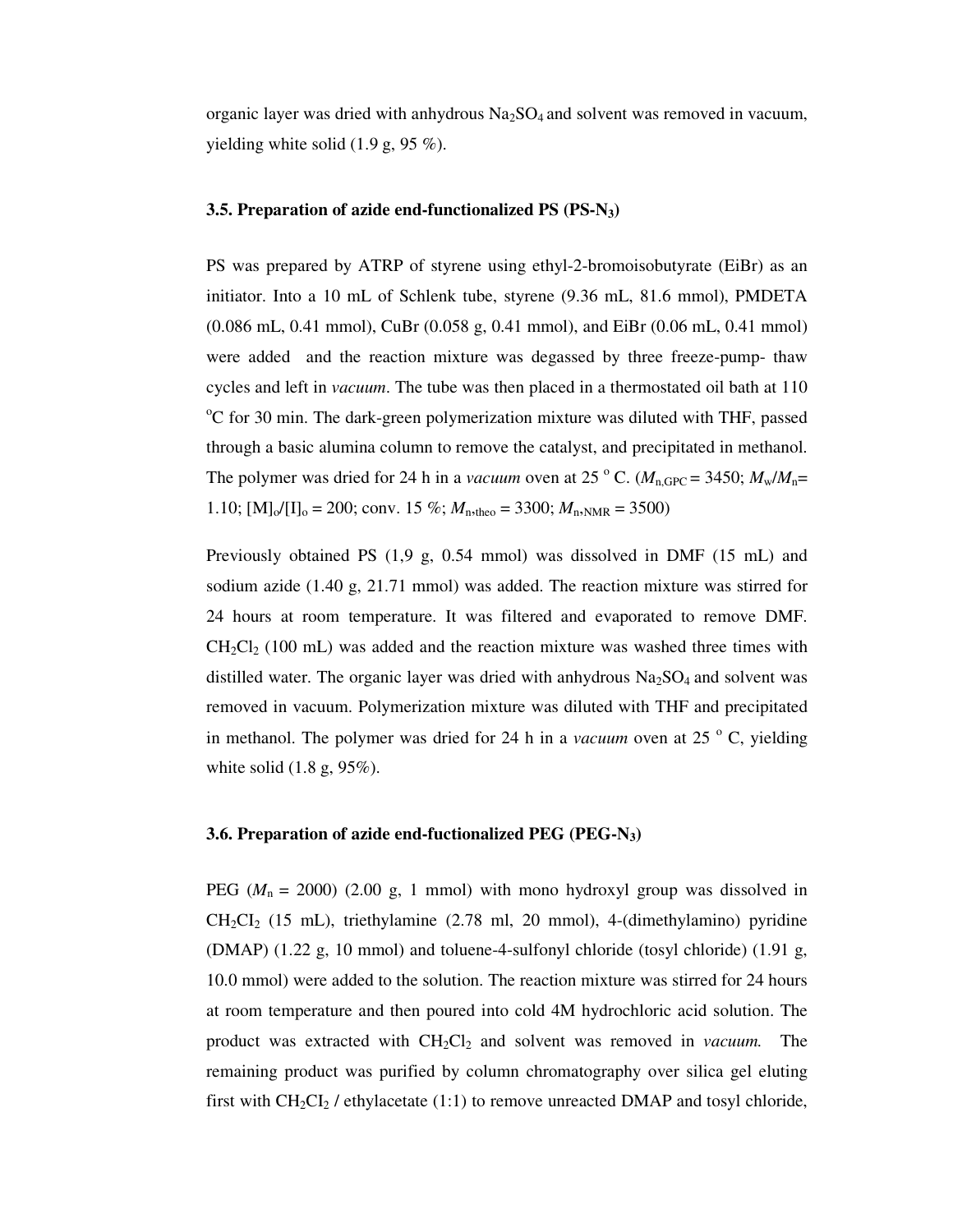and then with methanol /  $CH<sub>2</sub>Cl<sub>2</sub>$  (1:10) to obtain pure polymer. The polymer is dissolved in THF, precipitated in cold diethyl ether and dried for 24 h in a vacuum oven at 25  $^{\circ}$ C (1.84, 92 %).

Thus obtained mono tosylated PEG (1.84 g, 0.84 mmol) was dissolved in DMF (15 mL) and sodium azide (2.18 g, 0.033 mmol) was added to the solution. The reaction mixture was stirred for 24 hours at room temperature.  $CH_2Cl_2$  (100 mL) was added and the reaction mixture was washed three times with distilled water. Solvent was removed in vacuum and precipitated in cold diethyl ether. The polymer was dried in a vacuum oven for 24 h at  $25\degree C$  (1.75 g, 95%).

#### **3.7. Preparation of P***t***BA3 star via click reaction between 1 and P***t***BA-N3 ( 1 : 3)**

**1** (0.007 g, 0.0162 mmol) and P*t*BA-N3 (0.35 g, 0.048 mmol) were dissolved in nitrogen-purged DMF (5 mL) in a Schlenk tube. CuBr  $(3.58 \times 10^{-3} \text{ g}, 0.025 \text{ mmol})$ and PMDETA  $(5.2 \mu L, 0.025 \text{ mmol})$  were added in order and the reaction mixture was degassed by three freeze-pump-thaw cycles and left in *argon* and stirred at room temperature for 24 h. Solution was passed through alumina column to remove copper salt, precipitated in cold methanol: water (4:1) mixture. After the precipitation it was decanted and extracted with  $CH_2Cl_2$ . The organic layer was dried with anhydrous  $Na<sub>2</sub>SO<sub>4</sub>$ , filtered and solvent was removed in vacuum. At last, it was dried in vacuum oven at  $25^{\circ}$ C.

## **3.8. Preparation of PS<sub>3</sub> star via click reaction between 1 and PS-N<sub>3</sub> (1 : 3)**

**1** (0.008 g, 0.0189 mmol) and azide end- functionalized PS (0.198 g, 0.056 mmol) were dissolved in 5 mL of nitrogen-purged DMF in a Schlenk tube. CuBr  $(4.0 \times 10^{-3}$ g,  $0.028$  mmol) and PMDETA (6  $\mu$ L, 0.028 mmol) were added and the reaction mixture was degassed by three freeze-pump-thaw cycles and left in *argon* and stirred at room temperature for 24 h. Polymer solution was passed through alumina column to remove copper salt, precipitated in methanol and dried in vacuum oven at  $25^{\circ}$ C.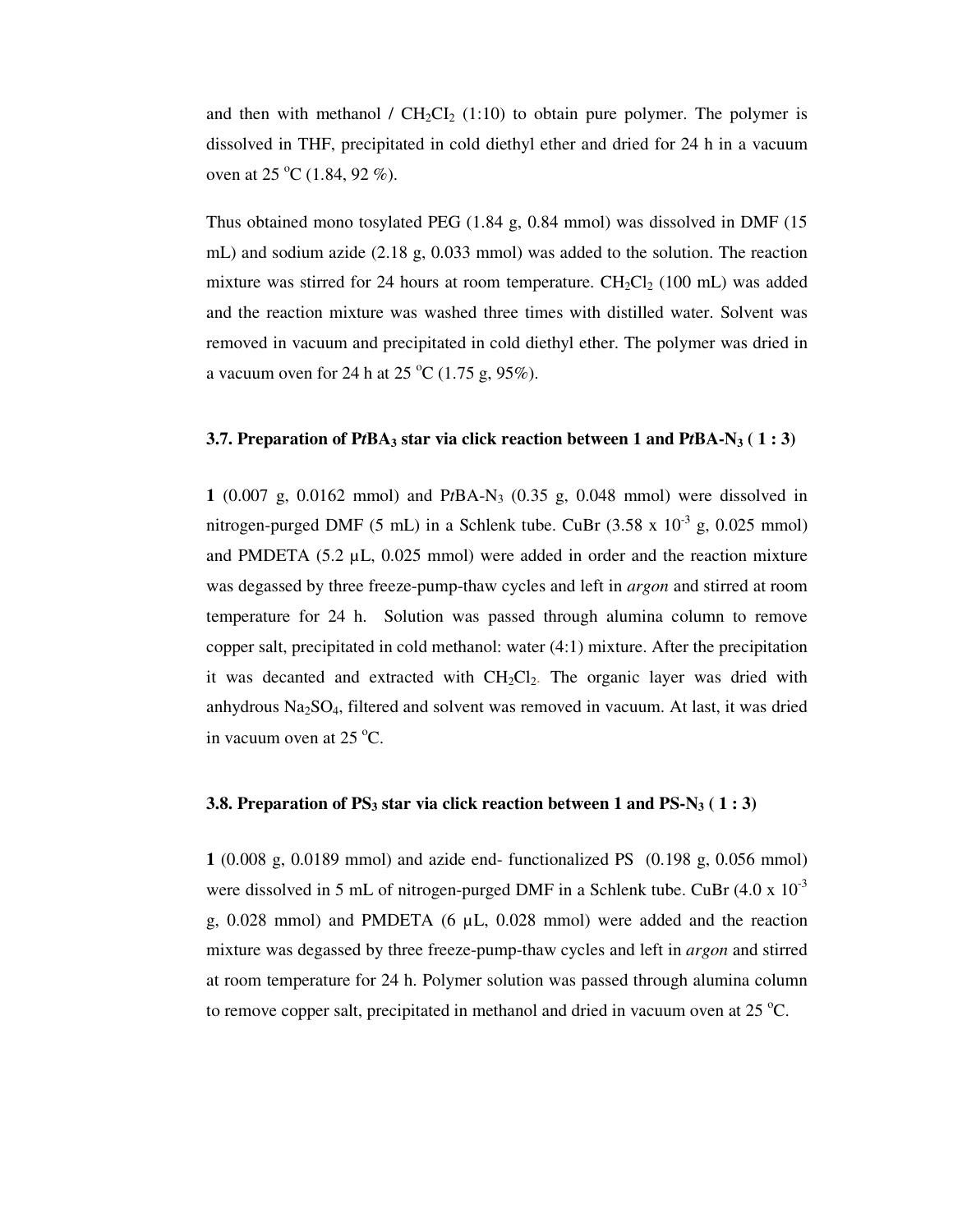#### **3.9. Preparation of PEG3 star via click reaction between 1 and PEG-N3 ( 1 : 3)**

**1** (0.014 g, 0.033 mmol) and azide end- functionalized PEG (0.198 g, 0.99 mmol) were dissolved in 5 mL of nitrogen-purged DMF in a Schlenk tube. CuBr  $(7.2 \times 10^{-3}$ g, 0.05 mmol) and PMDETA (12 µL, 0.05 mmol) were added and the reaction mixture was degassed by three freeze-pump-thaw cycles and left in argon and stirred at room temperature for 24 h. Polymer solution was passed through alumina column to remove copper salt, precipitated in cold diethyl ether and dried in vacuum oven at  $25^{\circ}$ C.

# **3.10. Preparation of P***t***BA3 star via click reaction between 1 and P***t***BA-N3 (1 : 3,6)**

Azide end-funtionalized P*t*BA (0.35 g, 0.0486 mmol) and **1** (0.0056 g, 0.0135 mmol) were dissolved in nitrogen-purged DMF (5 mL) in a Schlenk tube. CuBr (2.32 x  $10^{-3}$ g,  $0.016$  mmol) and PMDETA  $(3.4 \mu L, 0.016 \text{ mmol})$  were added in order and the reaction mixture was degassed by three freeze-pump-thaw cycles and left in *argon* and stirred at room temperature for 24 h. Solution was passed through alumina column to remove copper salt, precipitated in cold methanol : water (4:1) mixture. After the precipitation it was decanted and extracted with  $CH_2Cl_2$ . The organic layer was dried with anhydrous  $Na<sub>2</sub>SO<sub>4</sub>$ , filtered and solvent was removed in vacuum. At last, it was dried in vacuum oven at  $25^{\circ}$ C.

## **3.11. Preparation of PS3 star via click reaction between 1 and PS-N3 (1 : 3,6)**

**1** (0.0066 g, 0.0159 mmol) and azide end- functionalized PS (0.2 g, 0.057 mmol) were dissolved in 5 mL of nitrogen-purged DMF in a Schlenk tube. CuBr (2.73 x 10)  $3 \text{ g}$ , 0.019 mmol) and PMDETA (3.97 µL, 0.019 mmol) were added and the reaction mixture was degassed by three freeze-pump-thaw cycles and left in *argon* and stirred at room temperature for 24 h. Polymer solution was passed through alumina column to remove copper salt, precipitated in methanol and dried in vacuum oven at  $25^{\circ}$ C.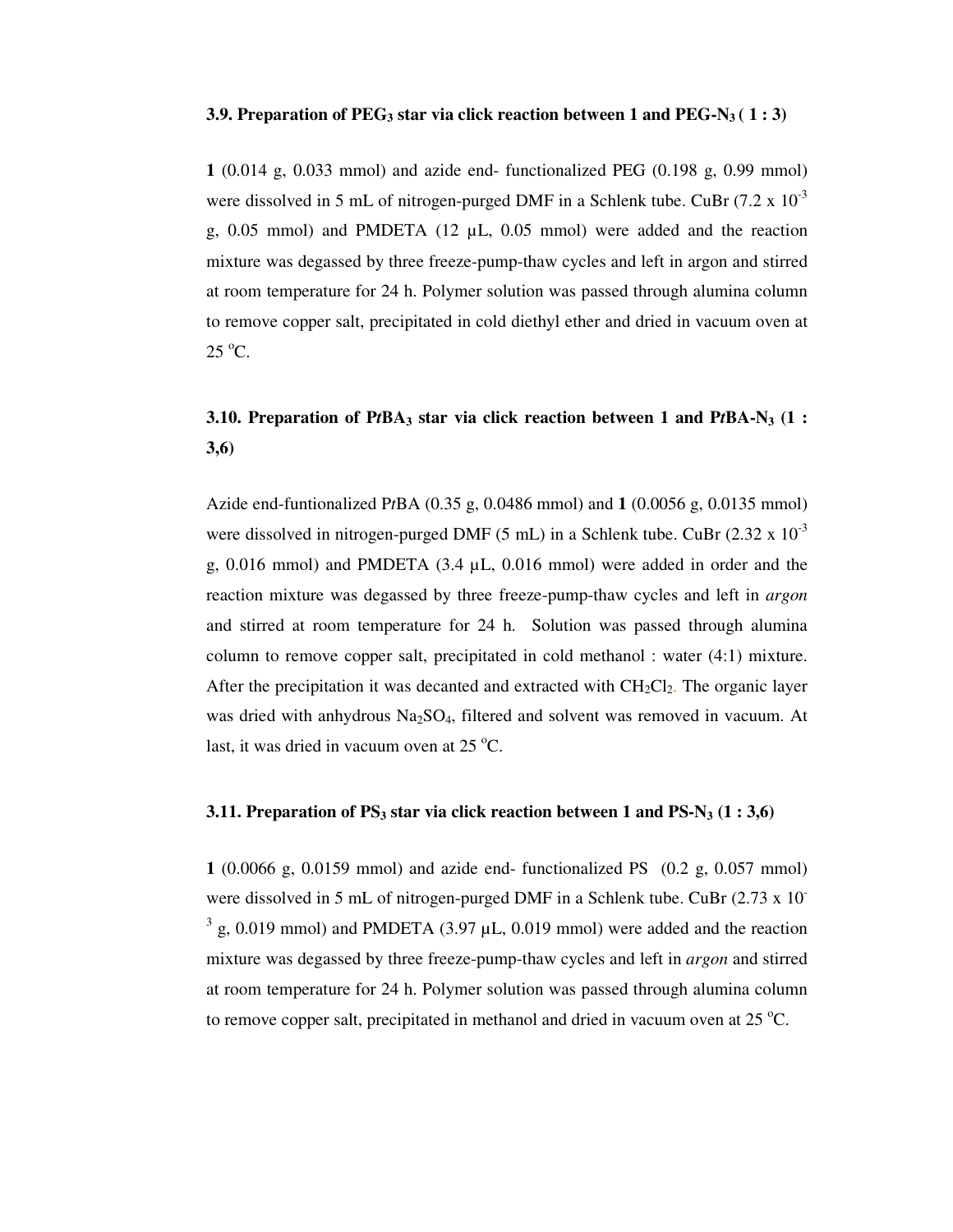## **3.12. Preparation of PEG<sub>3</sub> star via click reaction between 1 and PEG-N<sub>3</sub>**  $(1:3,6)$

**1** (0.012 g, 0.028 mmol) and azide end- functionalized PEG (0.2 g, 0.1 mmol) were dissolved in 5 mL of nitrogen-purged DMF in a Schlenk tube. CuBr  $(4.78 \times 10^{-3} \text{ g},$ 0.033 mmol) and PMDETA  $(6.95 \mu L, 0.033 \text{ mmol})$  were added and the reaction mixture was degassed by three freeze-pump-thaw cycles and left in argon and stirred at room temperature for 24 h. Polymer solution was passed through alumina column to remove copper salt, precipitated in cold diethyl ether and dried in vacuum oven at 25 °C.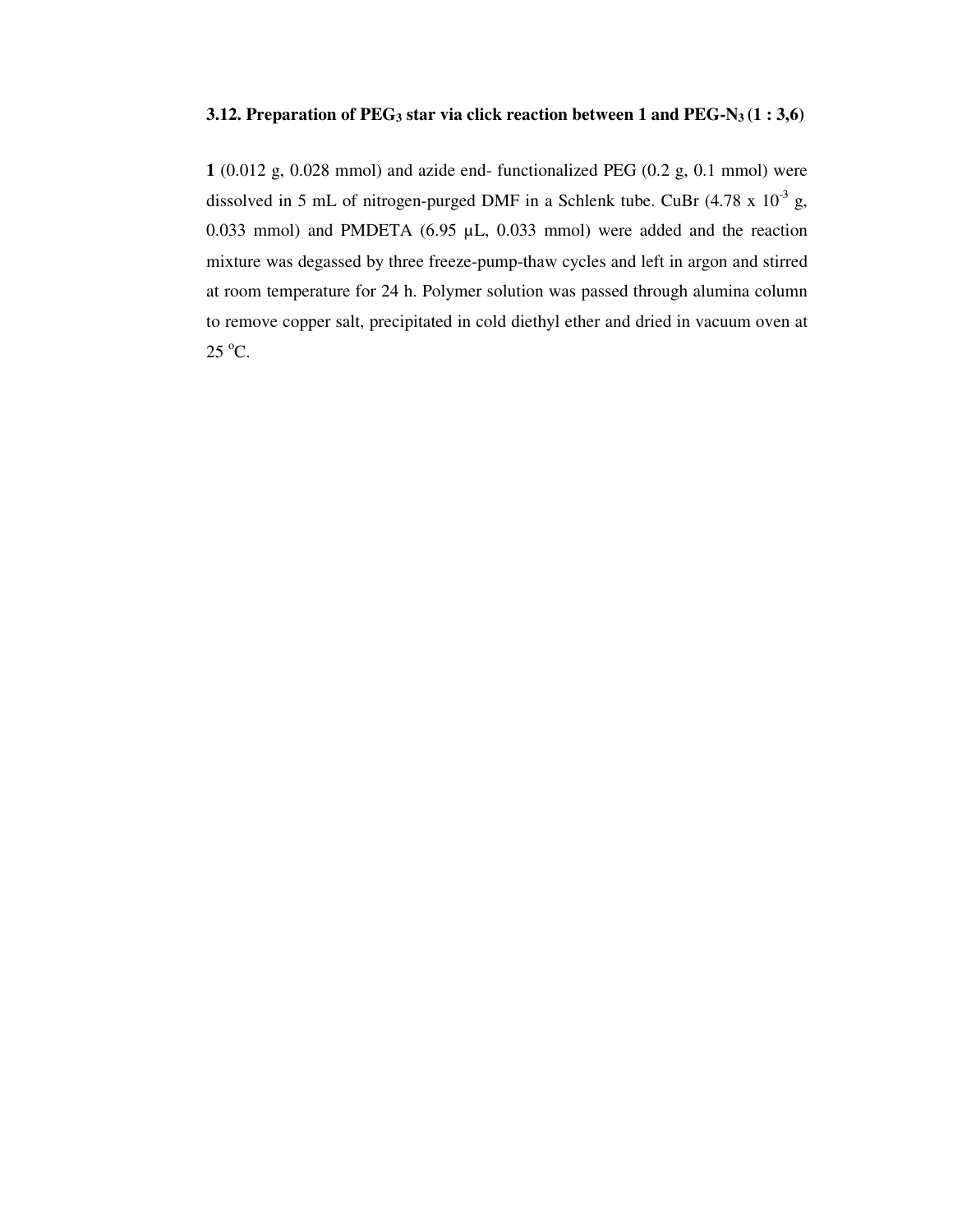## **4. RESULTS and DISCUSSION**

#### **4.1. Synthesis of Initiator**

First of all, trisalkynyl-functional compound **1** was prepared in a 67% yield via an etherification reaction between 1,1,1-tris(4-hydroxyphenyl)ethane and propargyl bromide. The structure of 1 was confirmed by  ${}^{1}H$  NMR and elemental analysis. In the  ${}^{1}$ H NMR spectrum of **1**, it was evident that CH<sub>2</sub> protons of propargyl bromide at 3.86 were shifted to 4.66 ppm as a doublet signal of  $CH<sub>2</sub>O$  indicating an etherification reaction (Fig. 4.2).

![](_page_47_Figure_3.jpeg)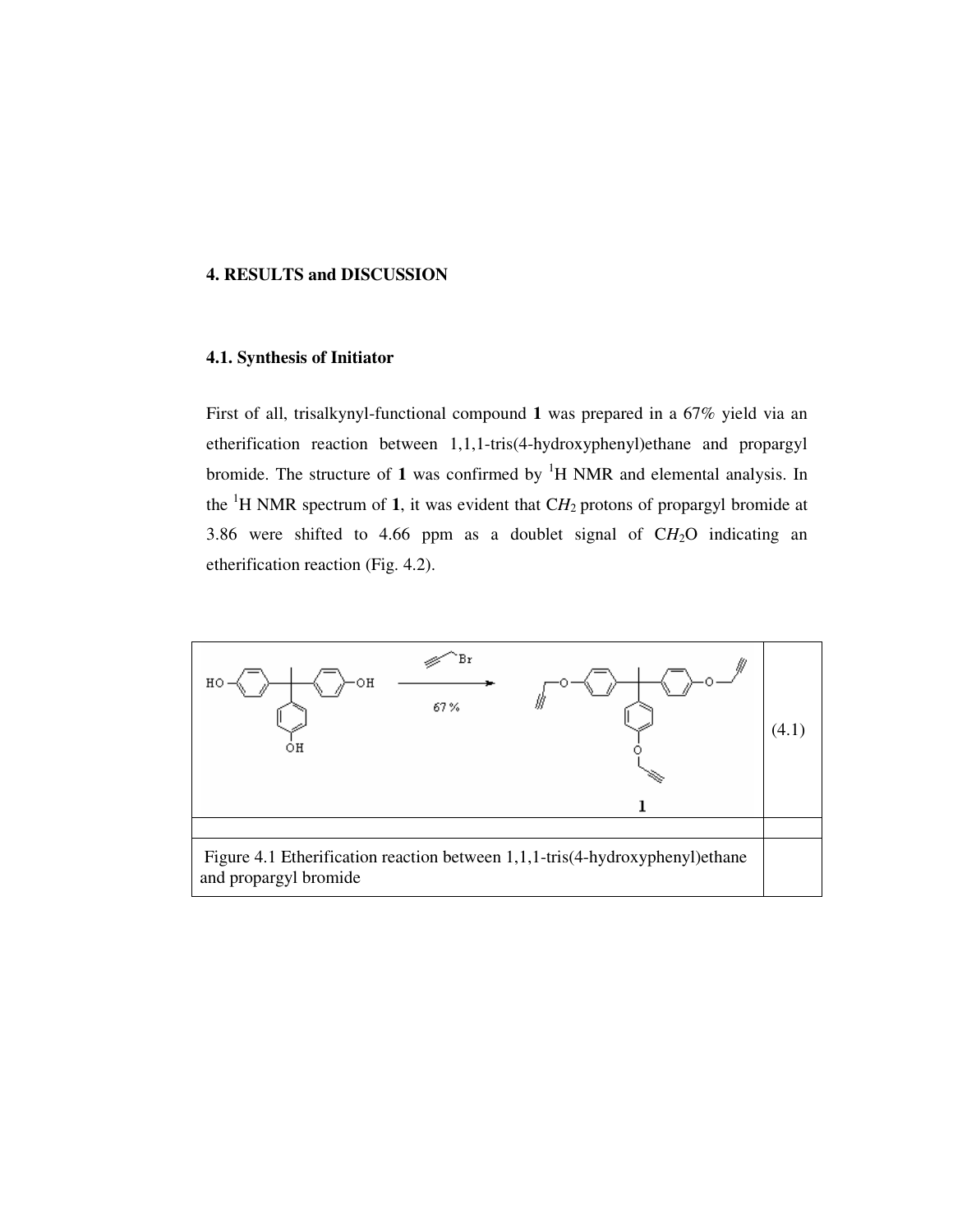![](_page_48_Figure_0.jpeg)

Figure 4.2. <sup>1</sup>H NMR spectrum of **1** in CDCl<sub>3</sub>.

## **4.2. Synthesis of azide end-functionalized PS, P***t***BA and PEG**

Well-defined PS and P*t*BA were obtained from the ATRP of the related monomers. Their bromide end groups were quantitatively converted to the azide form with a wellknown procedure. The ω-azide end functionality of both PS and P*t*BA was confirmed with <sup>1</sup>H NMR. For PS–N<sub>3</sub>, a signal at 4.5 ppm, assigned to CH–Br, disappeared, and a new peak appeared at 3.9 ppm, indicating C*H* linked to the azide end group. For PtBA–N<sub>3</sub>, the CH–N<sub>3</sub> end-functional group was detected at 3.6–3.8 ppm, whereas C*H*–Br was detected at 4.1 ppm.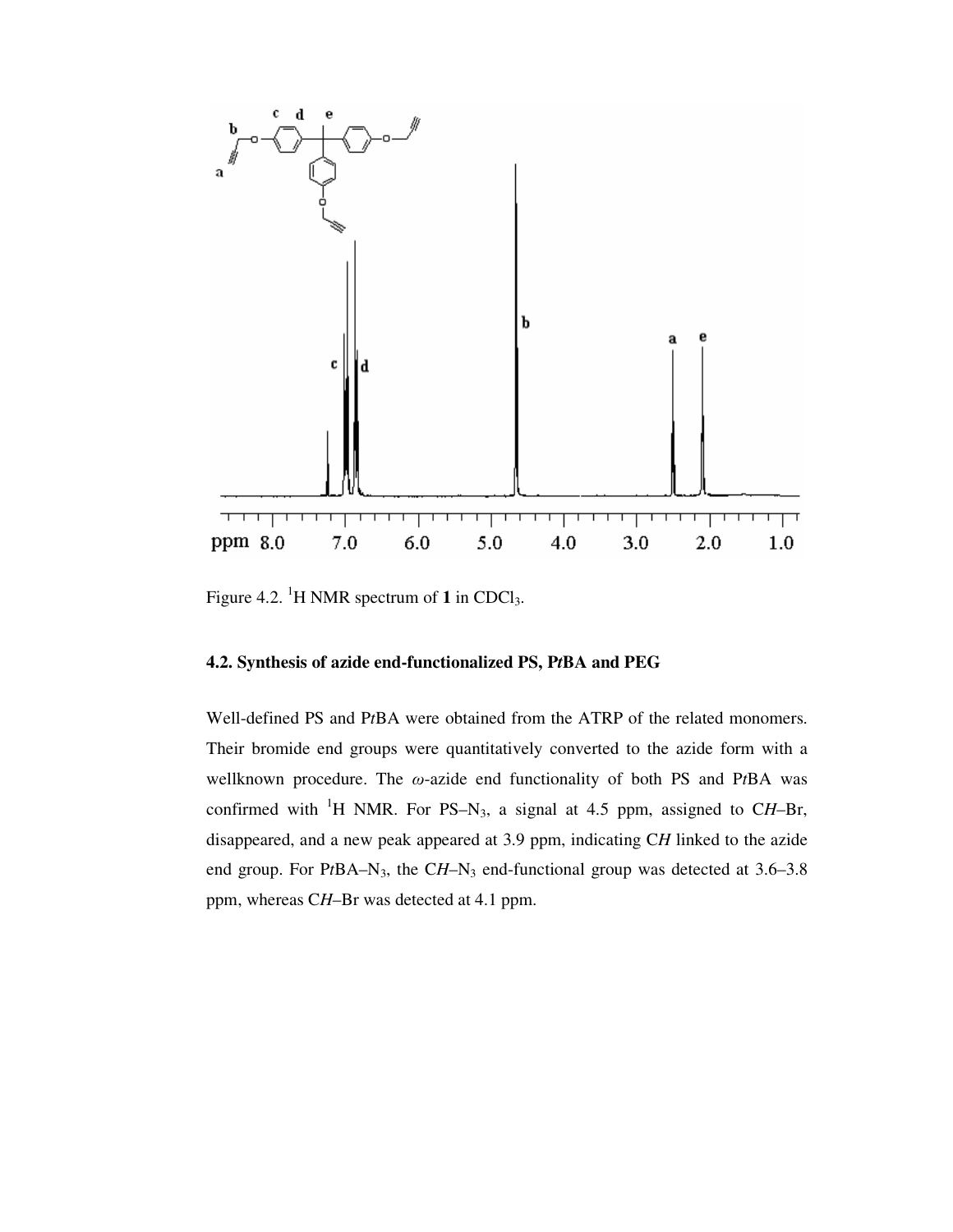![](_page_49_Figure_0.jpeg)

Figure 4.3 Synthesis of azide end funtionalized polystyrene

Figure 4.4 Synthesis of azide end funtionalized poly(tert-butyl acrylate)

Commercially available PEG with a monohydroxyl end group was first tosylated and then converted to azide. The CH-N<sub>3</sub> end group of PEG was observed at 3.9 ppm from the  ${}^{1}$ H NMR spectrum.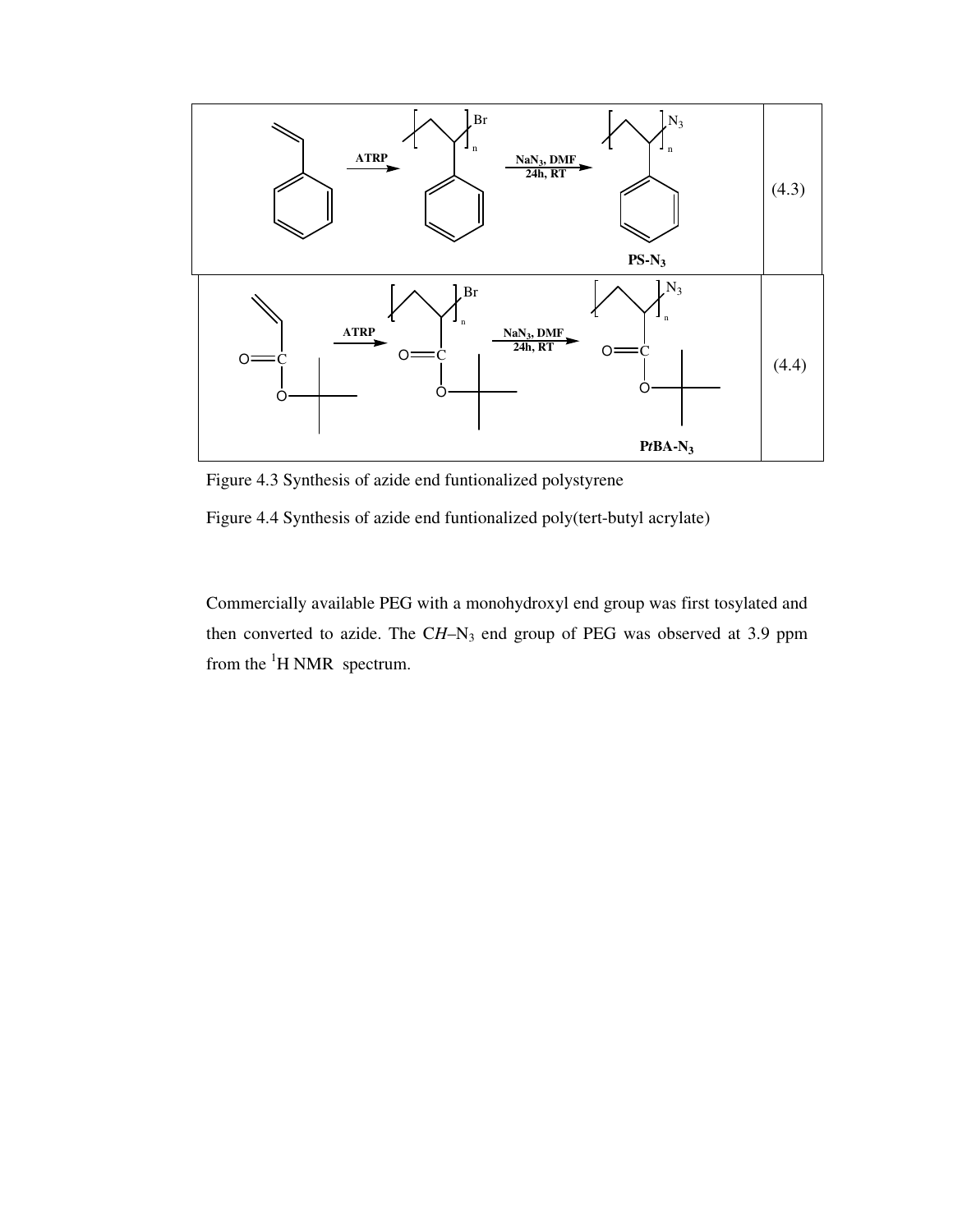![](_page_50_Figure_0.jpeg)

Figure 4.5. Synthesis of azide end funtionalized poly(ethyleneglycol)

## **4.3. Synthesis of A3-type star polymers through click reactions**

Well-defined PS, P*t*BA, or PEG with azide-end-functional groups was reacted with **1** to give the corresponding star polymers. Click reactions were carried out with equimolar amounts of the reactants ([azide]/[trisalkyne] =  $3/1$ ) and nonequimolar amounts of the reactants ([azide]/[trisalkyne] =  $3,6/1$ ) in DMF with CuBr/PMDETA for 24 h at room temperature.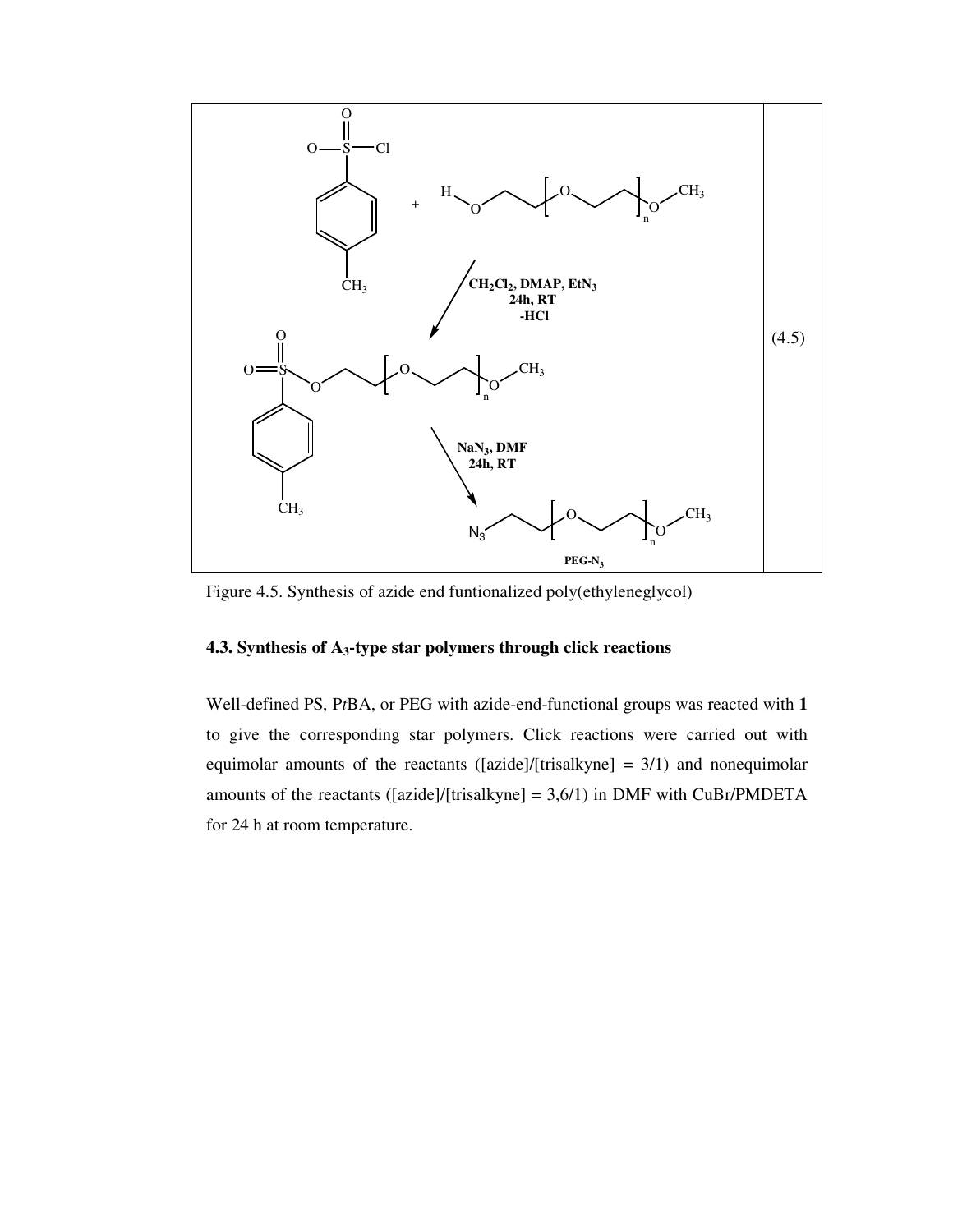![](_page_51_Figure_0.jpeg)

Figure 4.6 Synthesis of A3-type star polymers through click reactions

Star formation in all cases was monitored with GPC measurements. From GPC traces, it was clearly observed that the reaction mixture contained mainly  $A_3$  star polymer and less A2 block copolymer and A1 homopolymer (Figs. 4.7–4.12). The molar percentages of  $A_3$ ,  $A_2$ , and  $A_1$  were calculated from the GPC traces with the deconvolution method (Gaussian area) via the Peak Fit program.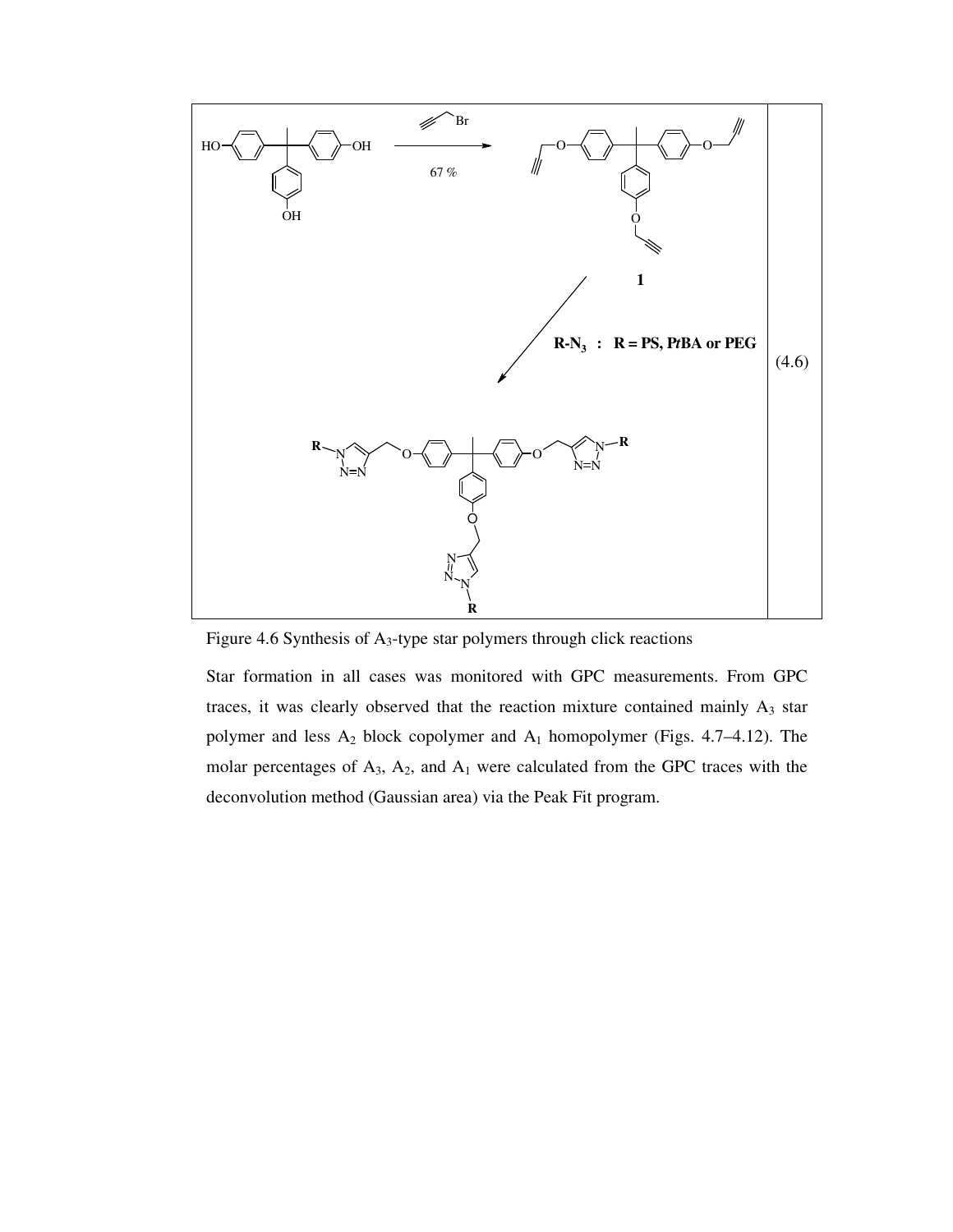![](_page_52_Figure_0.jpeg)

Figure 4.7. GPC curves of PS–N3 and click reaction mixture of PS–N3 and **1** (RI detector)

![](_page_52_Figure_2.jpeg)

Figure 4.8. GPC curves of P*t*BA–N3 and click reaction mixture of P*t*BA–N3 and **1** (RI detector).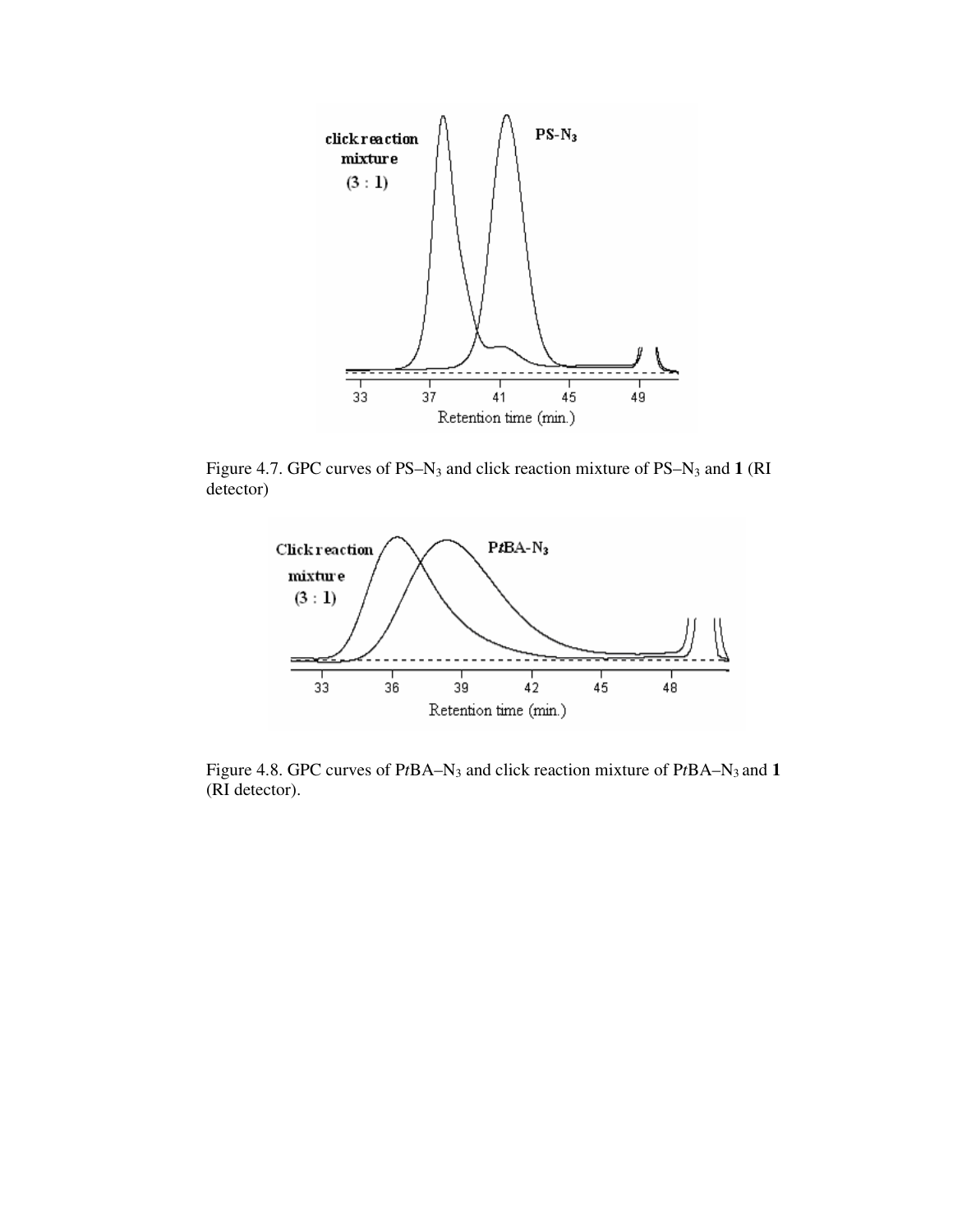![](_page_53_Figure_0.jpeg)

Figure 4.9. GPC curves of PEG–N3 and click reaction mixture of PEG–N3 and **1** (RI detector).

![](_page_53_Figure_2.jpeg)

Figure 4.10. GPC curves of PS–N3 and click reaction mixture of PS–N3 and **1** (RI detector)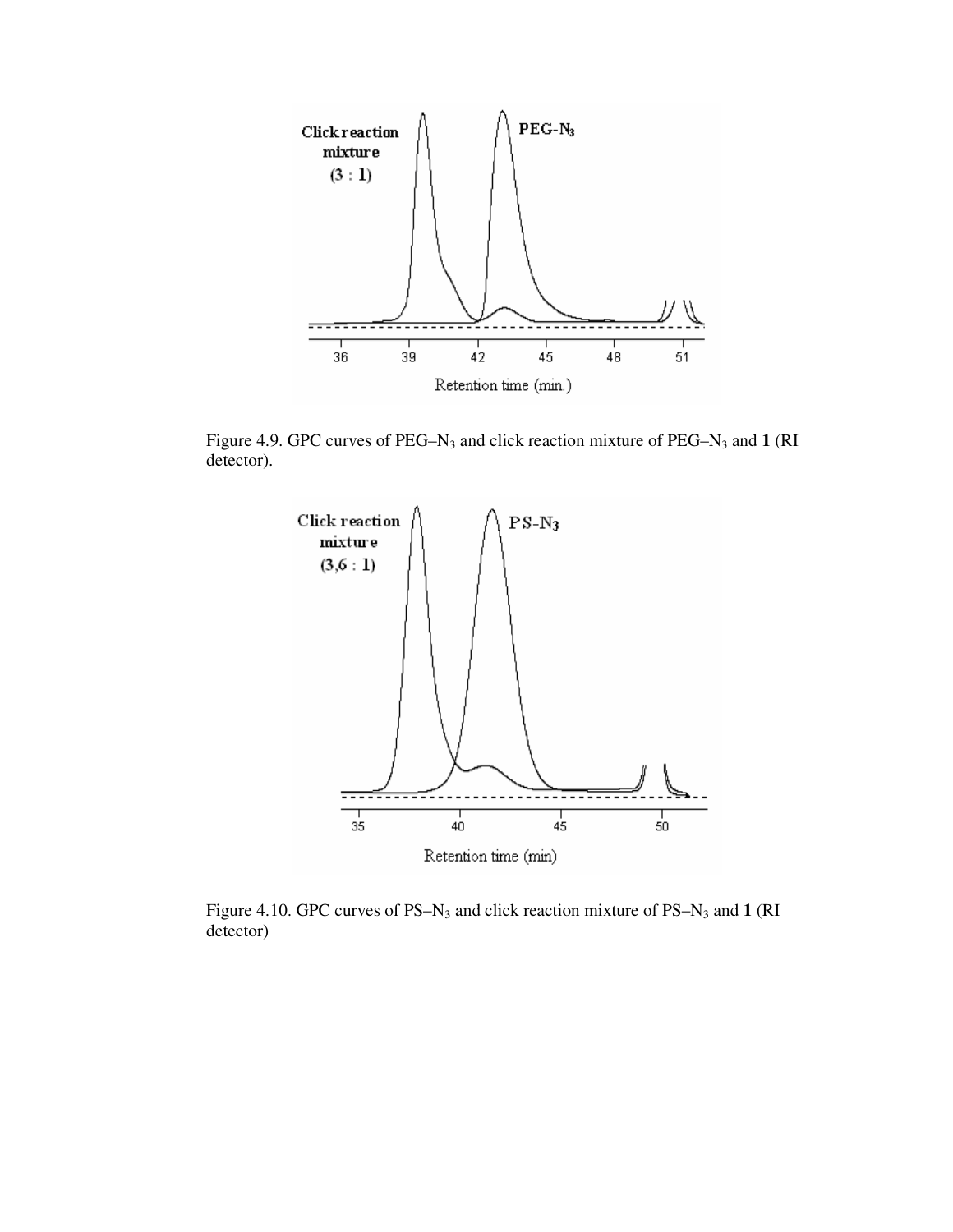![](_page_54_Figure_0.jpeg)

Figure 4.11. GPC curves of P*t*BA–N3 and click reaction mixture of P*t*BA–N3 and **1** (RI detector)

![](_page_54_Figure_2.jpeg)

Figure 4.12. GPC curves of PEG–N3 and click reaction mixture of PEG–N3 and **1** (RI detector)

Moreover, the splitting of GPC traces with the deconvolution method (Gaussian area) is displayed in Figures 4.13–4.18.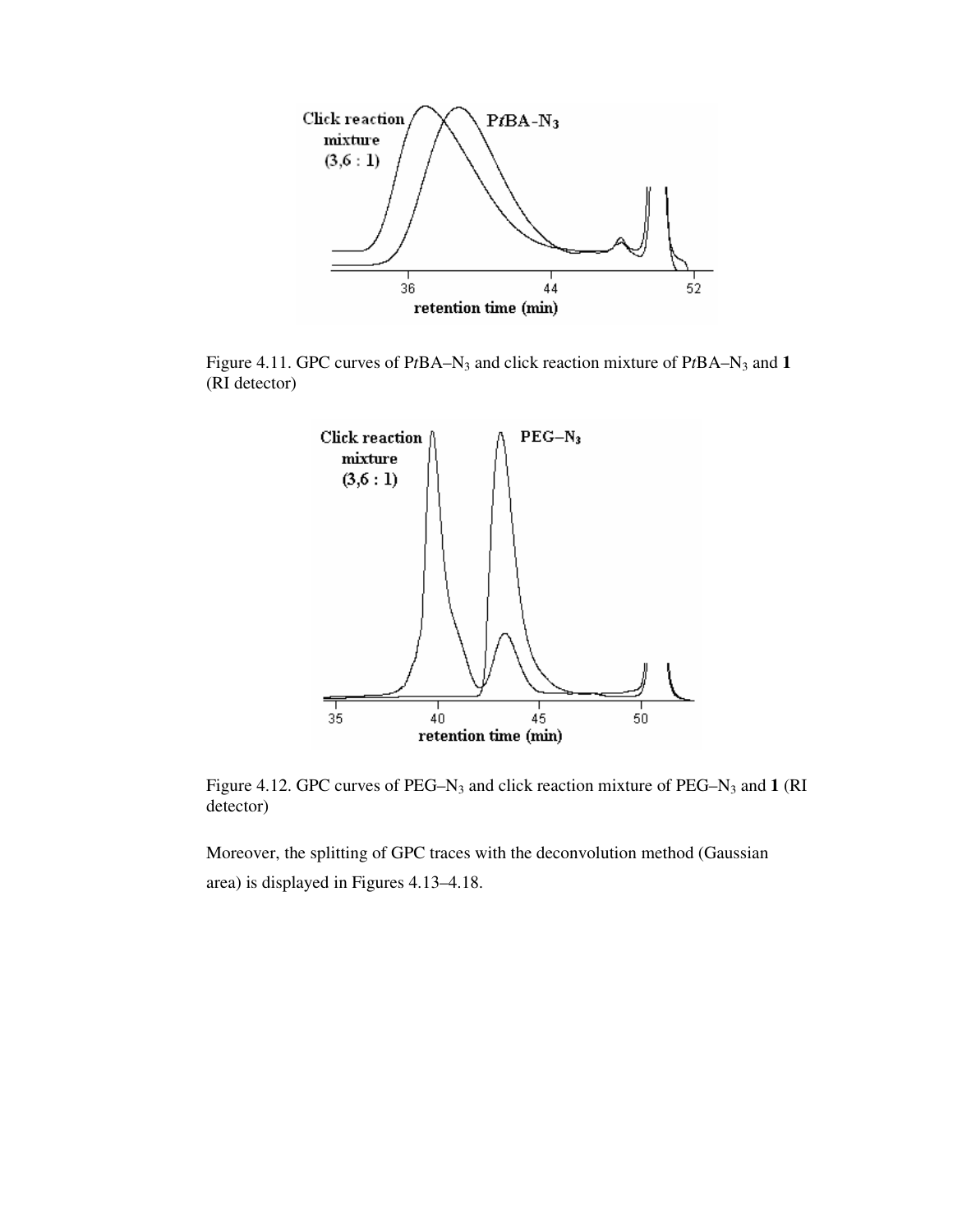![](_page_55_Figure_0.jpeg)

Figure 4.13. Splitting of GPC curves (click reaction mixture of PS–N3 and **1** (3 : 1)) using deconvolution method (Gaussian area).

![](_page_55_Figure_2.jpeg)

Figure 4.14. Splitting of GPC curves (click reaction mixture of P*t*BA–N3 and **1** (3 : 1)) using deconvolution method (Gaussian area).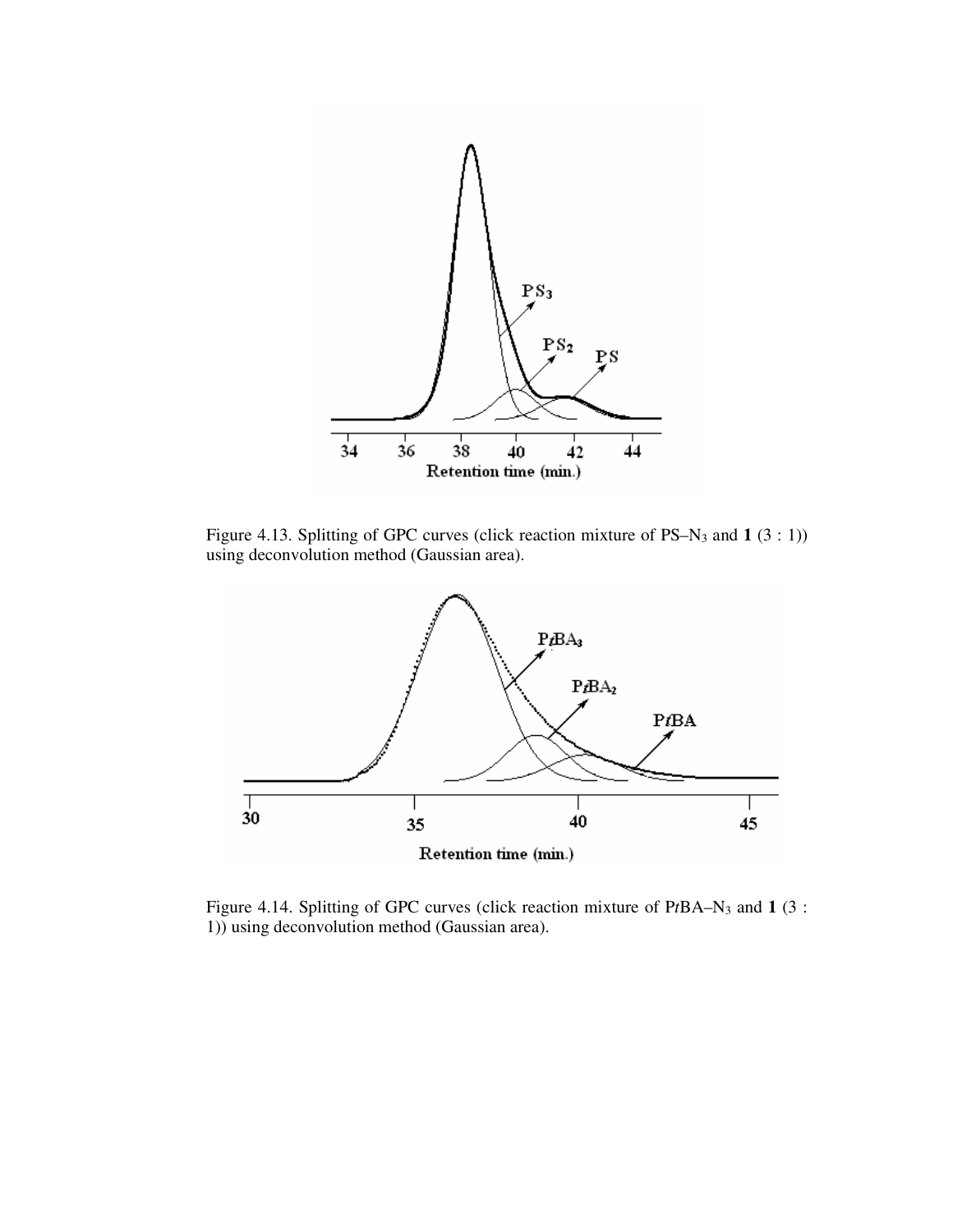![](_page_56_Figure_0.jpeg)

Figure 4.15. Splitting of GPC curves (click reaction mixture of PEG–N3 and **1** (3 :1)) using deconvolution method (Gaussian area).

![](_page_56_Figure_2.jpeg)

Figure 4.16. Splitting of GPC curves (click reaction mixture of PS–N3 and **1** (3,6 : 1)) using deconvolution method (Gaussian area).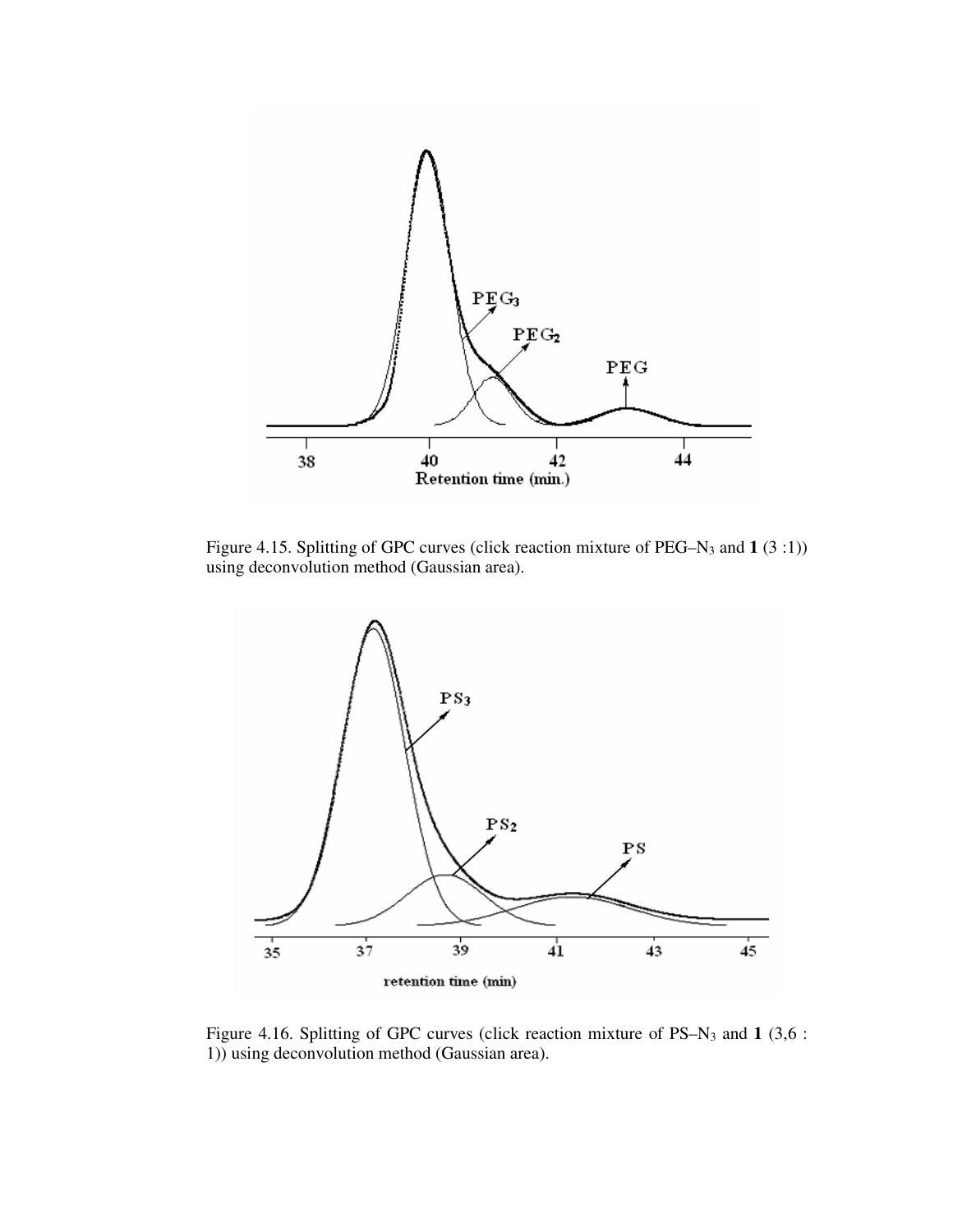![](_page_57_Figure_0.jpeg)

Figure 4.17. Splitting of GPC curves (click reaction mixture of P*t*BA–N3 and **1** (3,6 : 1)) using deconvolution method (Gaussian area).

![](_page_57_Figure_2.jpeg)

Figure 4.18. Splitting of GPC curves (click reaction mixture of PEG–N3 and **1** (3,6 :1)) using deconvolution method (Gaussian area).

All data for star formation via click cycloaddition reactions are collected in Table 4.1.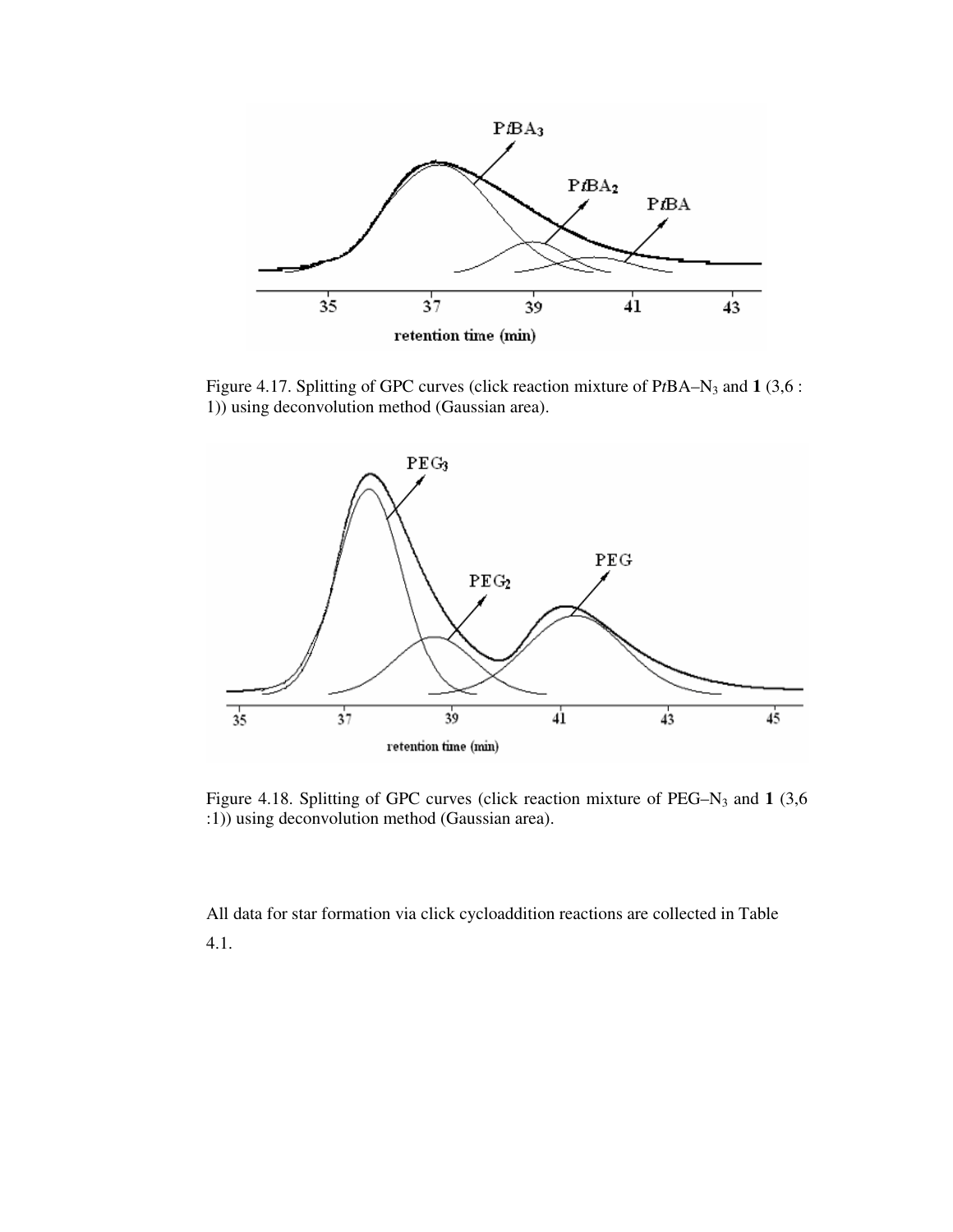| Polymer<br>type | $P-N_3$ :<br>trialkine | Azide end-<br>functionalized<br>polymer<br>precursors |           | Area $\%$ in GPC traces from click<br>reaction |                |                    |
|-----------------|------------------------|-------------------------------------------------------|-----------|------------------------------------------------|----------------|--------------------|
|                 |                        |                                                       |           | $A_3$                                          | A <sub>2</sub> | A                  |
|                 |                        | $M_n$                                                 | $M_w/M_n$ | (star                                          | (block)        | <i>(unreacted)</i> |
|                 |                        |                                                       |           | polymer)                                       | copolymer)     | homopolymer)       |
| <b>PS</b>       | 3:1                    | 3450                                                  | 1.10      | 87                                             | 8              | 5                  |
| PtBA            | 3:1                    | 6700                                                  | 1.29      | 85                                             | 10             | 5                  |
| <b>PEG</b>      | 3:1                    | 2650                                                  | 1.07      | 82                                             | 12             | 6                  |
| <b>PS</b>       | 3,6:1                  | 3450                                                  | 1.10      | 85                                             | 10             | 5                  |
| PtBA            | 3,6:1                  | 6700                                                  | 1.29      | 80                                             | 15             | 5                  |
| <b>PEG</b>      | 3,6:1                  | 2650                                                  | 1.07      | 75                                             | 10             | 15                 |

Table 4.1.  $A_3$  star polymers via click reaction between azide end-functionalized polymers and **1.** 

Eighty seven percent of the PS–N<sub>3</sub> chains were reacted with  $1$  (3 : 1) to give the PS<sub>3</sub> star, and the remaining 8 and  $5\%$  represented the  $PS_2$  block copolymer and PS homopolymer, respectively.

Highly efficient click reactions were also observed for  $PtBA<sub>3</sub>$  and  $PEG<sub>3</sub>$  star formation. The  $A_3$ -type star formation efficiency was found to be 85 and 82% for P*t*BA and PEG, respectively. The efficiency of click reactions between azide endfuntionalized polymers and **1** with 3,6 : 1 ratio were also studied. As a result, 85% of click reaction mixture was the  $PS_3$  star polymer for PS, 80 and 75% was the PtBA<sub>3</sub> and the PEG<sub>3</sub> star polymers respectively.

Star formation through the coupling of azide and alkyne groups was also confirmed by <sup>1</sup>H NMR measurements. From the spectrum of the PS<sub>3</sub> star, CH linked to the azide end group of PS at 3.9 ppm was removed, and a new broad signal assigned to  $CH-$  of PS and  $OCH<sub>2</sub>$ – of the core, both linked to the triazole ring, was detected at 5.0 ppm.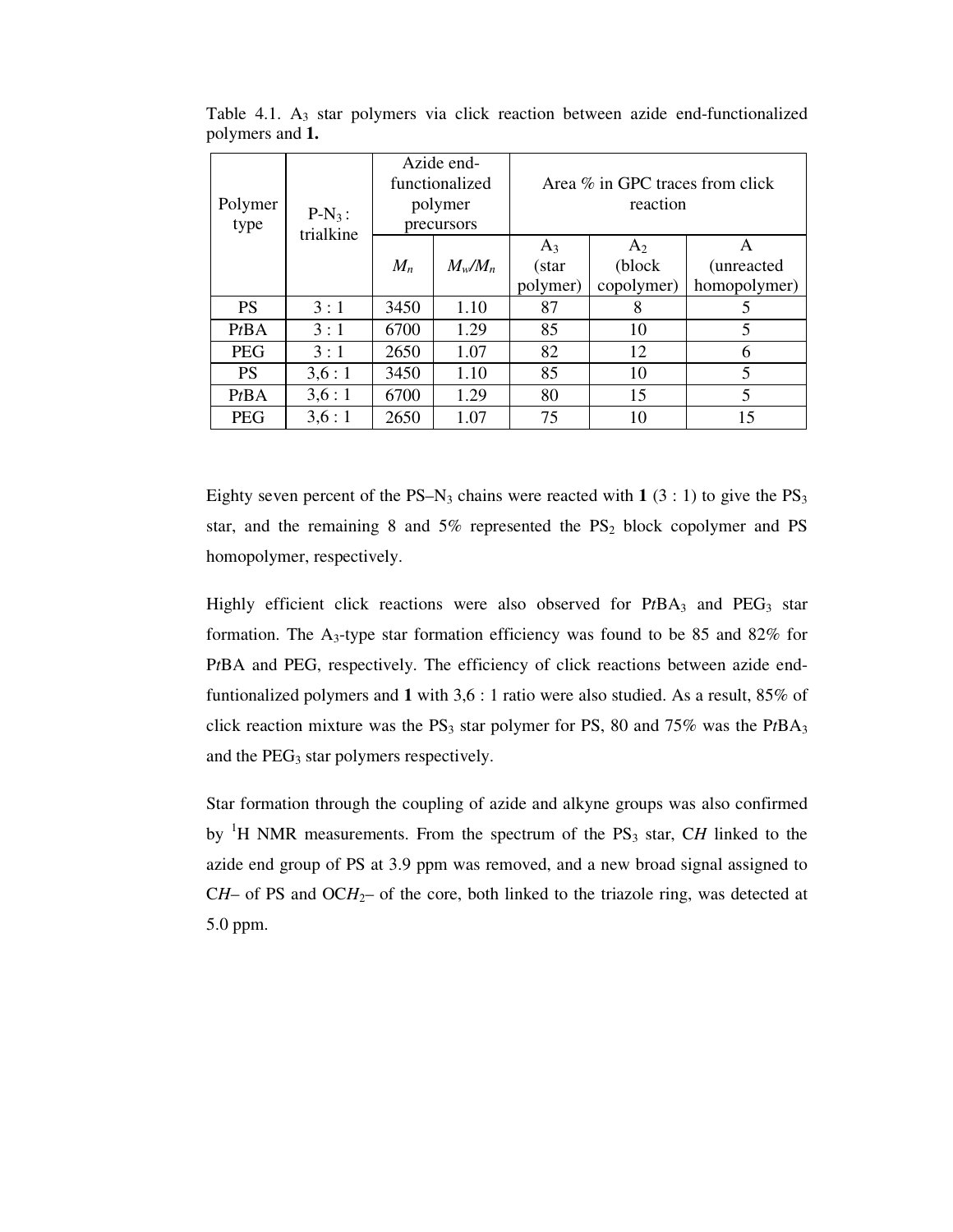Moreover, the  $-OCH<sub>2</sub>CCH$  group was noted at 4.6 ppm, due to the remaining unreacted alkyne group of the core. For the  $PtBA<sub>3</sub>$  star, a new peak was assigned to C*H* of the triazole ring ( $\delta$  = 7.7 ppm), along with the appearance of the C*H* signal as an end group of PtBA and the  $OCH<sub>2</sub>$ - signal of the core at 5.1 ppm, both linked to the triazole ring. The  ${}^{1}H$  NMR spectrum of the PEG<sub>3</sub> star clearly displayed signals at 7.8, 5.1, and 4.5 ppm assignable to CH of the triazole ring,  $OCH<sub>2</sub>$  of the core, and the  $CH_2$ – end group of PEG, respectively (Fig. 4.19).

![](_page_59_Figure_1.jpeg)

Figure 4.19. <sup>1</sup>H NMR spectrum of the  $PEG_3$  star polymer (through a click reaction between  $PEG-N_3$  and **1**) in  $CDCl_3$ .

Notably, FTIR analysis of the star polymers revealed the complete disappearance of the azide stretching frequencies ranging from 2094 to  $2112 \text{ cm}^{-1}$  (Fig. 4.20-4.22).

Although the azide functionality was seen at  $2094 \text{ cm}^{-1}$  for PS–N<sub>3</sub>, it was disappeared in the  $PS<sub>3</sub>$  star polymer FTIR spectrum. Also in two spectrum we could see the aromatic C–*H* strecthing frequencies of both styrene and core agent at 2977  $cm^{-1}$  (Fig. 4.20).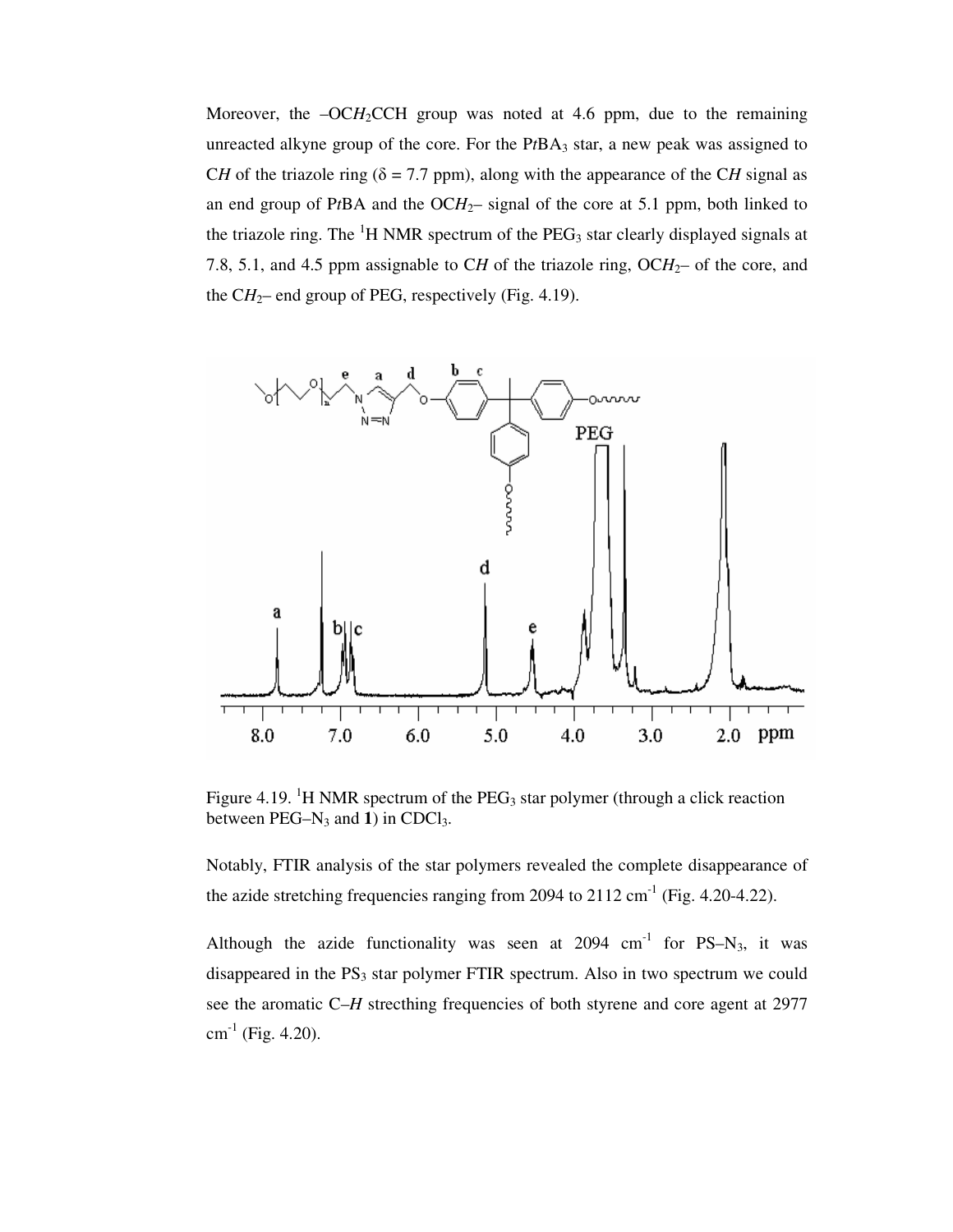![](_page_60_Figure_0.jpeg)

Figure 4.20. FTIR spectrum of the  $PS-N_3$  and  $PS_3$  star polymer (through a click reaction between PS–N3 and **1**)

When we looked at the FTIR spectrum of both PtBA–N<sub>3</sub> and PtBA<sub>3</sub> star polymer, the azide funtionality could be seen at  $2113 \text{ cm}^{-1}$ . As the click reaction was completed this peak was absent in the P*t*BA3 star polymer FTIR spectrum. Moreover, in both spectrum –C=O stretching of PtBA was seen at 1723 cm<sup>-1</sup> (Fig. 4.21).

![](_page_60_Figure_3.jpeg)

Figure 4.21. FTIR spectrum of the PtBA–N<sub>3</sub> and PtBA<sub>3</sub> star polymer (through a click reaction between PtBA–N<sub>3</sub> and **1**)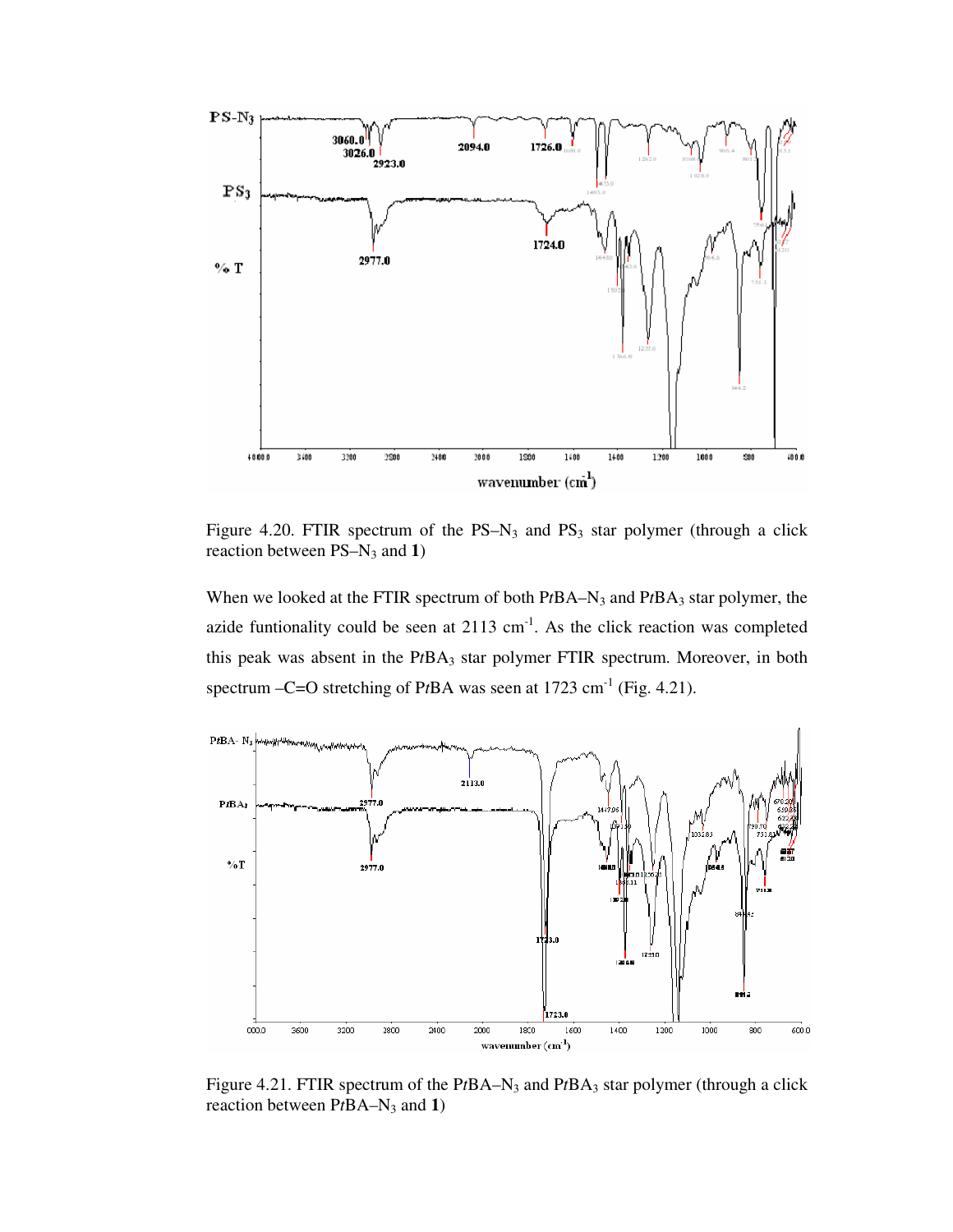The azide funtionality was seen at  $2101 \text{ cm}^{-1}$  for PEG–N<sub>3</sub>, and it was disappeared in PEG3 star polymer FTIR spectrum (Fig. 4.22).

![](_page_61_Figure_1.jpeg)

Figure 4.22. FTIR spectrum of the PEG–N<sub>3</sub> and PEG<sub>3</sub> star polymer (through a click reaction between PEG–N3 and **1**)

Several parameters may affect the efficiency of the click reaction for  $A<sub>3</sub>$ -type star formation, such as the reaction solvent, alkyne/azide ratio, molecular weight of the azide-end-functionalized polymers, catalyst, base, and temperature.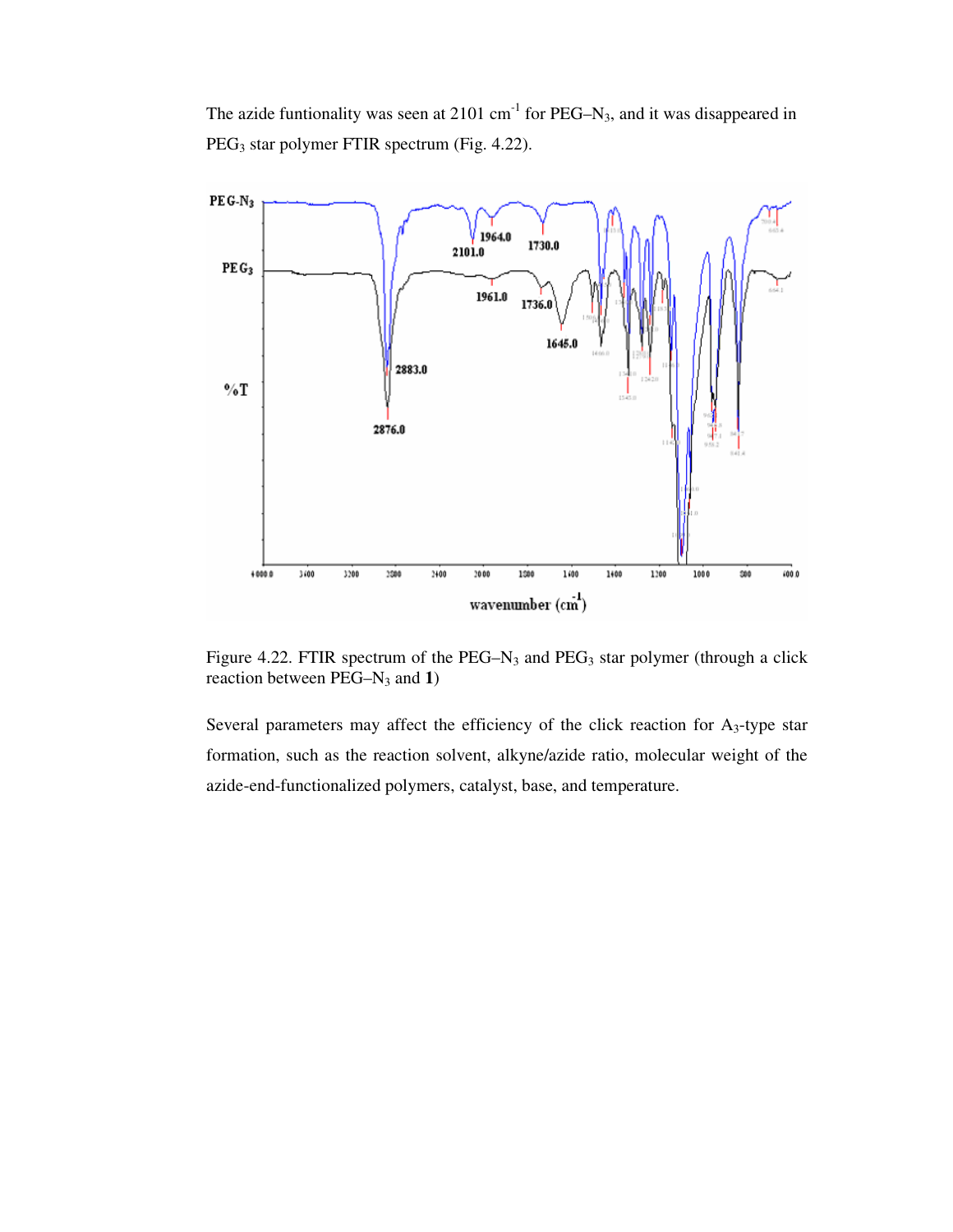## **CONCLUSION**

In conclusion, we applied a click-chemistry strategy to the formation of  $A<sub>3</sub>$ -type star polymers such as PS3, P*t*BA3, and PEG3. For this purpose, first, trisalkyne-functional initiator, 1,1,1-tris[4-(2-propynyloxy) phenyl]ethane (**1**) was synthesized. Then well defined polymers such as polystyrene, poly(tert-butyl acrylate) and poly(ethylene glycol) were synthesized. After the polymerizations, polymers were reacted with  $NaN<sub>3</sub>$  in order to give well defined azide end-funtionalized polymers. The initiator (**1**) obtained was used in the click reaction with well-defined azide-endfunctionalized polystyrene (PS–N3), azide-end functionalized poly (tert-butyl acrylate) ( $PtBA-N_3$ ), or azide-end-functionalized poly(ethylene glycol) ( $PEG-N_3$ ) in order to give A3-type star polymer. Click reactions were carried out with equimolar amounts of the reactants ([azide]/[trisalkyne]  $= 3/1$ ) and nonequimolar amounts of the reactants ([azide]/[trisalkyne] =  $3,6/1$ ).

The click-reaction efficiency for  $A_3$ -type star formation has been investigated with gel permeation chromatography measurements (refractive-index detector) and FTIR measurements. The gel permeation chromatography curves have been split with the deconvolution method (Gaussian area), and the  $A_3$ -type star polymers were recovered in yields as high as 87% because of the highly efficient click reaction.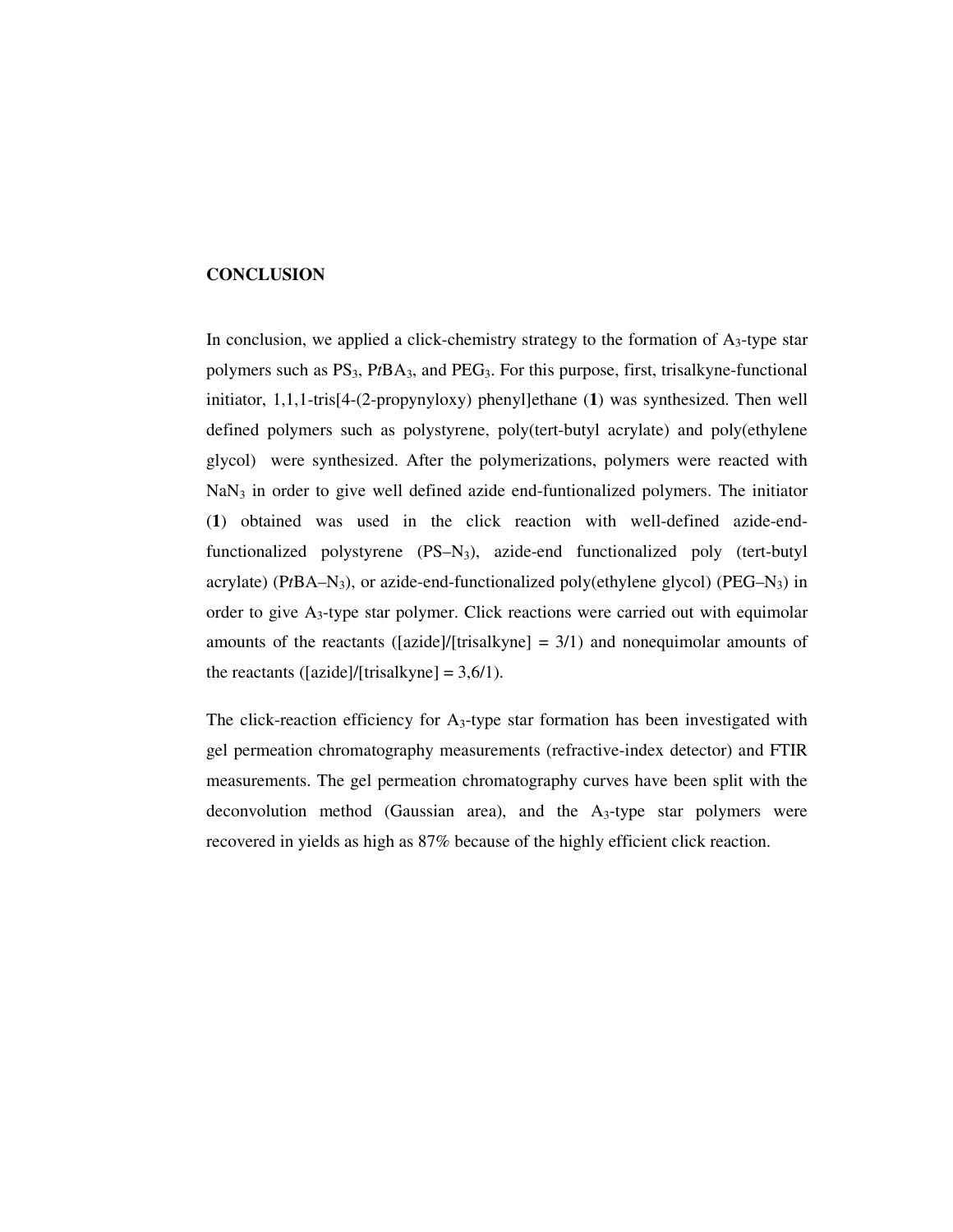#### **REFERENCES**

- [1] **Roovers, J.,** 1998. In Star and Hyperbranched Polymers; Mishra, M.; Kobayashi, K. S.; Eds. Marcel Dekker: New York, 285.
- [2] **Matyjaszewski, K., Davis, T. P.**, 2002. Eds. *Handbook of Radical Polymerization,* Wiley: Hoboken, NJ.
- [3] **Matyjaszewski, K.**, 2006. Ed. *Controlled/Li*V*ing Radical Polymerization. From Synthesis to Materials;* ACS Symposium Series No. 944; American Chemical Society: Washington, DC.
- [4] **Altintas, O., Yankul, B., Hizal, G., Tunca, U.,** 2006. A3-type star polymers via click chemistry, *J Polym Sci Part A: Polym. Chem.*, **44**, 6458-6465.
- [5] **Gao, H., Matyjaszewski**, **K.**, 2006. Synthesis of Star Polymers by a Combination of ATRP and the"Click" Coupling Method, *Macromolecules*, **39**, 4960-4965.
- [6] **Wang, J. S.; Matyjaszewski, K.,** 1995. Controlled/"living" radical polymerization atom transfer radical polymerization in the presence of transition-metal complexes, *J. Am. Chem. Soc.*, **117**, 5614.
- [7] **Kamigaito, M.; Ando, T.; Sawamoto, M.,** 2001. Metal-Catalyzed Living Radical Polymerization, *Chem. Re*v*.*, **101**, 3689.
- [8] **Coessens, V.; Pintauer, T.; Matyjaszewski, K**., 2001. Functional polymers by atom transfer radical polymerization, *Prog. Polym. Sci.*, **26**, 337.
- [9] **Manetsch, R.; Krasinski, A.; Radic, Z.; Raushel, J.; Taylor, P.; Sharpless, K. B.; Kolb, H. C.**, 2004. In Situ Click Chemistry: Enzyme Inhibitors Made to Their Own Specifications, *J. Am. Chem. Soc.*, **126**, 12809- 12818.
- [10] **Huisgen, R.**, 1963. 1,3-Dipolar Cycloadditions. Past and Future, *Angew. Chem., Int. Ed. Engl.*, *2*, 565.
- [11] **Díaz, D. D.; Punna, S.; Holzer, P.; McPherson, A. K.; Sharpless, K. B.; Fokin, V. V.; Finn, M. G.**, 2004. Click Chemistry in Materials Synthesis. 1. Adhesive Polymers from Copper-Catalyzed Azide-Alkyne Cycloaddition, *J Polym Sci Part A: Polym. Chem.*, **42**, 4392- 4403.
- [12] **Tornoe, C. W.; Christensen, C.; Meldal, M.**, 2002. Peptidotriazoles on Solid Phase: [1,2,3]-Triazoles by Regiospecific Copper(I)-Catalyzed 1,3- Dipolar Cycloadditions of Terminal Alkynes to Azides, *J. Org. Chem.*, **67**, 3057.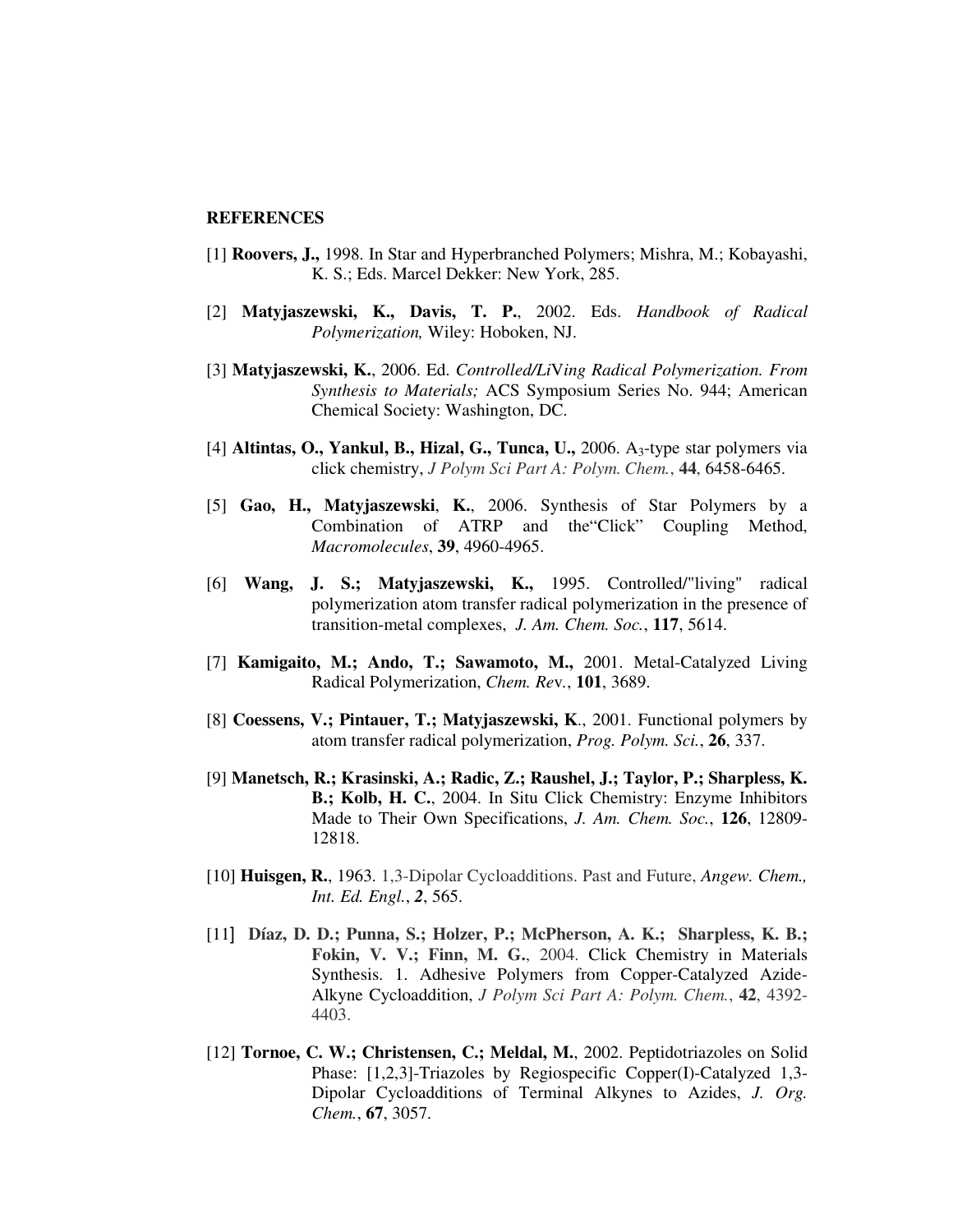- [13] **Matyjaszewski, K., and Davis, T., (eds.),** 2002. *Handbook of Radical Polymerization*, John Wiley & Sons, New Jersey.
- [14] **Nielsen, L. E.** 1974. *Mechanical Properties of Polymers and Composites*, **chapter 5** Marcel Dekker: New York**.**
- [15] **Billmeyer, F. W., Jr.,** 1971. *Textbook of Polymer Science*, **chapters 5-7** Wiley-Interscience: NewYork**.**
- [16] **Carothers, W. H.,** 1929. Studies on polymerization and ring formation. i. an introduction to the general theory of condensation polymers, *J. Am. Chem. Soc.,* **51**, 2548.
- [17] a) **Szwarc, M.** *Nature,* 1956. **176**, 1168. b) **Szwarc, M**., 1966. *Pure Appl. Chem*., **12**, 127.
- [18] **Druliner, J. D.,** 1991. Living radical polymerization involving oxygen-centered species attached to propagating chain ends, *Macromolecules,* **24**, 6079.
- [19] **Leon-Saenz, E. D., Morales, G., Guerrero-Santos, R. and Gnanou, Y**., 2000. New insights into the mechanism of 1,2-bis(trimethyl-silyloxy) tetraphenylethane-induced free radical polymerization: application to the synthesis of block and graft copolymers, *Macromol. Chem. Phys.,* **201**, 74.
- [20] **Yamada, B., Nobukane, Y. and Miura, Y**.,1998. *Polym. Bull,* **41**, 539.
- [21] **Steenbock, M., Klapper, M. and Mullen, K.,** 1998. Triazolinyl radicals new additives for controlled radical polymerization, *Macromol. Chem. Phys.,* **199**, 763.
- [22] **Puts R. D. and Sogah, D. Y**., 1996. Control of Living Free-Radical Polymerization by a New Chiral Nitroxide and Implications for the Polymerization Mechanism, *Macromolecules,* **29**, 3323.
- [23] **Moad, G., Rizzardo, E. and Solomon, D. H.,** 1982. Selectivity of the reaction of free radicals with styrene, *Macromolecules,* **15**, 909.
- [24] **Mayadunne, R. T. A., Rizzardo, E., Chiefari, J. Chong, Y. K. Moad, G. and Thang, S. H.,** 1999. A More Versatile Route to Block Copolymers and Other Polymers of Complex Architecture by Living Radical Polymerization: The RAFT Process, *Macromolecules,* **32**, 2071.
- [25] **Roshan, T. A., Mayadunne, R. T. A., Rizzardo, E.,** 2000. Living Polymers by the Use of Trithiocarbonates as Reversible Addition-Fragmentation Chain Transfer (RAFT) Agents: ABA Triblock Copolymers by Radical Polymerization in Two Steps *Macromolecules,* **33**, 243-245.
- [26] **Goto, A., Sato, K., Tsujii, Y., Fukuda, T., Moad, G., Rizzado, E. and Thang, S. H.,** 2001. Mechanism and Kinetics of RAFT-Based Living Radical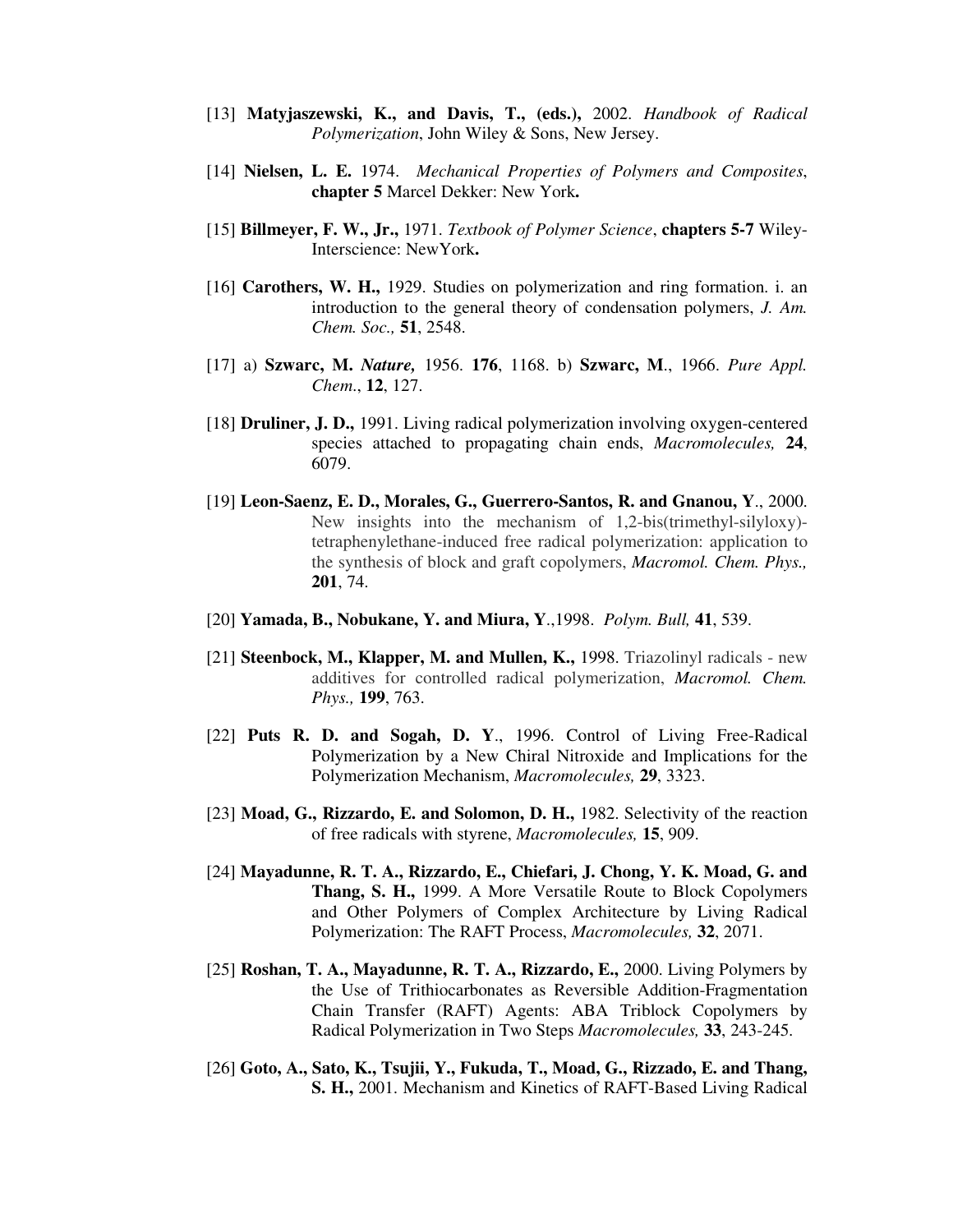Polymerizations of Styrene and Methyl Methacrylate, *Macromolecules,* **34**, 402.

- [27] **Chiefari, J., Chong, Y. K., Ercole, F., Krstina, J., Jeffery, J., Le, T. P. T., Mayadunne, R. T. A., Meijs, G. F., Moad, C. L., Moad, G., Rizzardo, E., Thang, S. H.,** 1998. Living Free-Radical Polymerization by Reversible Addition-Fragmentation, *Macromolecules,* **31**, 5559 Chain Transfer: The RAFT Process
- [28] **Krstina, J., Moad, G., Rizzardo, E., Winzor, C. L., Berge, C. T. and Fryd, M**., 1995. Narrow Polydispersity Block Copolymers by Free-Radical Polymerization in the Presence of Macromonomers, *Macromolecules,* **28**, 5381.
- [29] **Borsig, E., Lazar, M., Capla, M., Fldrian, S., Angew**., 1969. *Macromol. Chem.,* **9**, 89.
- [30] **Mardare, D., Matyjaszewski, K**., 1994. *Am. Chem. Soc. Polym. Preprints*, **27**, 645.
- [31] **Greszia, D., Mardare, D., Matyjaszewski, K**., 1994. *Am. Chem. Soc. Polym. Preprints*, **35** (1), 466.
- [32] **Harwood, J.H., Arvanitopoulos, L.D., Gravel, M.P.,** 1994. *Am. Chem. Soc. Polym. Preprints*, **35** (2), 549.
- [33] **Wayland, B.B., Pszmik, G., Mukerjee, S.L., Fryd, M.,** 1994. Living Radical Polymerization of Acrylates by Organocobalt Porphyrin Complexes, *J. Am. Chem. Soc.*, **116**, 7943.
- [34] **Otsu, T., Kuriyama, A**., 1985. *Polym. J.*, **17**, 97.
- [35] **Otsu, T., Tazki, T.,** 1986. *Polym. Bull.,* **16**, 277.
- [36] **Long, V. C., G. C. Berry and L. M.,** 1964*. Hobbs Polymer,* **5**, 517-524.
- [37] **Roovers, J. E. L.,** 1985. "Branched polymers." *Encyclopedia of Polymer Science and Engineering*; pp 478 Wiley: New York.
- $[38]$  **Hadjichristidis, N., 1999.** Synthesis of miktoarm star ( $\mu$ -star) polymers, *J*

 *Polym Sci Part A: Polym Chem,* **37, 857.**

- [39] **Zhang, X., J. Xia and K. Matyjaszewski,** 2000. End-Functional Poly(*tert*butyl acrylate) Star Polymers by Controlled Radical Polymerization, *Macromolecules,* **33**, 2340-2345.
- [40] **Meneghetti, S. P., P. J. Lutz and D. Rein,** 1999. *Star and Hyperbranched Polymers*; pp 27 Marcel Dekker: New York.
- [41] **Ishizu, K. and K. Sunahara,** 1995. Synthesis of star polymers by organized polymerization of macromonomers, *Polymer,* **36**, 4155.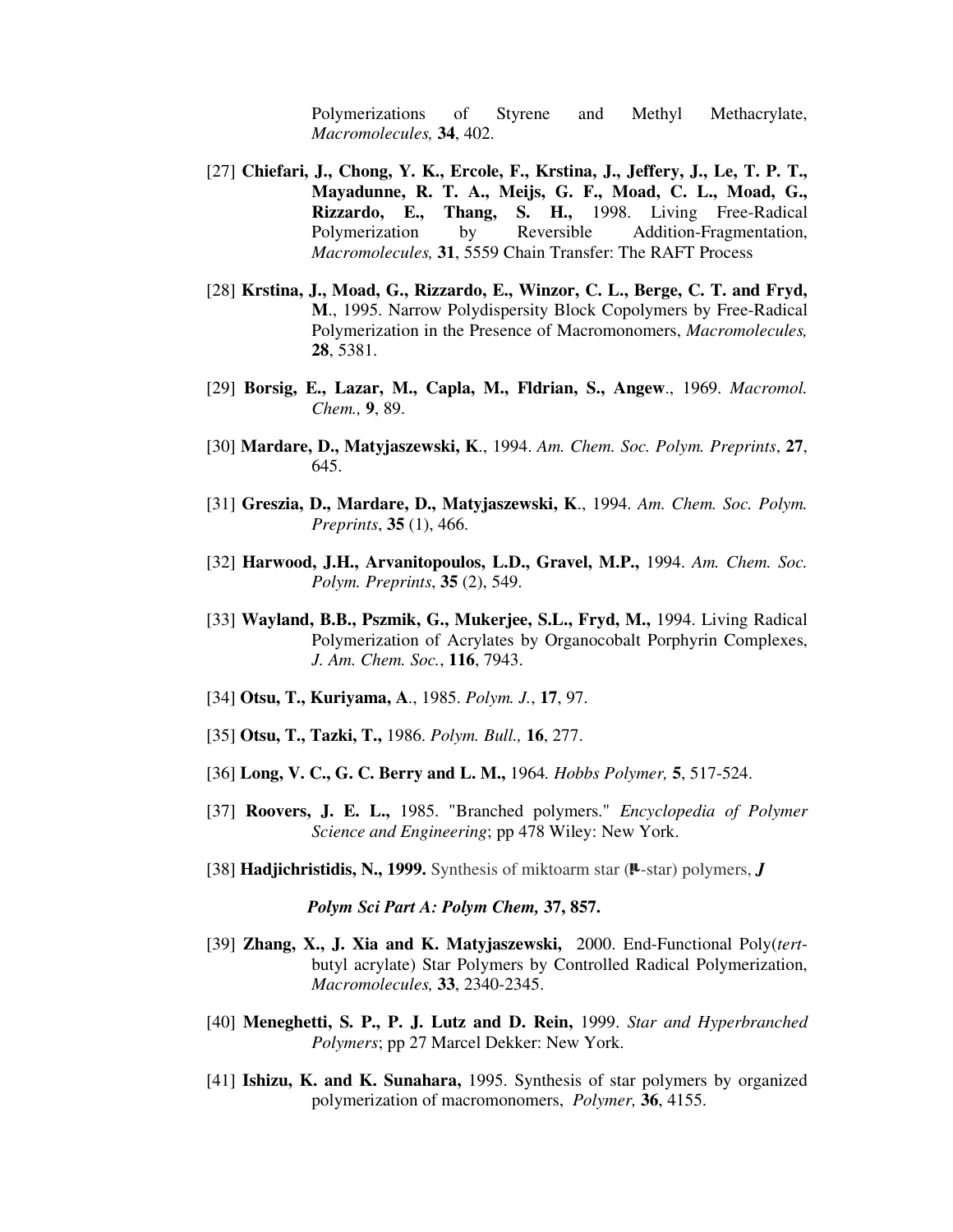- [42] **Feldthusen, J., B. Ivan and A. H. E. Muller,** 1999. Synthesis of Linear and Star-Shaped Block Copolymers of Isobutylene and Methacrylates by Combination of Living Cationic and Anionic Polymerizations, *Macromolecules,* **31**, 578.
- [43] **Quirk, R. P., S. H. Jang, H. Yang and Y. Lee,**1998*. Macromol. Symp.,* **132**, 281-291.
- [44] **Hedrick, J. L., M. Trollsas, C. J. Hawker, B. Atthoff, H. Claesson, A. Heise, R. D. Miller, D. Mecerreyes, R. Jerome and P.,** 1998. *Ibid.,* **31**, 8691-8705.
- [45] **Matyjaszewski, K.,** 2003. *Polym Int,* **52**, 1559-1565.
- [46] **Hirao, A., M. Hayashi and N. Haraguchi,** 2000. Synthesis of well-defined functionalized polymers and star branched polymers by means of living anionic polymerization using specially designed 1,1 diphenylethylene derivatives, *Macromol. Rapid Commun.,* **21**, 1171- 1184.
- [47] **Quirk, R. P.,** 1992. *Makromol. Chem., Macromol. Symp.,* **63**, 259-269.
- [48] **Bosman, A. W., R. Vestberg, A. Heumann, J. M. J. Frechet and C. J. Hawker,** 2003. A Modular Approach toward Functionalized Three-Dimensional Macromolecules: From Synthetic Concepts to Practical Applications, *J. Am. Chem. Soc.,* **125**, 715-728.
- [49] **Ishizu, K., H. Kitano, T. Ono and S. Uchida,** 1999. Synthesis and characterization of polyfunctional star-shaped macromonomers **,** *Polymer,* **40**, 3229-3232.
- [50] **Lange, R. F. M., M. van Gurp and E. W. Meijer,** 1999. Hydrogen-bonded supramolecular polymer networks, *J. Polym. Sci., Part A: Polym. Chem.,* **37**, 3657-3670.
- [51] **Kolb, H. C.; Finn, M. G.; Sharpless, K. B.,** 2001. Click Chemistry: Diverse Chemical Function from a Few Good Reactions, *Angew. Chem., Int. Ed.*, **40**, 2004.
- [52] **Y. Rondelez, M.-N. Rager, A. Duprat, O. Reinaud**, 2002. Calix[6]arene-Based Cuprous "Funnel Complexes": A Mimic for the Substrate Access Channel to Metalloenzyme Active Sites, *J. Am. Chem. Soc.*, **124**, 1334.
- [53] **M. Flauaus, M. Herzing, A. Köllhofer, M. Laly, H. Plenio**, 2001. Facile Syntheses of New Cavitands with Mixed Substituents, *Eur. J. Org. Chem.*, **2001**, 1061.
- [54] **Liu, Q.; Chen, Y.**; 2006. Synthesis of well-defined macromonomers by the combination of atom transfer radical polymerization and a click reaction, *J Polym Sci Part A: Polym. Chem.*, **44**; 6103-6113.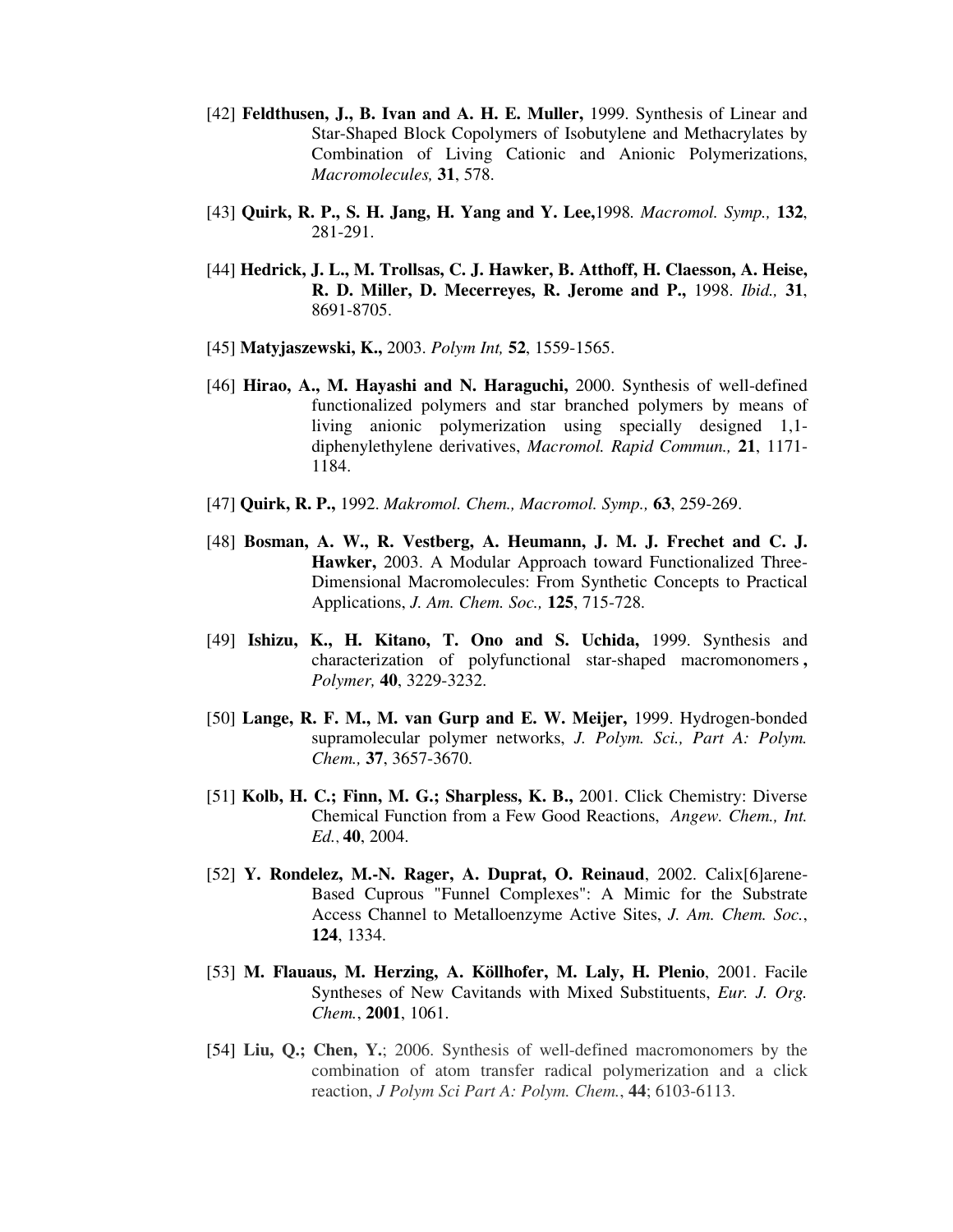- [55] **Johnson, J. A.; Lewis, D. R.; Diaz, D. D.; Finn, M. G.; Koberstein, J. T.; Turro, N. J.**, 2006. Synthesis of Degradable Model Networks via ATRP and Click Chemistry, *J. Am. Chem. Soc.,* **(Communication)**, **128**, 6564-6565
- [56] **Luxenhofer, R.; Jordan, R.**, 2006**.** Click Chemistry with Poly(2-oxazoline)s, *Macromolecules***, 39**; 3509-3516.
- [57] **Mantovani, G.; Ladmiral, V.; Tao, L.; Haddleton, D. M.**, 2005. One-pot tandem living radical polymerisation–Huisgens cycloaddition process ("click") catalysed by *N*-alkyl-2-pyridylmethanimine/Cu(I)Br complexes, *Chem. Commun.*, **16**, 2089-2091.
- [58] **Lutz, J.-F.; Borner, H. G.; Weichenhan, K.**, 2006. Combining ATRP and "Click" Chemistry: a Promising Platform toward Functional Biocompatible Polymers and Polymer Bioconjugates, *Macromolecules*, **39**, 6376-6383.
- [59] **Bock, V. D.; Hiemstra, H.; Maarseveen, J. H.**, 2006. CuI-Catalyzed Alkyne-Azide "Click" Cycloadditions from a Mechanistic and Synthetic Perspective, *Eur. J. Org. Chem.*, **2006**, 51-68.
- [60] **Rostovtsev, V. V.; Green, L. G.; Fokin, V. V.; Sharpless, K. B.**, 2002. A Stepwise Huisgen Cycloaddition Process: Copper(I)-Catalyzed Regioselective "Ligation" of Azides and Terminal Alkynes, *Angew.Chem., Int. Ed.*, **41**, 2596.
- [61] **Rodionov, V. O.; Fokin, V. V.; Finn, M. G.**, 2005. Mechanism of the Ligand-Free CuI-Catalyzed Azide-Alkyne Cycloaddition Reaction, *Angew. Chem. Int. Ed.*, **44**, 2210-2215.
- [62] **Patton**, *Abstract*
- [63**] Kolb, H.C.; Sharpless, K.B.**, 2003. The growing impact of click chemistry on drug discovery, *Drug Discovery Today*, **8**, 1128-1137.
- [64] **Lewis, W. G.; Green, L. G.; Grynszpan, F.; Radic, Z.; Carlier, P. R.; Taylor, P.; Finn, M. G.; Sharpless, K. B.**, 2002. **Click Chemistry In Situ: Acetylcholinesterase as a Reaction Vessel for the Selective Assembly of a Femtomolar Inhibitor from an Array of Building Blocks**, *Angew. Chem. Int. Ed.*, **41**, 1053-1057.
- [65] **Coessens, V.; Matyjaszewski, K.**, 1999. End Group Transformation of Polymers Prepared by ATRP, Subtitution to Azides, *J. Macromol. Sci., Pure Appl. Chem.*, **36**, 667-679.
- [66] **Golas, P. L.; Tsarevsky, N. V.; Sumerlin, B. S.; Matyjaszewski, K.**, 2006. Catalyst Performance in "Click" Coupling Reactions of Polymers Prepared by ATRP: Ligand and Metal Effects, *Macromolecules*, **39**, 6451-6457.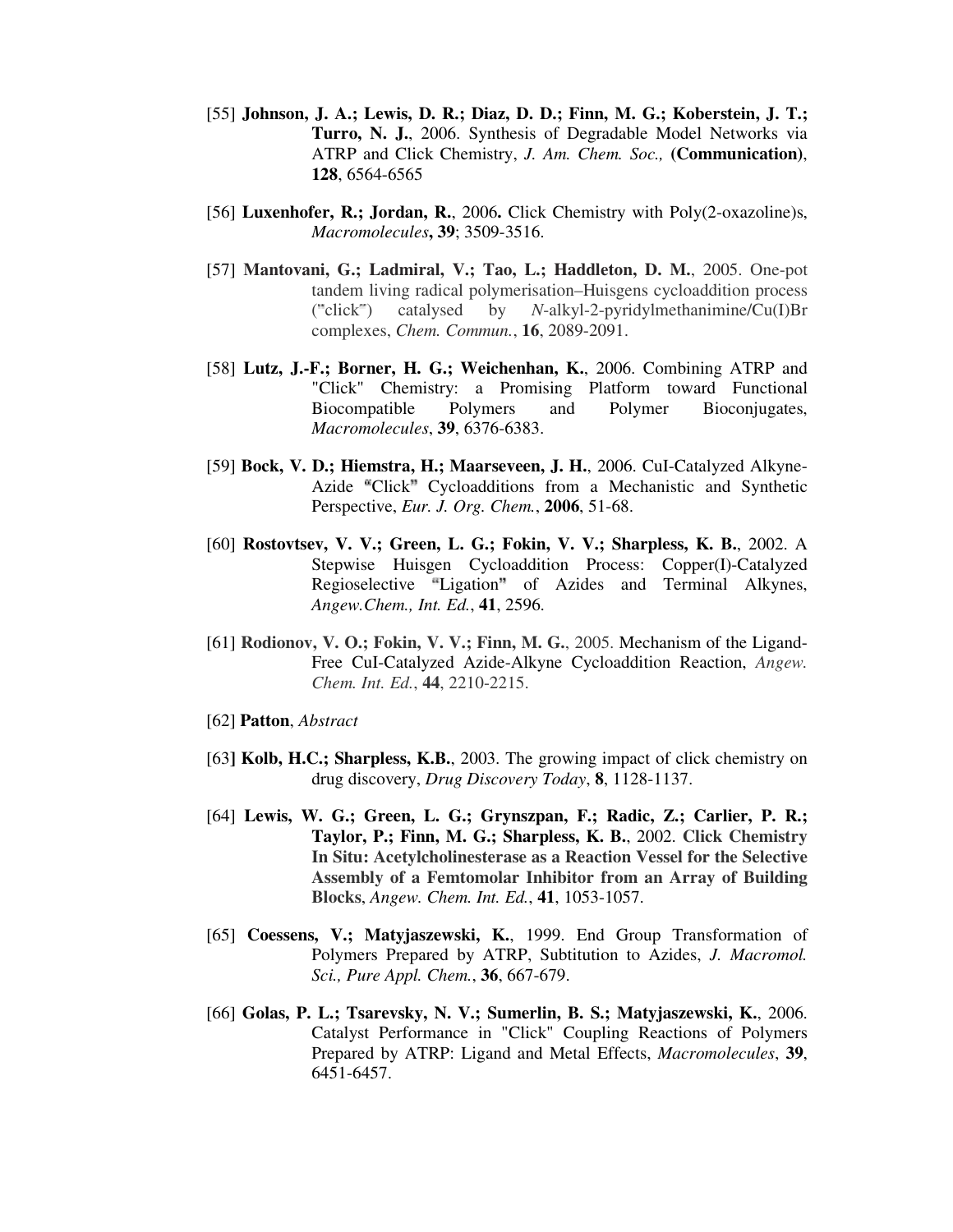[67]**Tsarevsky, N. V.; Sumerlin, B. S.; Matyjaszewski, K.**, 2005. Step-Growth "Click" Coupling of Telechelic Polymers Prepared by Atom Transfer Radical Polymerization, *Macromolecules, (Communication to the Editor)***, 38**,3558-3561.